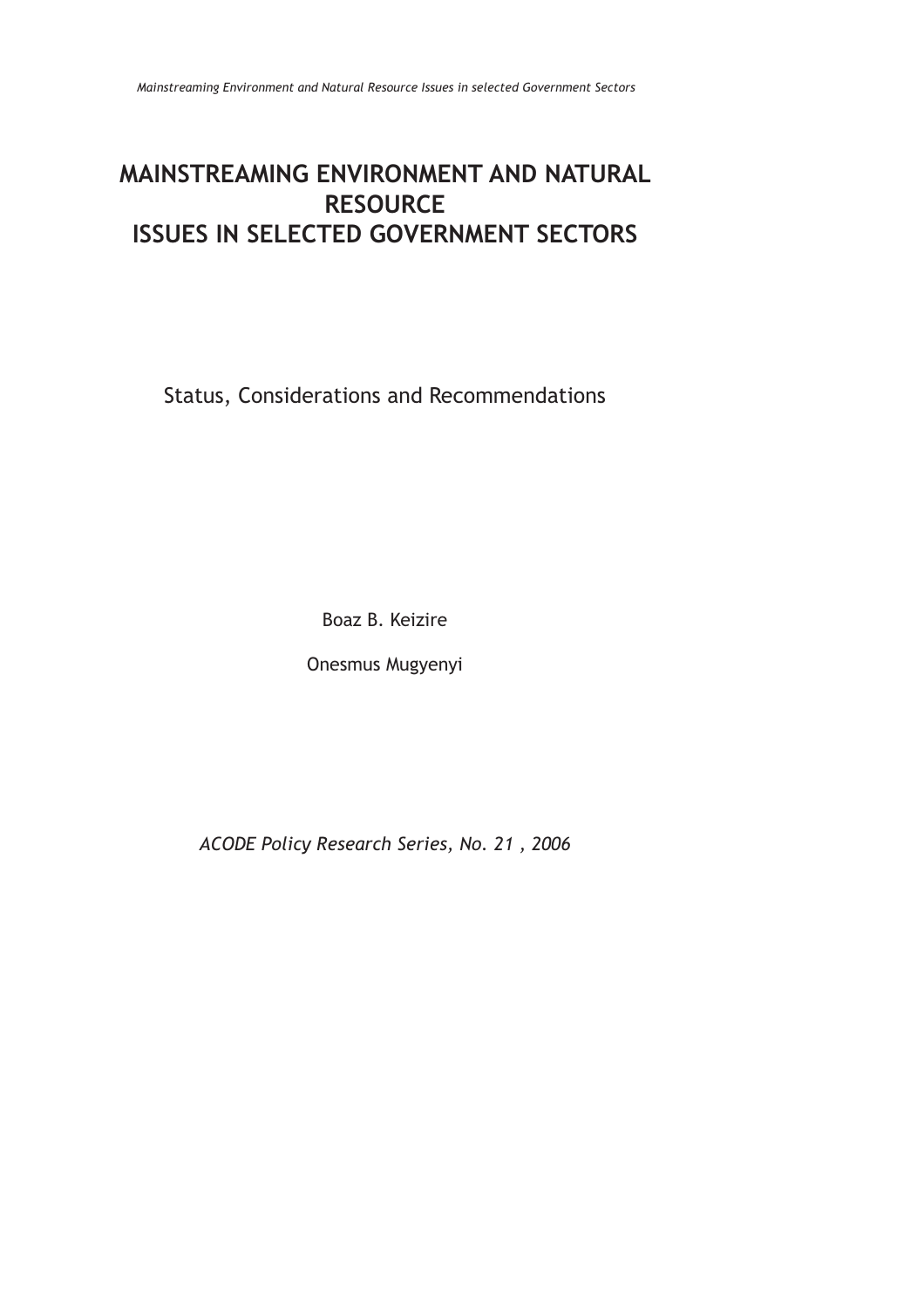### **A Pulication by:**

Advocates Coalition for Development and Environment (ACODE) P.O. Box 29836, Kampala, Uganda **Tel:** +256 - 41 - 530 798 **Fax:** +256 - 41 - 534 056

© ACODE

ISBN 9970 - 287 - 00 - 1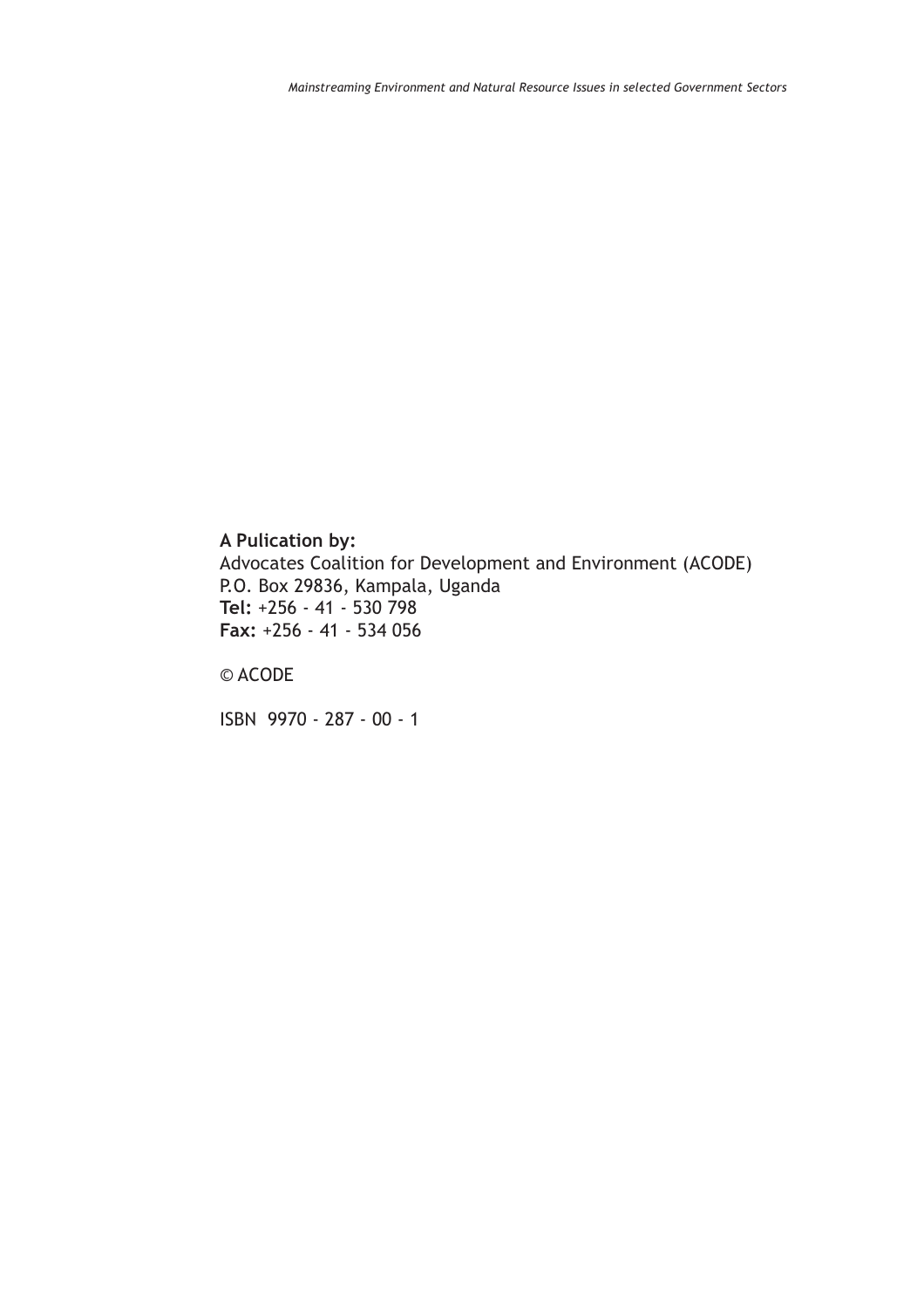# **TABLE OF CONTENTS**

|                                              |                                                |                                                                                                                                                                                                                                                                                                                                                                                                                                                                                                                                                                                                         | IV                                                          |
|----------------------------------------------|------------------------------------------------|---------------------------------------------------------------------------------------------------------------------------------------------------------------------------------------------------------------------------------------------------------------------------------------------------------------------------------------------------------------------------------------------------------------------------------------------------------------------------------------------------------------------------------------------------------------------------------------------------------|-------------------------------------------------------------|
|                                              |                                                |                                                                                                                                                                                                                                                                                                                                                                                                                                                                                                                                                                                                         | V                                                           |
|                                              |                                                |                                                                                                                                                                                                                                                                                                                                                                                                                                                                                                                                                                                                         | VI                                                          |
| 1.1.<br>1.2.                                 |                                                |                                                                                                                                                                                                                                                                                                                                                                                                                                                                                                                                                                                                         | $\mathbf 1$<br>1<br>$\overline{2}$                          |
| 2.1.<br>2.2.<br>2.3.                         |                                                | 2. MAINSTREAMING ENVIRONMENT AND NATURAL RESOURCES                                                                                                                                                                                                                                                                                                                                                                                                                                                                                                                                                      | $\overline{2}$<br>5<br>7                                    |
| 3.1.<br>3.2.<br>3.3.<br>3.4.<br>3.5.<br>3.6. | 3.2.1.<br>3.2.2.<br>3.2.3.<br>3.2.4.<br>3.2.5. | 3. STATUS OF MAINSTREAMING ENR IN SECTORS 8<br>Mainstreaming ENR in National Policies and Budget Processes<br>Mainstreaming ENR in the Agricultural Sector<br>Mainstreaming ENR in the PMA<br>Mainstreaming ENR in MAAIF Development Strategy<br>Mainstreaming ENR in MAAIF Budget Framework<br>National Agricultural Advisory Services<br>Mainstreaming ENR in NARO/NARS<br>Mainstreaming ENR in Heath, Water and Sanitation Sectors<br>Mainstreaming ENR in Justice Law and Order Sector (JLOS)<br>Mainstreaming ENR in Transport, Works and Communications<br>Mainstreaming ENR in Local Governments | 8<br>8<br>9<br>10<br>12<br>13<br>16<br>17<br>21<br>23<br>26 |
| 4.1.<br>4.2.                                 |                                                | 4. ISSUES, CONCLUSIONS AND RECOMMENDATIONS<br>Proposals for scaling up mainstreaming ENR in Government                                                                                                                                                                                                                                                                                                                                                                                                                                                                                                  | .28<br>28<br>30                                             |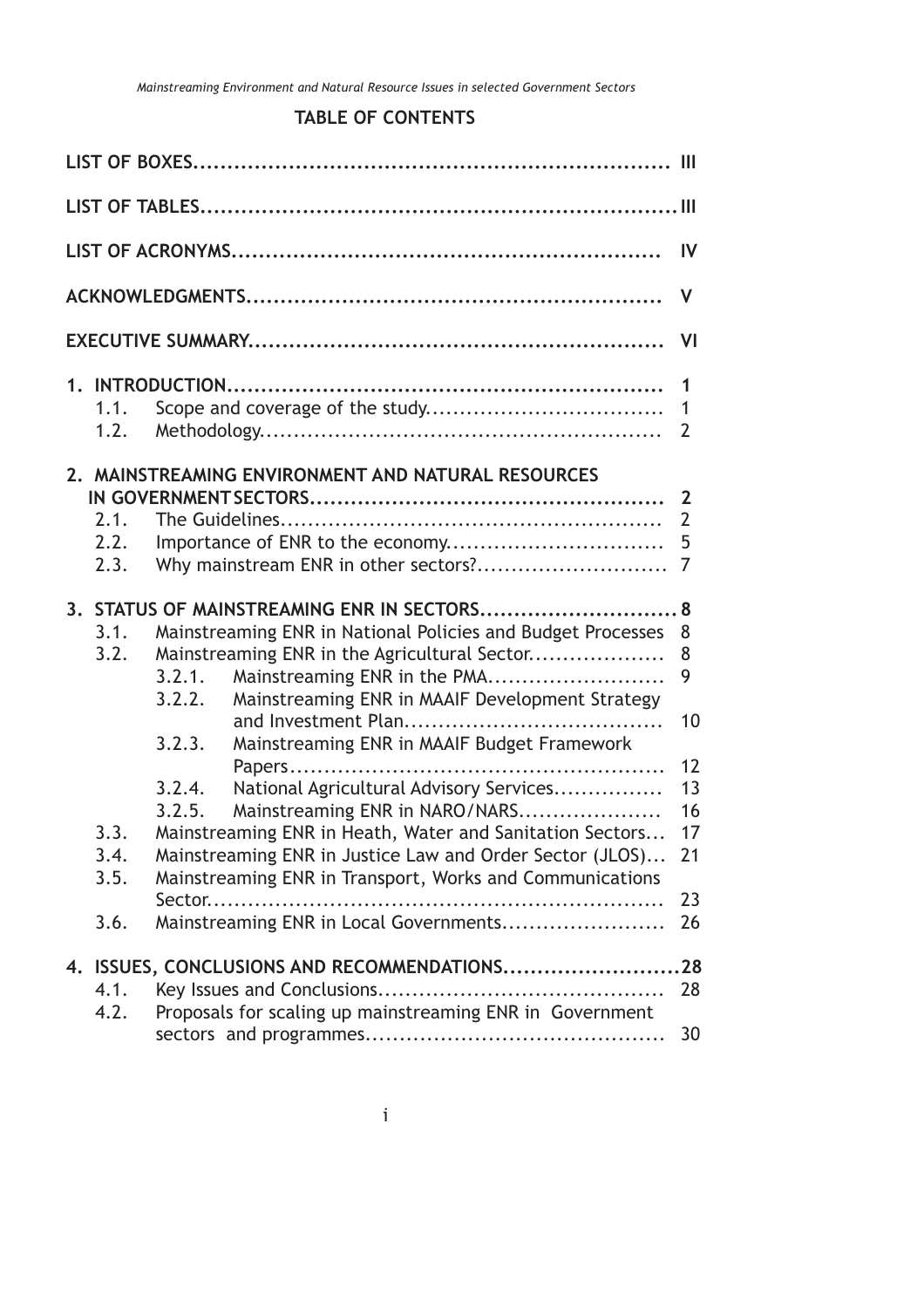*Mainstreaming Environment and Natural Resource Issues in selected Government Sectors*

|    | 4.2.1. |                                                                                                             |  |  |  |
|----|--------|-------------------------------------------------------------------------------------------------------------|--|--|--|
|    |        |                                                                                                             |  |  |  |
|    | 4.2.3. | Reviewing the existing guidelines and Development<br>of sector specific guidelines for mainstreaming ENR 31 |  |  |  |
|    | 4.2.4. | Development of Environment Health Plan by the                                                               |  |  |  |
|    |        |                                                                                                             |  |  |  |
| 32 |        |                                                                                                             |  |  |  |
| 33 |        |                                                                                                             |  |  |  |
| 35 |        |                                                                                                             |  |  |  |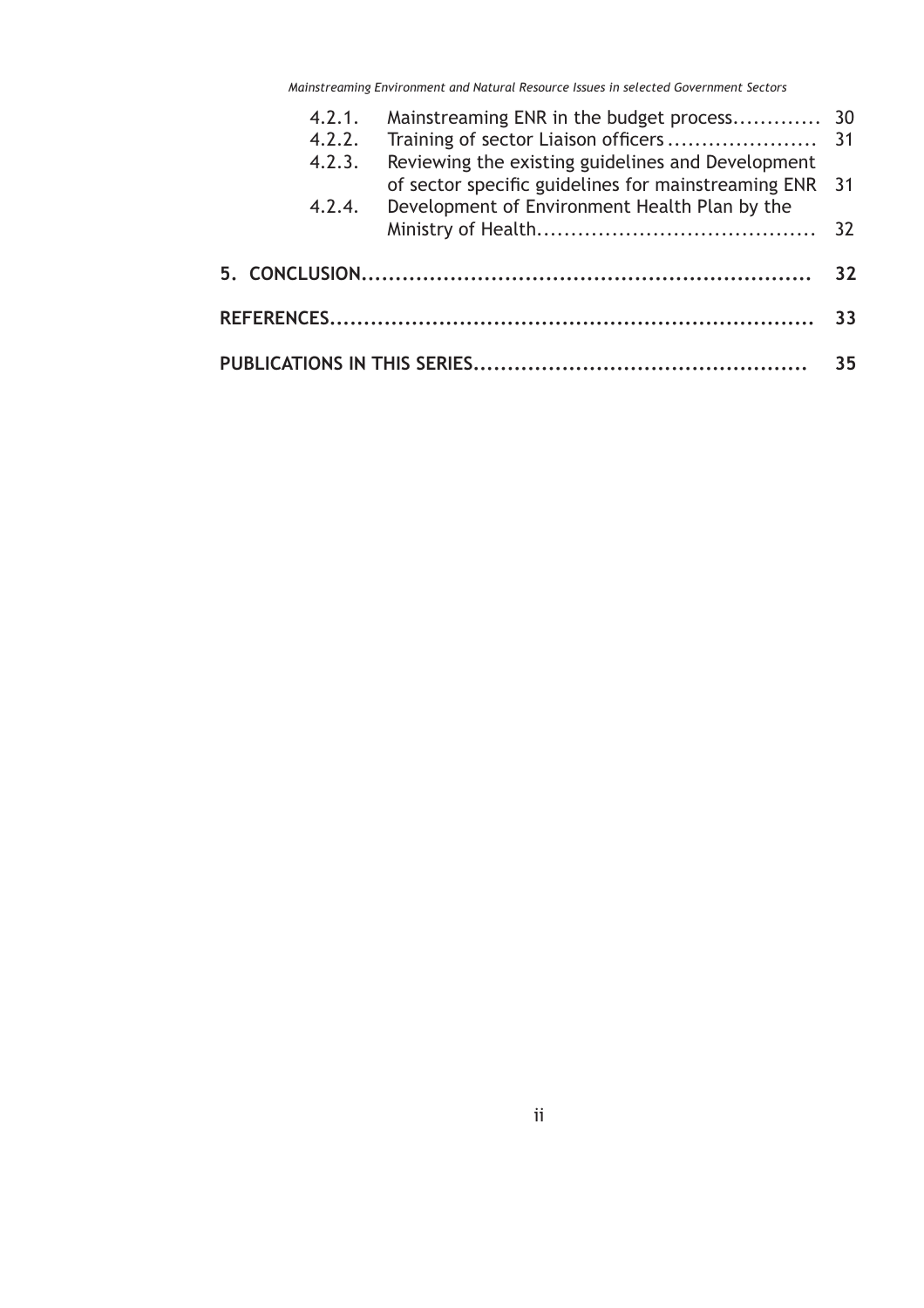*Mainstreaming Environment and Natural Resource Issues in selected Government Sectors*

### **LIST OF BOXES**

|            | Box 2: Agreed Undertaking under the PMA Annual Evaluation 2005 15     |    |
|------------|-----------------------------------------------------------------------|----|
| $Box$ $3:$ |                                                                       |    |
|            | Box 4: Success Indicators in Mainstreaming ENR in the                 |    |
|            | Box 5: Success and failure Indicators in mainstreaming ENR in Health, |    |
| $Box 6$ :  | Success and failure Indicators in mainstreaming ENR in JLOS 23        |    |
|            | Box 7: Success Indicators in mainstreaming ENR in Transport and       |    |
| Box $8:$   | Key Result Areas for Mainstreaming ENR in LGs 26                      |    |
| Box 9:     | Success and failure Indicators in mainstreaming ENR in Local          | 28 |

# **LIST OF TABLES**

| Table 1: Mainstreaming ENR Issues in Government Programmes 4       |  |
|--------------------------------------------------------------------|--|
| Table 2: Contribution of selected ENR sub sectors to the economy 6 |  |
| Table 3: Estimated annual costs of ENR degradation to the Ugandan  |  |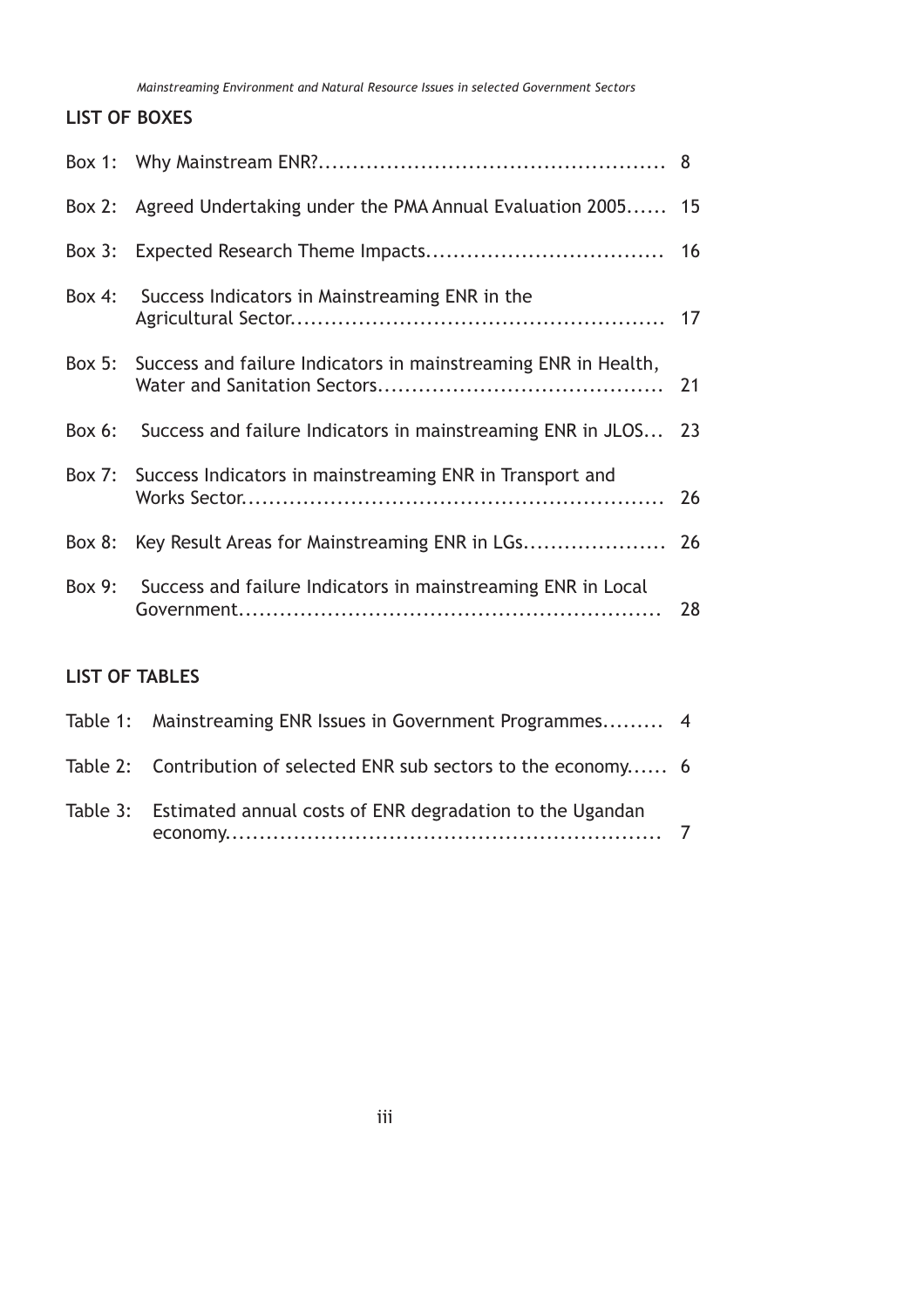# **LIST OF ACRONYMS**

| <b>ACODE</b>           | Advocates Coalition for Development and Environment    |
|------------------------|--------------------------------------------------------|
| <b>BFP</b>             | <b>Budget Framework Paper</b>                          |
| <b>CID</b>             | Criminal Investigation Department                      |
| <b>CSO<sub>s</sub></b> | <b>Civil Society Organisations</b>                     |
| <b>DFID</b>            | Department for International Development               |
| <b>DS&amp;IP</b>       | Development Strategy and Investment Plan               |
| <b>DWD</b>             | Directorate of Water Development                       |
| <b>ENR</b>             | <b>Environment and Natural Resources</b>               |
| <b>ENR-SWG</b>         | Environment and Natural Resources Sector Working Group |
| <b>NGDP</b>            | <b>National Gross Domestic Product</b>                 |
| <b>HSSP</b>            | Health Sector Strategic Plan                           |
| <b>JAR</b>             | Joint Annual Review                                    |
| <b>JLOS</b>            | <b>Justice Law and Order Sector</b>                    |
| <b>LGDP</b>            | Local Government Development Programme                 |
| <b>LGs</b>             | <b>Local Governments</b>                               |
| <b>LSSP</b>            | Land Sector Strategic Plan                             |
| <b>MAAIF</b>           | Ministry of Agriculture, Animal Industry and Fisheries |
| <b>MoES</b>            | Ministry of Education and Sports                       |
| <b>MoFPED</b>          | Ministry of Finance, Planning and Economic Development |
| MoU                    | Memorandum of Understanding                            |
| <b>MTEF</b>            | Medium Term Expenditure Framework                      |
| <b>MoWLE</b>           | Ministry of Water, Lands and Environment               |
| <b>NAADS</b>           | National Agricultural Advisory Services                |
| <b>NARO</b>            | National Agricultural Research Organisation            |
| <b>NARS</b>            | National Agricultural Research System                  |
| <b>NEMA</b>            | National Environmental Management Authority            |
| <b>PEAP</b>            | <b>Poverty Eradication Action Plan</b>                 |
| <b>PMA</b>             | Plan for Modernisation of Agriculture                  |
| <b>SIP</b>             | Sector Investment Plan                                 |
| <b>SWA</b>             | Sector Wide Approach                                   |
| <b>SWG</b>             | <b>Sector Working Group</b>                            |
| <b>UNEP</b>            | United Nations Environmental Programme                 |
| <b>UWA</b>             | Uganda Wild Life Authority                             |
| <b>WSSP</b>            | Water Sector Strategic Plan                            |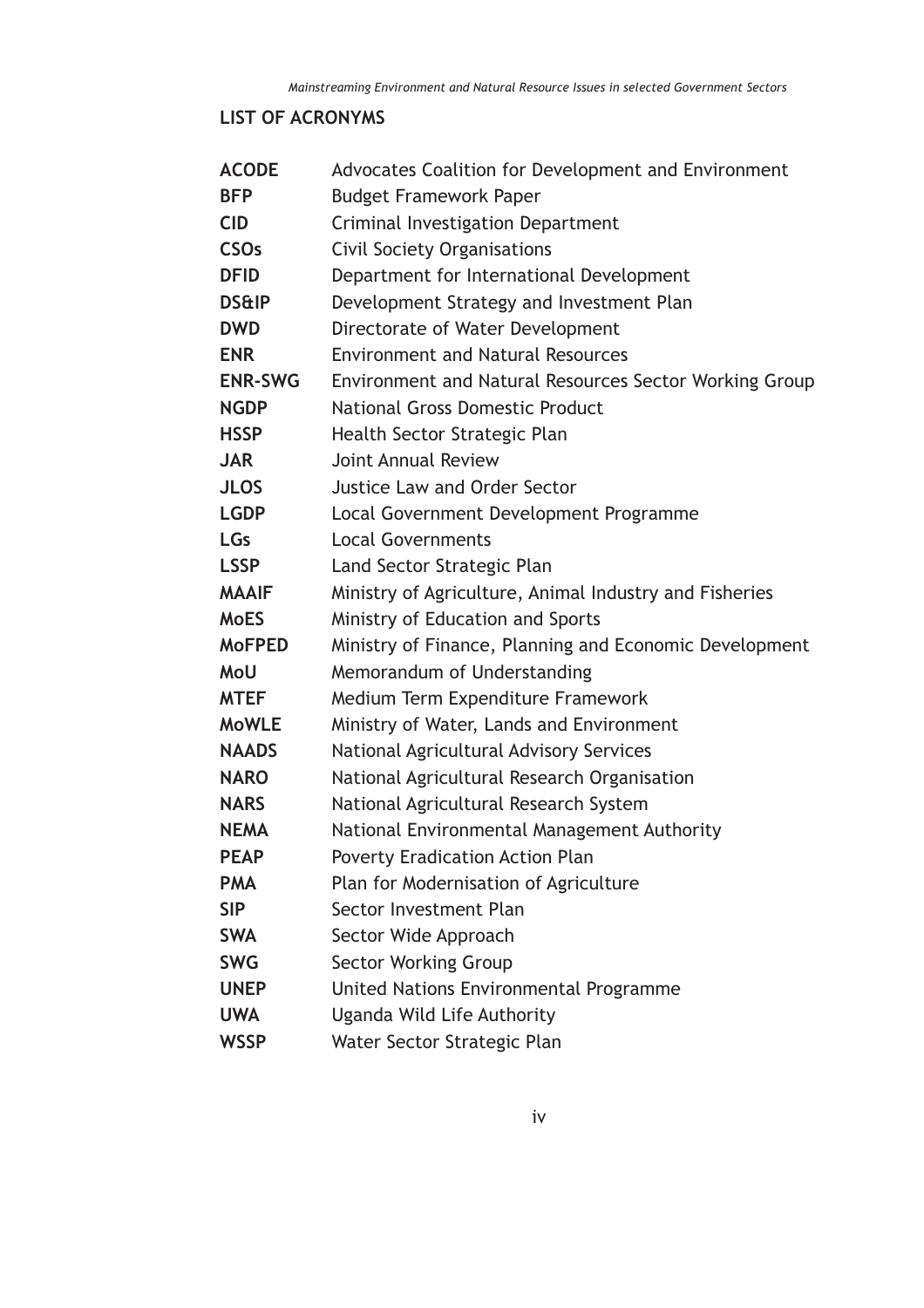#### **ACKNOWLEDGMENTS**

This research report is part of the on going research and advocacy work being carried out by ACODE to enhance the mainstreaming of Environment and Natural Resources in different government sectors. It has been acknowledged that there is a close link between poverty and environment. The environment and natural resources as a sector is also closely linked with other sectors such as agriculture, trade, industry, transport, construction, and this makes the ENR sector the nucleus for development of an integrated economy. Mainstreaming of Environment and Natural Resources issues in government sectors and programmes therefore is critical in realising the ultimate objective of the Poverty Eradication Action Plan.

This research and other related studies are undertaken under the Environmental Democracy Programme of ACODE. The programme is supported by different partners. We are therefore grateful to the Department for International Development (DFID), the United States Agency for International Development (USAID), Ford Foundation and United Nations Development Programme under GOU-UNEP project on Poverty and Environment who provide support to the programme.

The Authors are grateful to Dr. Moses Isooba for reviewing the final report and the entire research team of ACODE for providing intellectual guidance during the course of this study.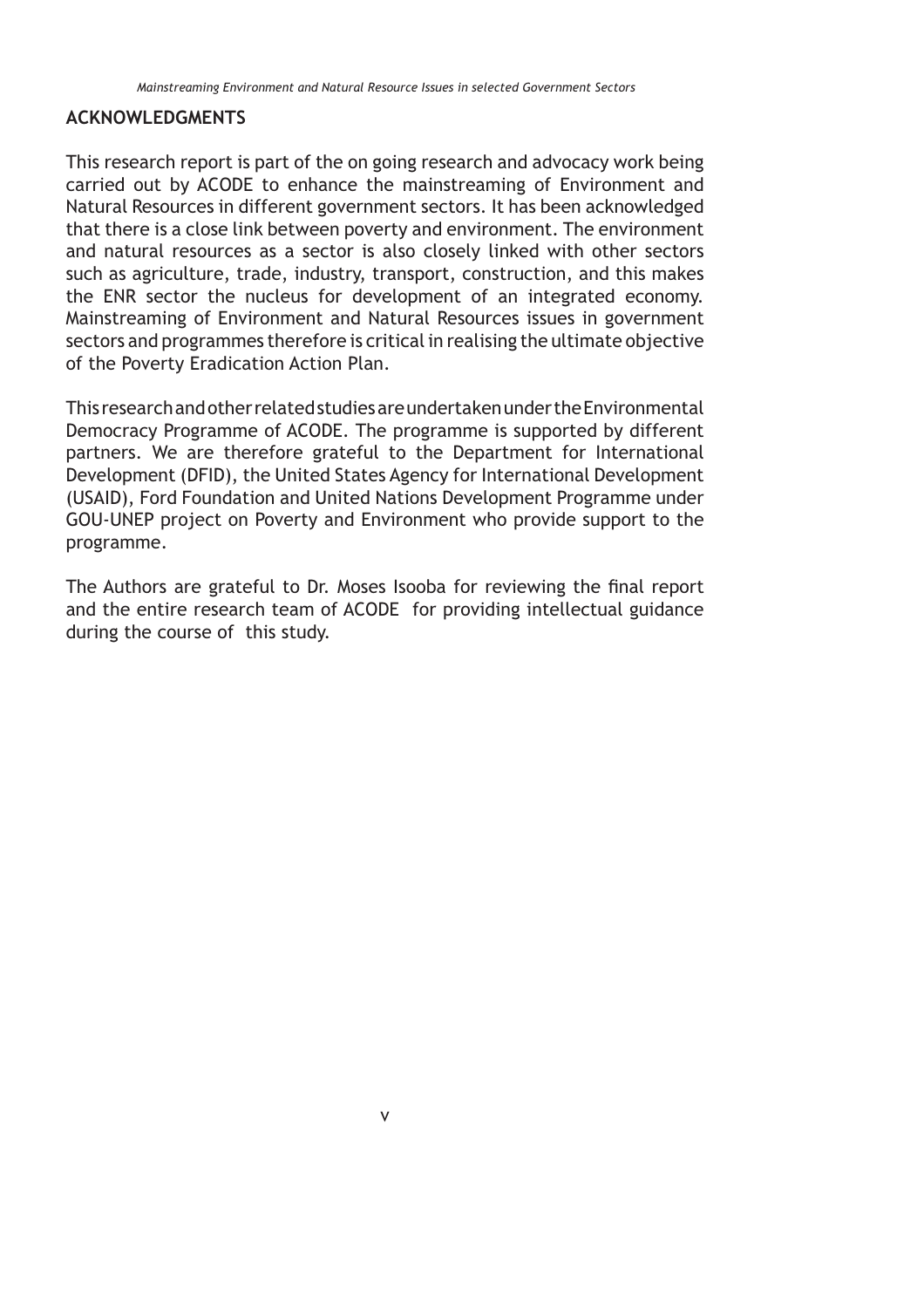#### **EXECUTIVE SUMMARY**

Environment and Natural Resources (ENR) are not only important in contributing to Uganda's economic growth but are also key in reducing poverty through providing employment, livelihood and food security. In addition, they act as a source of natural wealth for public and private investments. ENR which are mainly constituted of land, forests, fisheries, wetlands, water, soils, climate, minerals etc., contribute to approximately 54% of the National Gross Domestic Product (NGDP). However, these resources have been largely exploited in an unsustainable manner.

Many development programmes have an effect on, or have been affected by the exploitation of these natural resources. At the same time, the mandate for management and exploitation of ENR cuts across different sectors and institutions. Programmes for poverty reduction which are coordinated within the framework of Poverty Eradication Action Plan (PEAP), are natural resourcebased but are scattered in many government sectors. To achieve PEAP objectives therefore, ENR management and exploitation must be integrated in all government programmes and this is what is termed as mainstreaming.

This study aims at establishing the extent to which ENR issues are integrated and/or mainstreamed in selected government sectors. The study is limited to mainstreaming ENR in selected six government sectors out of the total sixteen. These selected sectors include: agriculture; health; water and sanitation; roads and works; justice, law and order sector; and local government. The study is further limited to the analysis of the progress in mainstreaming ENR in sector policies, strategies, plans and budgets. The study does not analyse the extent to which sectors have mainstreamed ENR at implementation level.

In the agricultural sectors, progress of mainstreaming has been noted at all sector policies, strategies and budgets. ENR issues are captured at the Plan for Modernisation of Agriculture (PMA) policy level and are further mainstreamed within Ministry of Agriculture, Animal Industry and Fisheries (MAAIF) Development Strategy and Investment Plan (DS&IP). The PMA main document and MAAIF DS&IP capture issues of ENR as priority issues for implementation in the medium term and budgets are embedded in projects which are being implemented in the sector. The agricultural Sector Budget Framework Paper highlights ENR as priority within the medium and long term. ENR has been captured in most NAADS planning documents such as the National Agricultural Advisory Services (NAADS),Natural Resource Strategy and in the Guidelines for Selection of Farm Enterprise. Although this is so,very few of ENR-based enterprises have been chosen by farmers. There is also recognition of ENR-based technologies in the National Agricultural Research System (NARS).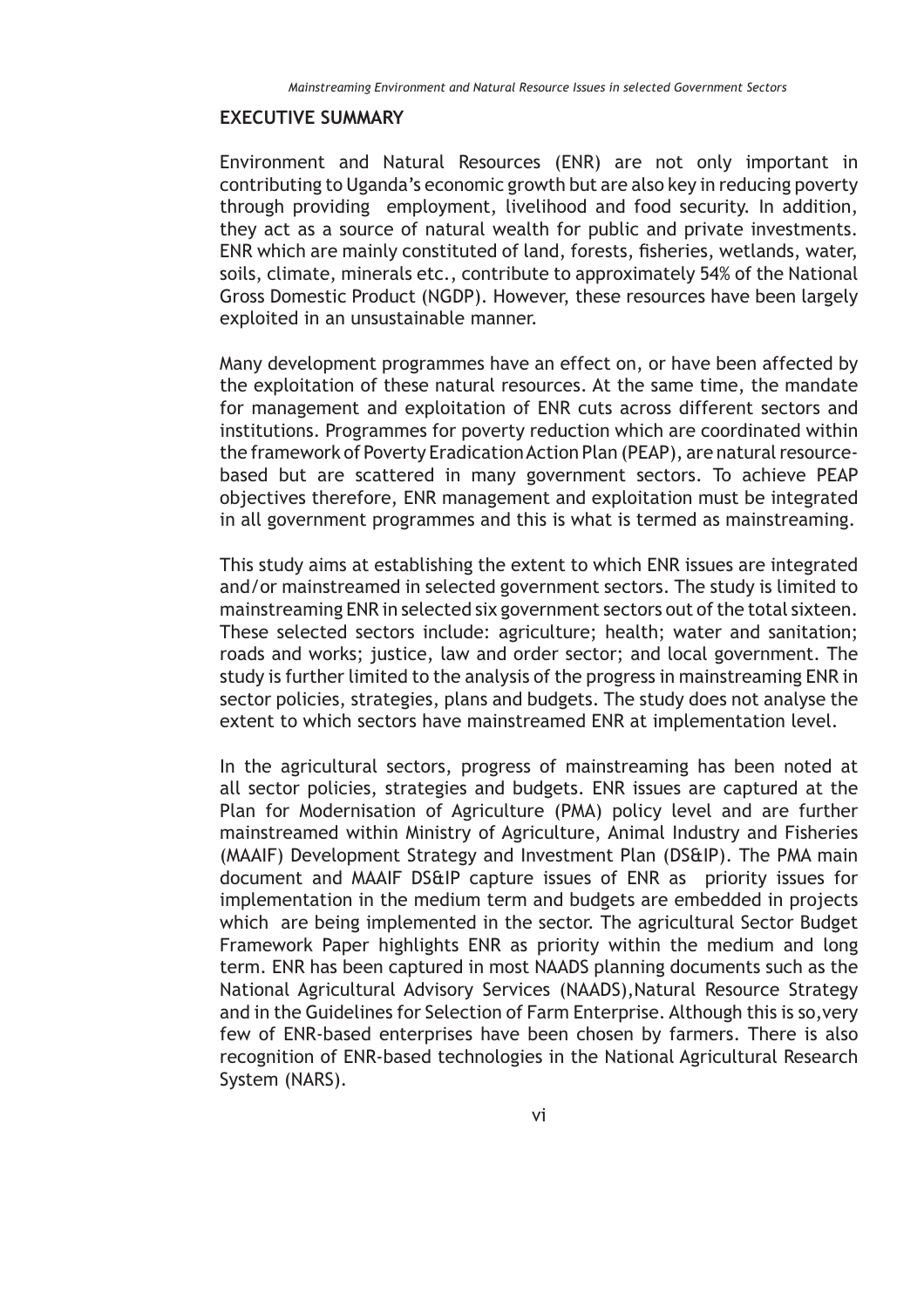In the Health, as well as Water and Sanitation sectors, ENR has been mainstreamed to some extent. The Ministry of Health, for example, developed an Environmental Health Policy although there is no plan or strategy yet for its implementation. The second Health Sector Strategic Plan for 2005/06- 2009/10 does not emphasise any issues related to environmental health and yet it is expected to be comprehensive. There is no explicit sanitation policy although some issues of sanitation are captured in the Health and Water policies. At the same time, no specific policy questions related to sanitation have arisen to require policy responses. In regard to the absence of an institutional framework for implementation of sanitation programmes, the framework only exists in form of a Memorandum of Understanding (MoU).

In the Justice Law and Order Sector (JLOS), the judicial system in ENR is un-reachable while the administrative redress is almost non-existent. The experience shows that current justice programmes normally focus on criminal and commercial justice with limited extension to environmental justice. However, the second JLOS investment plan mentions of administering land justice and other environmental education within the short and mediumterm but there are no funds allocated for these activities in the budget. JLOS, with support from NEMA, has been raising the capacity of some JLOS officials both at national level and in local governments especially in the area of environmental information and in the administration of environmental justice.

In the roads and works sector, mainstreaming ENR has been done through the development of administrative and operational environmental guidelines for assessing and integrating ENR concerns with clear checks and balances of ensuring that construction of roads and works promote, and do not degrade the environment. The sector further developed environmental and waste disposal guidelines for all construction works which are regularly enforced.

In the Local Government, the majority of the District Development Plans have budgets that are targeting implementation of ENR based enterprises. A strategic plan for mainstreaming environment in Local Government planning exists and funds are allocated for associated activities in the budget. With the assistance of National Environment Management Authority (NEMA), guidelines for mainstreaming Environment and Natural Resources have been developed and widely disseminated. The Ministry of Water Lands and Environment (MWLE) now sub divided into Ministry of Lands, Housing and Urban Development, and Ministry of Water and Environment has over time built the capacity of district land boards. NEMA is further providing a number of capacity building programmes in the area of environment.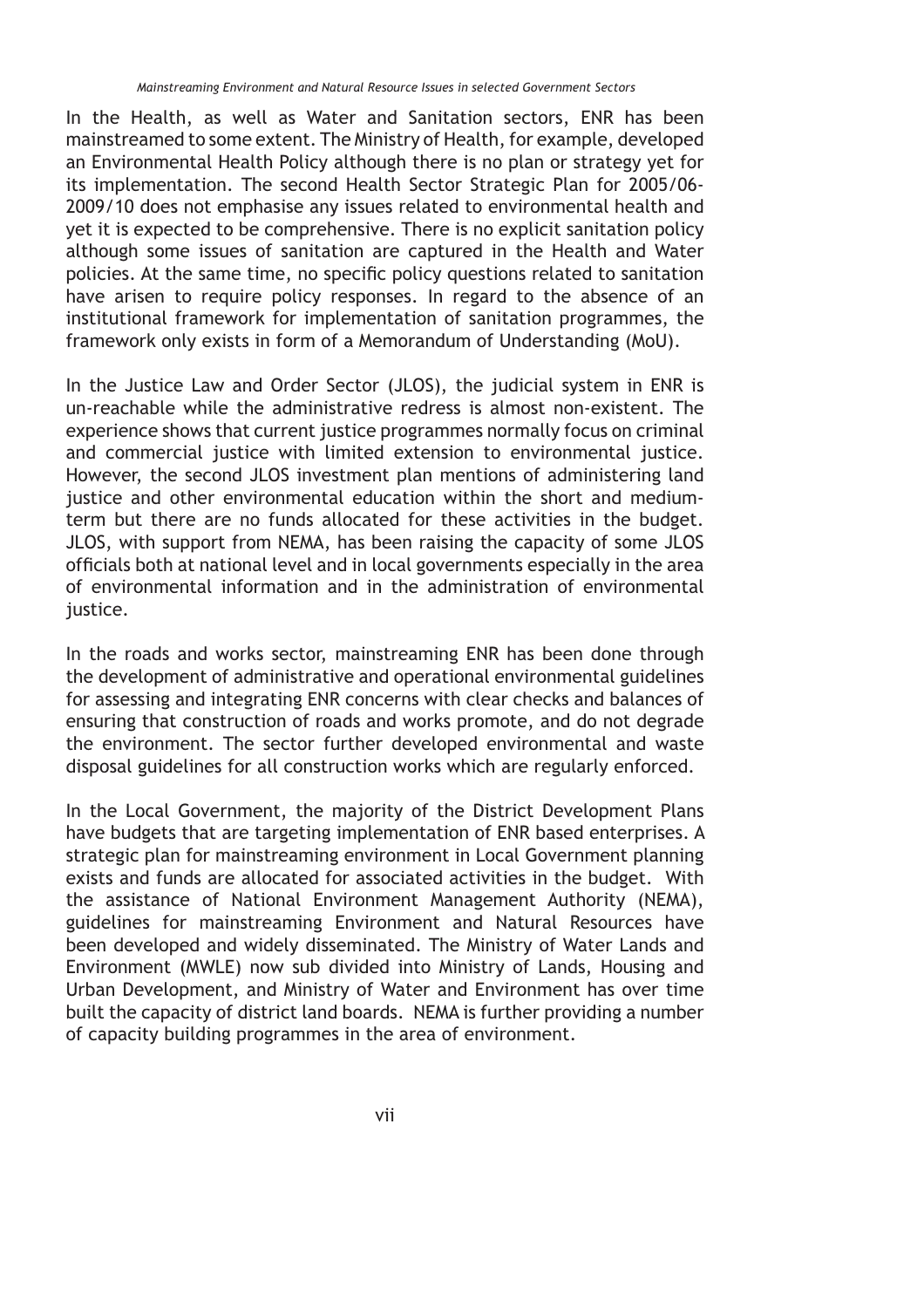The progress and efforts made in mainstreaming ENR in these selected sectors are, however, not coordinated which results into sectors implementing some programmes that are not responsive to ENR concerns. Although ENR is considered cross-cutting, most sectors do not bother to consider ENR as part of their core business and yet ENR programmes are key in achieving sector mandates and objectives. The Environment and Natural Resources Sector Working Group (ENR-SWG) should spearhead the process of strengthening mainstreaming of ENR in other sectors. With the support of the Ministry of Finance, Planning and Economic Development, there is need to lobby all sectors during the budgeting process to ensure that financial resources are allocated to ENR-related programmes and activities. The Ministry of Finance, Planning and Economic Development should, during the budgeting process, make it compulsory, by issuing budgeting guidelines for every sector to budget for ENR as a cross cutting issue. It is also recommended that the Environment and Natural Resources Sector Working Group should cause the development of sector specific guidelines for mainstreaming ENR issues in government sectors by providing leadership to the process. There is need to train ENR sector liaison officers on the nexus between poverty and environment and institute a regular monitoring programme to assess the progress of implementing ENR programmes in sectors. The ENR-SWG should develop and follow-up this monitoring programme.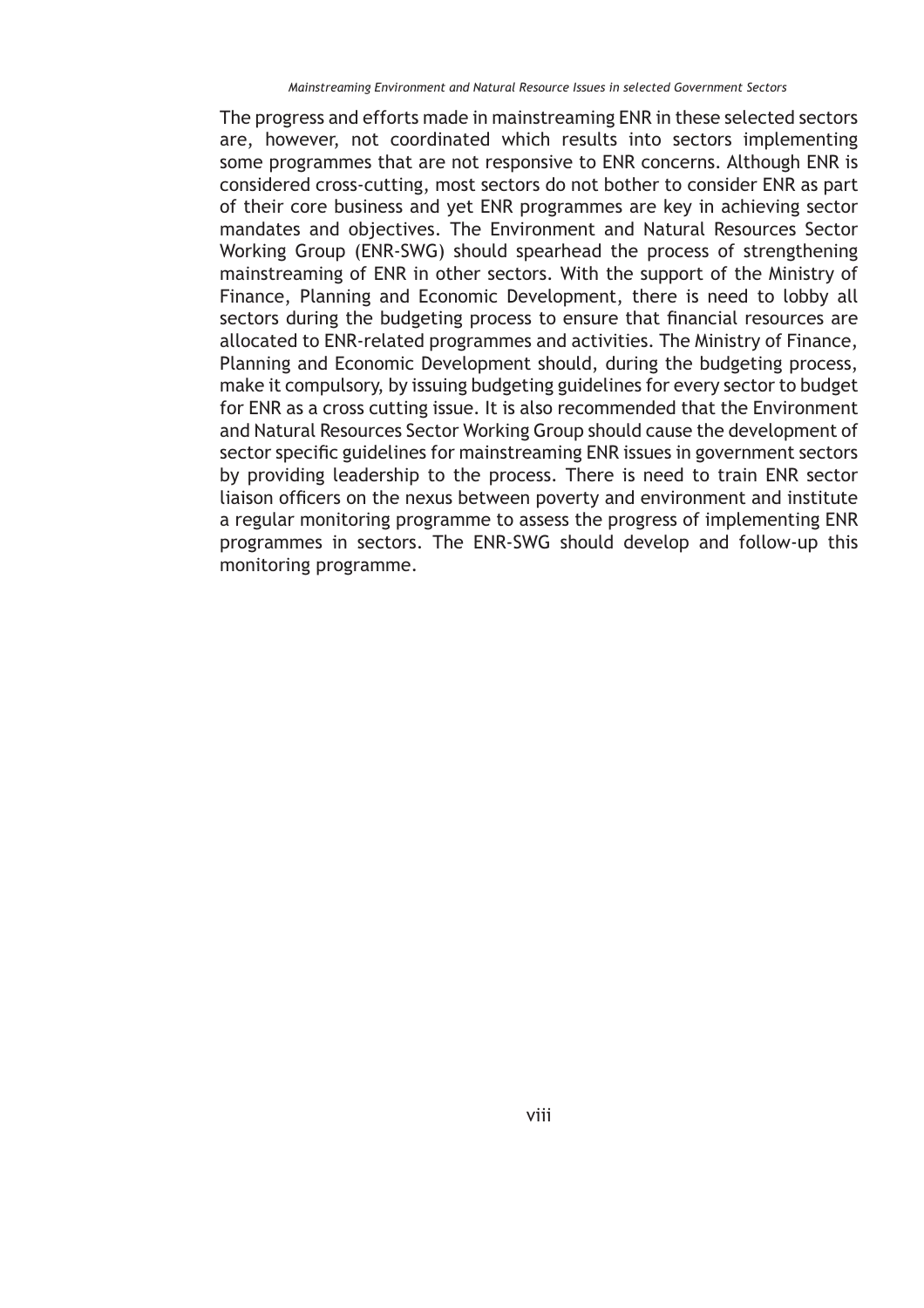# **1. INTRODUCTION**

Environment and Natural Resources (ENR) are crucial to the economy in many ways but also vulnerable to the extent that their exploitation and sustainability can be affected by actions of different actors in society. ENR issues and concerns are cross-sectoral but also key in every sector in terms of reducing poverty and therefore need to be accorded highest priority within the overall framework of the Poverty Eradication Action Plan (PEAP) which aims at reducing the proportion of people living in absolute poverty to a level below 10% by 2017. Because of the cross-cutting nature of ENR issues, actions to address them require involvement of all relevant sectors. It is from this background that during the PEAP revision in the year 2003, the Environment and Natural Resources PEAP revision sub-committee under the auspices of the then Ministry of Water, Lands and Environment prepared guidelines for mainstreaming ENR issues in the PEAP, and other government sectors and programmes. The overall objective of these guidelines was to provide guidance to different sectors on how they can integrate cross cutting ENR issues in their sectoral plans and programmes. The purpose of this study therefore, was to assess the extent to which ENR issues have been integrated, and propose actions that can accelerate the mainstreaming of ENR issues in government sectors and programmes.

### **1.1. Scope and coverage of the study**

For purposes of this study, mainstreaming of ENR in sectors is categorised in two broad areas. The first category of mainstreaming is through evaluating whether sectors are committed to integrate ENR in the respective programmes, projects and activities. This commitment is evaluated by assessing the extent to which sector policies, strategies, plans and budgets address ENR issues. The second category of mainstreaming is a further step which evaluates or ascertains that finances have been allocated to ENR issues and the actual programme activities targeting ENR areas are implemented.

This study is limited to category one of evaluating whether the government has committed itself in addressing cross-cutting ENR areas in their policies, programmes and budgets. The study is further limited to six main sectors out of sixteen<sup>1</sup> which are clustered into interrelated sub-sectors to pursue common visions, strategies and goals and also to aid planning and implementation of government programmes. The six main sectors under this study are: Roads and Works; Health; Agriculture; Water and Sanitation; Local Government; and

<sup>1</sup> The 16 sectors of government include; Macro Economic Framework; Education; Health; Water; Environment and Natural Resources; Social Development; Agriculture; Transports, Works and Communications; Justice, Law and Order; Public Administration; Security; Conflict Resolution and Disaster preparedness; Accountability; Local Government; Civil Society; Cross Cutting Issues and Economic services.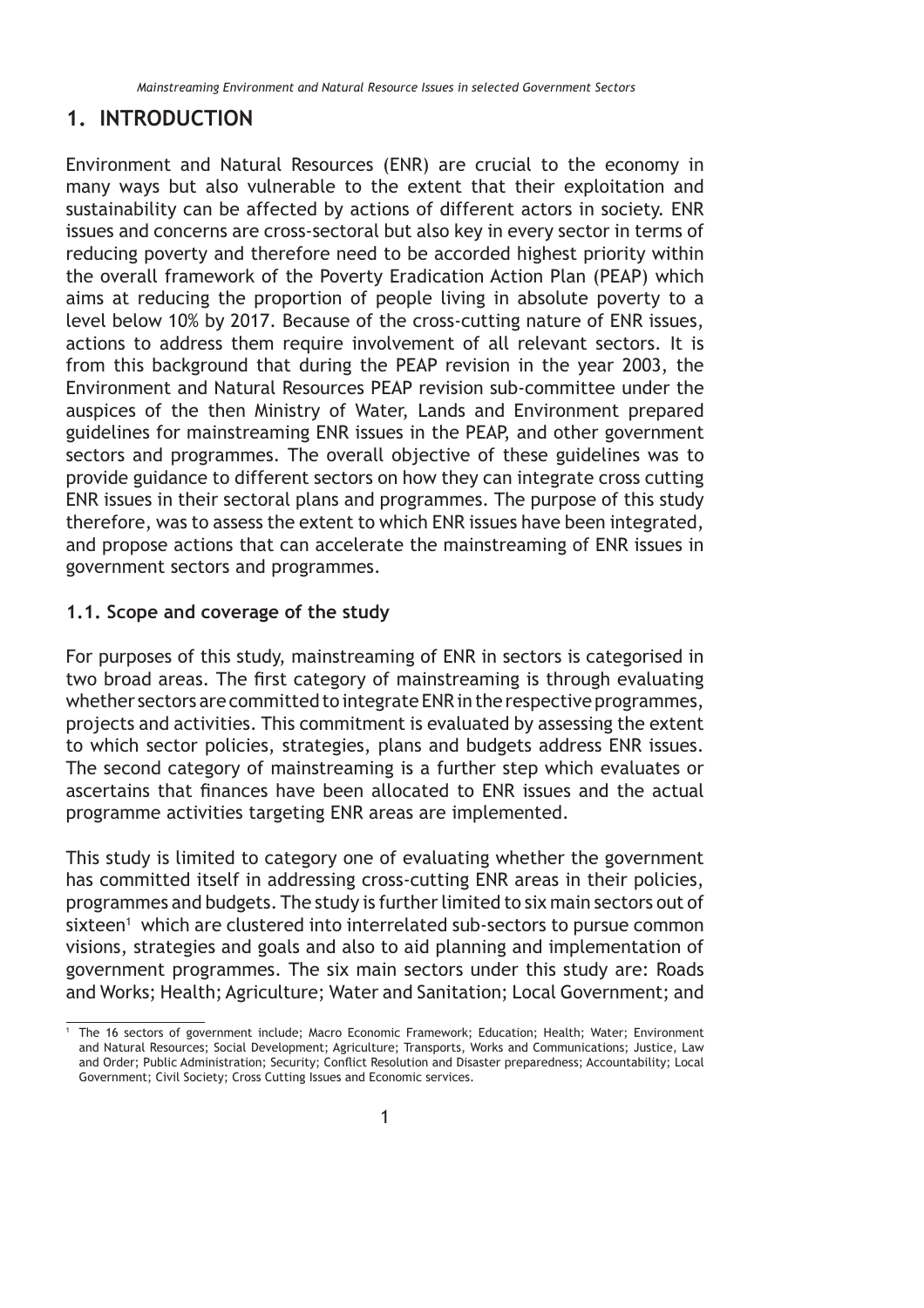Justice, Law and Order Sectors. The selection of the sectors was principally based on how these sectors are impacted upon by an unstable environment and their strong link to poverty reduction. It should also be indicated that the mainstreaming guidelines had focused on them most and hence they provided a good reference for analysis.

This study report is arranged in four main sections. The first section covers the introduction and purpose of the study, the objectives, scope and the approaches used in undertaking this study. Section two provides the importance and justification for mainstreaming ENR in other sectors. Section three provides the findings of the study and specifically on the status of mainstreaming ENR in the selected sectors. This section looks at selected government sectors and reviews their plans and programmes to analyse the extent to which ENR issues are integrated and/or mainstreamed. The section also draws results and outcomes from interviews and discussions from selected sector officials on the extent and progress of mainstreaming ENR issues. This section feeds into section four which outlines the identified gaps and issues that help in drawing conclusions. These gaps, issues and conclusions are used to propose actions that can accelerate mainstreaming of ENR issues in government sectors and programmes.

### **1.2. Methodology**

This study benefited from the review of relevant documents. The Key documents reviewed include the guidlines for mainstreaming ENR in government sectors as indicated in Table 1, sector policies, strategies, plans and budgets. The aim of this review of documents was to ascertain sector commitments in mainstreaming or integrating ENR issues in sector policies, plans and budgets.

The review of relevant documents was supported by field visits to interview relevant officials from selected government departments. The main target for interviews were officials involved in planning and budgeting, environmental desk or liaison officers in the selected ministries and heads of departments relevant for mainstreaming of cross-cutting issues.

### **2. MAINSTREAMING ENVIRONMENT AND NATURAL RESOURCES IN GOVERNMENT SECTORS**

#### **2.1. The Guidelines**

The multi-sectoral nature of the interventions required to effectively address the current environmental challenge is now well recognized. However, the challenge has always been how to guide these sectors to ensure that they address ENR issues relevant to their sectors and which fall outside the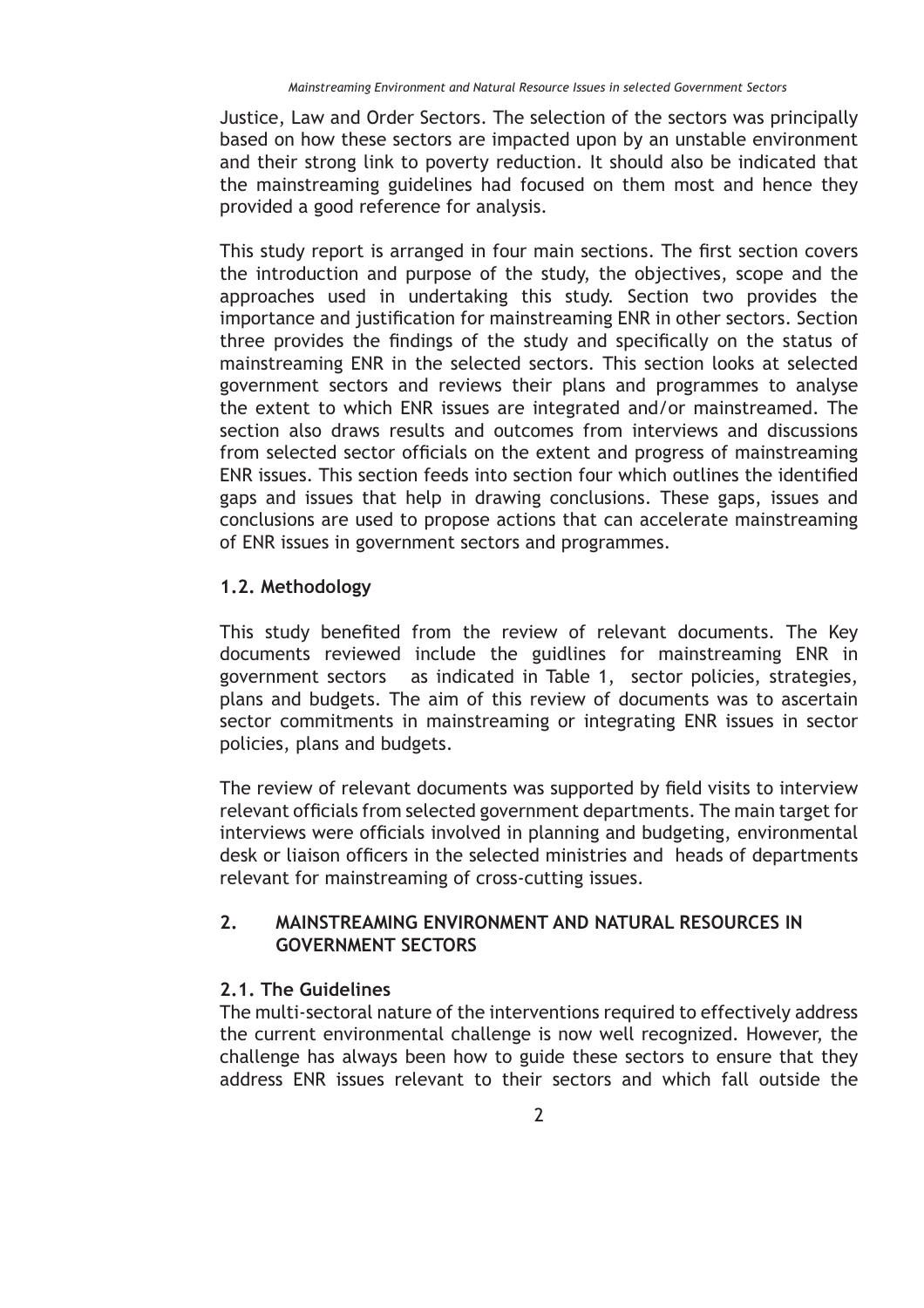traditional scope of their mandate. During the revision process of the Poverty Eradication Action Plan (PEAP) in the year 2003, the ENR PEAP Revision Subcommittee of the Environment and Natural Resources Sector Working Group (ENR-SWG) with the support of the Advocates Coalition for Development and Environment (ACODE) prepared guidelines for the ENR integration process. The guidelines were developed as a result of the demand that was expressed during the PEAP revision process on what specific actions would be required of some of these sectors to demonstrate that they were effectively integrating relevant ENR issues in their sectors. The overall objective of the guidelines therefore, was to provide guidance to different sectors on how they can integrate cross cutting ENR issues in their sectoral plans and programmes and how such integration can be monitored. While not seeking to be exhaustive, the guidelines sought to provide generic actions that could be taken by selected institutions whose work either positively or negatively impact on the environment and natural resources base of the country. The table below provides a summary of the guidelines for mainsteaming ENR in different government sectors.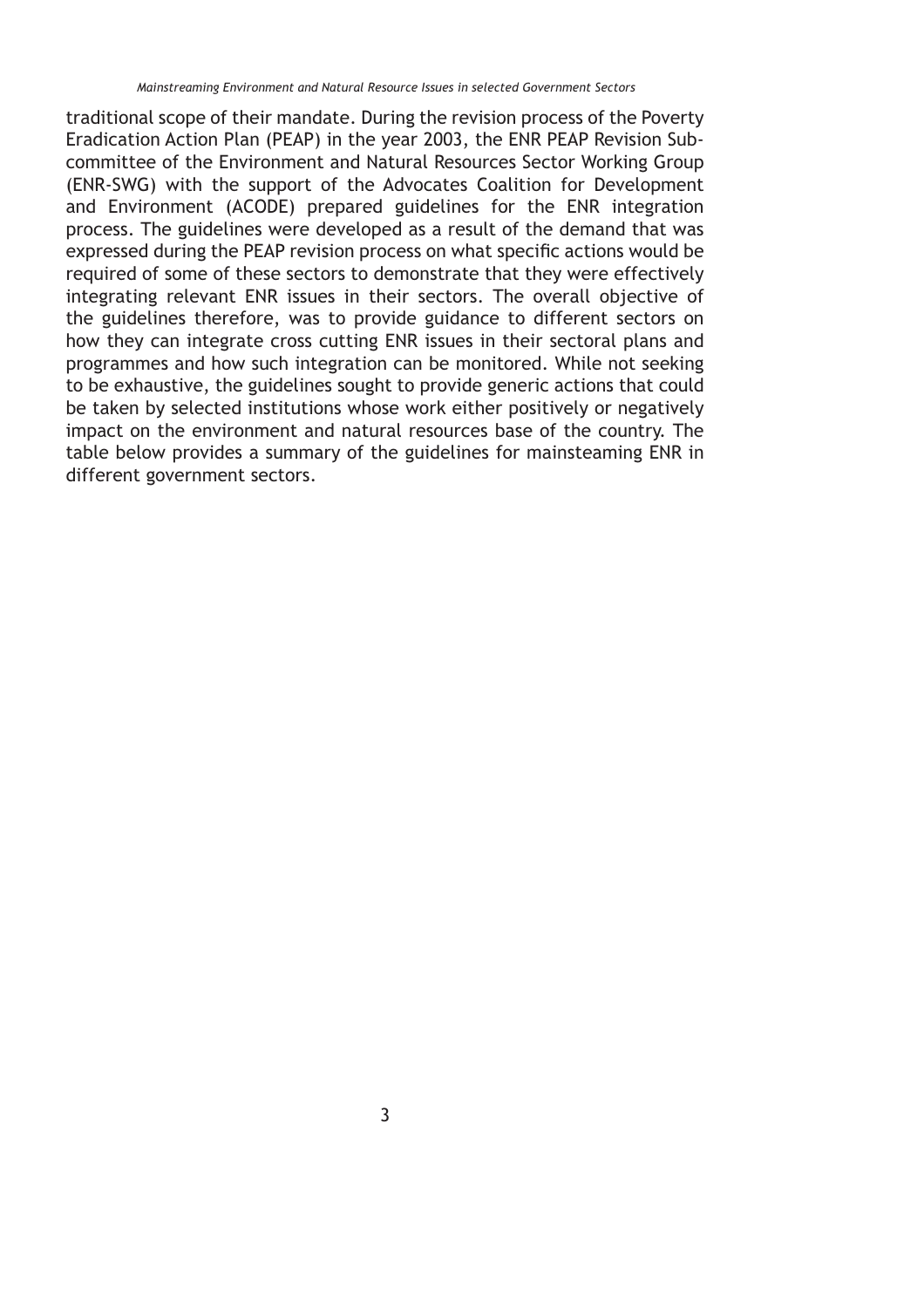|  |  | Table 1: Mainstreaming ENR Issues in Government Programmes |  |  |  |  |
|--|--|------------------------------------------------------------|--|--|--|--|
|--|--|------------------------------------------------------------|--|--|--|--|

| Sector                | <b>ENR Issue</b>                                                             | <b>Action Required</b>                                  | Input and process Indicator                                             |
|-----------------------|------------------------------------------------------------------------------|---------------------------------------------------------|-------------------------------------------------------------------------|
|                       | Unsustainable utilisation of ENR                                             | promote<br>sustainable<br>agricultural practices        | % budget allocated to sustainable<br>agriculture practices              |
|                       | for economic growth                                                          | Promote<br>studies<br>on                                | Budget allocated to MSY related                                         |
|                       |                                                                              | maximum sustainable yield                               | studies                                                                 |
|                       | The role<br>of ENR in<br>micro<br>economic<br>stability<br>not               | develop<br>PMA/NAADS<br>awareness programmes for        | -Budget allocated<br>for<br>awareness<br>programmes                     |
| Agriculture           | appreciated                                                                  | <b>ENR</b> promotions                                   | -No<br>of<br>awareness<br>programmes                                    |
|                       |                                                                              | Support delivery of ENR                                 | developed and implemented<br>% of NAADS budget allocated to ENR         |
|                       | Agric. Advisory services delivery                                            | advisory services                                       | advisory service and # of ENR                                           |
|                       | approach inappropriate to ENR                                                |                                                         | enterprises selected<br>Proportion                                      |
|                       |                                                                              | Provide market information                              | of<br>people<br>accessing<br>market information                         |
|                       | Accelerated land degradation                                                 | Support<br>sustainable                                  | % of the poor living in marginal land                                   |
|                       | reduces the income of the poor                                               | agriculture                                             | and % of HH applying sustainable<br>agric. Practices                    |
|                       | Limited focus on ENR concerns                                                | Water<br>Develop<br>for                                 | Availability of water for production                                    |
|                       | affecting pastoral communities<br>Research<br>and<br>technological           | production strategy<br>Support<br><b>ENR</b><br>based   | and domestic use<br>% of budget allocated to ENR                        |
|                       | developments<br>does<br>not                                                  | research and development                                | technologies                                                            |
|                       | effectively address ENR                                                      |                                                         | % of HH adopting ENR technologies<br>Environmental health plan in place |
|                       | of<br>$\mathsf{a}$<br>comprehensive<br>Lack<br>environmental health strategy | Develop an environmental<br>health plan                 |                                                                         |
|                       | Inaccessibility to safe and clean                                            | Formulate<br>sanitation                                 | <b>Budget allocated to sanitation</b>                                   |
|                       | water increases the vulnerability<br>of the poor to health hazards           | policy.<br>Develop an environmental                     | Budget allocated to environmental<br>health                             |
|                       |                                                                              | health plan                                             |                                                                         |
| Health,               | Low social services delivery to<br>nomadic population is a threat            | Develop<br>a<br>special<br>for<br>programme<br>social   | Budget allocated targeting health<br>centres with sanitation facilities |
| Water<br>and          | to ENR                                                                       | service delivery                                        |                                                                         |
| Sanitation<br>sectors | Inadequate leadership role in<br>implementation<br>the<br>of                 | Establish a<br>institutional<br>framework<br>for        | Institutional framework in place and<br>operational                     |
|                       | sanitation provisions                                                        | implementation<br>of                                    |                                                                         |
|                       |                                                                              | sanitation programmes                                   |                                                                         |
|                       |                                                                              | Train judges and other law<br>enforcement in ENR issues | Amount of money<br>allocated<br>for<br>training on ENR issues           |
|                       | Limited access to justice on ENR                                             | Develop<br>awareness                                    | Number of ENR cases reported                                            |
|                       | issues<br>perpetuates<br>ENR                                                 | programmes<br>on<br>environmental rights                |                                                                         |
|                       | degradation                                                                  | Develop use friendly guides                             | Manual on access to justice in place                                    |
| Justice Law           |                                                                              | on access to justice<br>Operational<br>land             | Functional district land boards                                         |
| and Order             |                                                                              | administration institutions                             |                                                                         |
|                       | Poor compliance<br>and<br>weak<br>enforcement of ENR laws                    | Train police, magistrates<br>and<br>prisons<br>in       | Amount of money allocated for ENR<br>related training and number of     |
|                       |                                                                              | environmental laws                                      | reported ENR crimes                                                     |
|                       | Economic<br>infrastructure<br>development such as roads does                 | Ensure that EIA is done for<br>all<br>economic          | Mitigation measures and guidelines in<br>place and enforced             |
| Roads<br>and<br>Works | not effectively dress ENR issues                                             | infrastructural                                         |                                                                         |
|                       |                                                                              | developments                                            |                                                                         |
| Local<br>Government   | Inadequate public and private<br>investments in ENR                          | Integrate ENR concerns in<br><b>ENR</b> budgets         | %ge of local government budgets<br>allocated to ENR sector              |
|                       | Limited capacity to manage the                                               | Build local government                                  | Number of skilled persons working in                                    |
|                       | decentralised ENR functions                                                  | capacity for planning and<br>implementation of ENR      | ENR sector in Districts - by sectors                                    |
|                       |                                                                              | activities                                              |                                                                         |
|                       | Limited access to land and<br>common property resources                      | Develop<br>land<br>administration institutions          | Functional district land boards and<br>tribunals                        |
|                       |                                                                              |                                                         | Proportion of people with secure                                        |
|                       |                                                                              |                                                         | access to land                                                          |

Source: Adopted and re-modified from the Guidelines for Mainstreaming ENR in sectors (2003)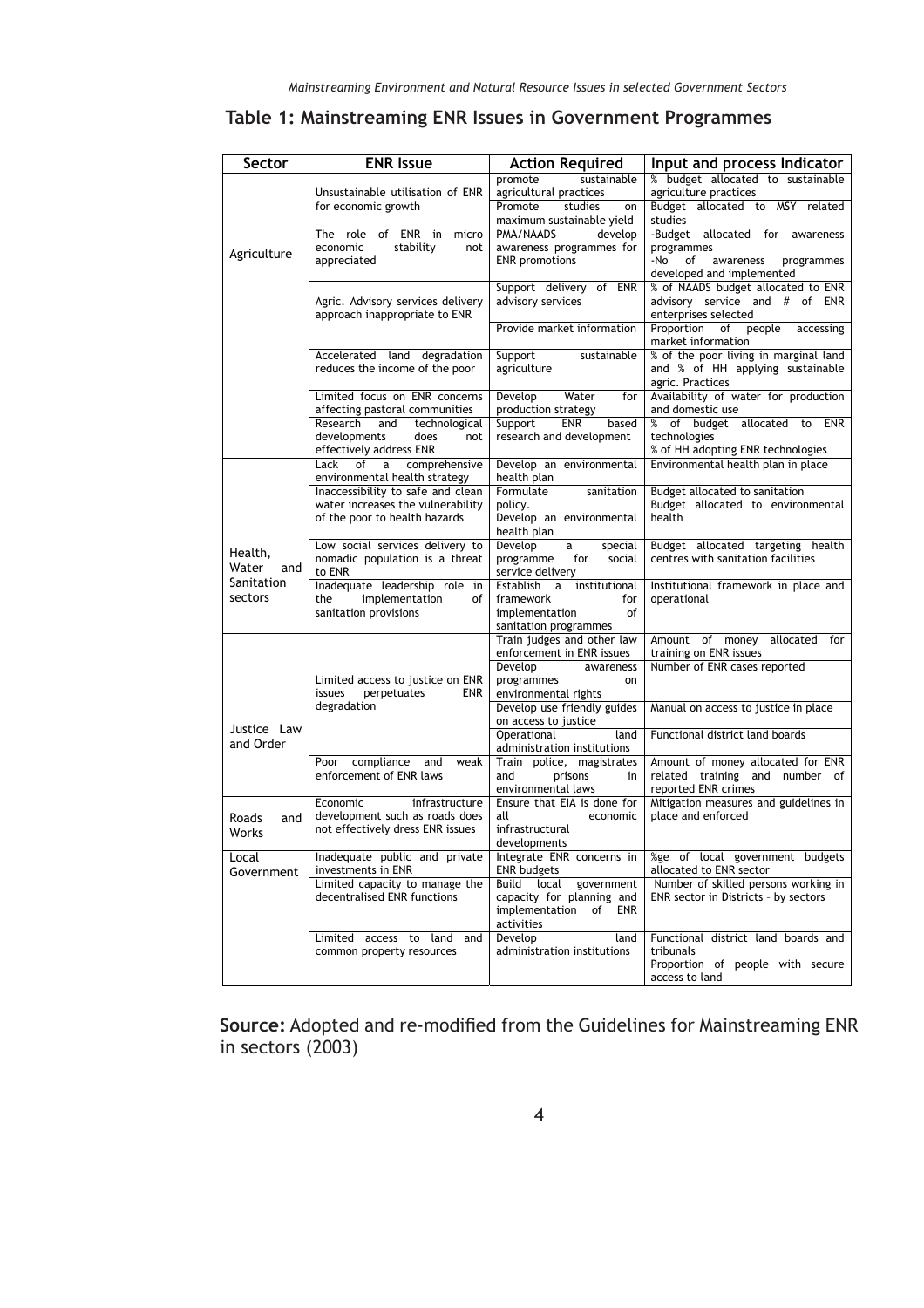#### **2.2. Importance of ENR to the economy**

In understanding why ENR should be mainstreamed into other sectors, it is crucial to know the cross-cutting nature of the ENR and their importance to the economy. Uganda is endowed with diverse natural resources ranging from land, forests, fish, livestock, soil, wetlands, minerals, water, wildlife, crops and climate that provide sources of livelihoods and means of reducing poverty for the majority of the population.

The poverty levels of majority of the poor Ugandans is closely related to people's reliance on ENR for food, energy, water, housing, good health, employment and income generation. The 2003 estimates indicated that Natural Resources contribute approximately 54% of the country's GDP and more than 90% of Uganda's energy requirements<sup>2</sup>. Over 85% of the Ugandan population live in rural areas and are employed in natural resource-based activities, particularly agriculture. Therefore, sustainable natural resource utilisation, is key to Uganda's efforts to ensure poverty reduction. A synopsis of the economic value of key ENR sectors shows how important ENR can be linked to poverty reduction and well managed natural resources.

In regard to fisheries, fish contributes significantly to the economy through direct employment of over 300,000 and indirect employment of over 1.2 million Ugandans. In 2005, fish exports earned the economy over US\$ 143 million in form of foreign exchange through fish exports to premium markets only<sup>3</sup>. The wildlife resources, on the other hand, provide means of livelihoods for rural poor in form of food, plant resources and game meat, non-timber wood products, etc. Wildlife, more importantly, provides opportunities to invest in tourism industry, which is number one foreign exchange earner<sup>4</sup>.

Wetlands have both direct and indirect income opportunities to the rural people in form of environmental goods and services that improve the quality of life of the rural population. There are direct benefits that accrue to the population as a result of well-managed wetlands and these include: fish, fuel wood, sand and gravel, clay, clean water and agriculture, among others. Water resources, alone, are crucial in the development of water supply systems for irrigation, livestock especially in dry areas, and even fish farming. Access to clean water and sanitation facilities gurantees a healthy population and in turn reduced costs on health services and treatment

4 Ibid.

<sup>2</sup> B. K. Kabanda (2003), Eradicating Poverty in Uganda Using Natural Resources. Paper Presented at a Joint Workshop on Integrating Environment and Natural Resources in PEAP Revision.<br>Premium markets include the EU, USA, Australia, Middle East and does not include exports to the regional

markets such as Democratic Republic of Congo, Rwanda, Kenya and Sudan.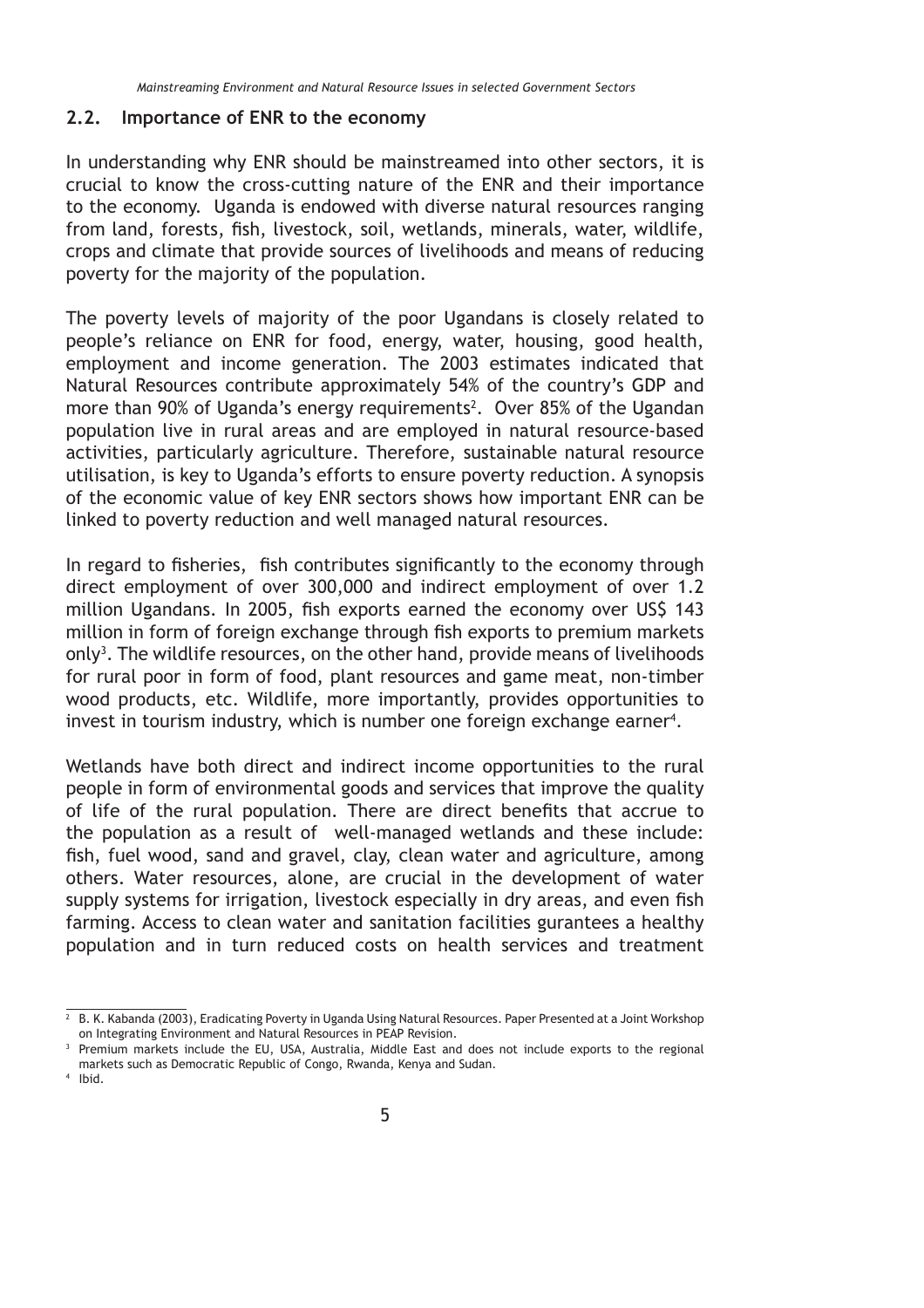especially of environmental related diseases such as cholera, bilharzias, typhoid and dysentery<sup>5</sup>.

Furthermore, climate contributes to poverty eradication through the delivery of meteorological services that involve comprehensive weather and climate information required by farmers in agriculture and transport sectors. Forests are important in providing direct employment currently estimated at over 100,000 and indirect employment estimated at 750,000. Forests further provide timber and non-timber products and also protect watersheds necessary to support agriculture and fisheries, soil improvements and thus sustainably contribute to food security through increases in farm yields and influencing microclimate<sup>®</sup>.

Land is also a very important natural resource as everything thrives on it. Access to, and wise use of land resources within the context of the PEAP, therefore, is important in eradication of poverty. Both the rich and the poor use land for small scale and large scale agriculture and therefore land is a strong linkage to poverty reduction.

| <b>ENR</b> sub-sector       | %<br>Contribution | directly<br>Persons | Year     | Date and Source of                          |
|-----------------------------|-------------------|---------------------|----------|---------------------------------------------|
|                             | to NGDP           | employed            | Reported | information                                 |
| <b>Fisheries</b>            | 6%                | 300,000             | 2003     | PEAP (2004), Yaron and Moyini<br>(2003)     |
| Forestry                    | 6%                | 100,000             | 2002     | PEAP (2004), National Forest<br>Plan (2002) |
| Climate & Climate<br>Change | Indirect*         | Indirect            | Na       | Na                                          |
| Wetlands                    | Indirect          | 320,000             | 2002     | PEAP (2004)                                 |
| Wildlife                    | $2.7\%$ (est.)**  | 70,000              | 2003     | PEAP (2004), UWA (2004)                     |
| and<br>Energy<br>Minerals   | 16.7%             | Na                  |          | PEAP (2004)                                 |

*Table 2: Contribution of selected ENR sub sectors to the economy* 

*\* The contribution of climate is indirect because it directly contributes to other sectors* 

*\*\* This is calculated from the 2003 estimates of US\$ 160 million from Wildlife-based tourism*

Not withstanding this importance, many development programmes have negatively impacted on these natural resources. Poverty Assessment studies by Ministry of Finance Planning and Economic Development (MoFPED) in 2002 and 2003 indicated that the quality and value of environment and natural resources was declining as a result of poor linkages between development programmes and ENR use.

Some studies especially those alluded to in the PEAP indicate that natural resource degradation is about 17% of Uganda's GDP distributed between forestry (6%) and soils (11%) alone. This cost is even higher if other natural

<sup>5</sup> Ibid.

<sup>6</sup> Ibid.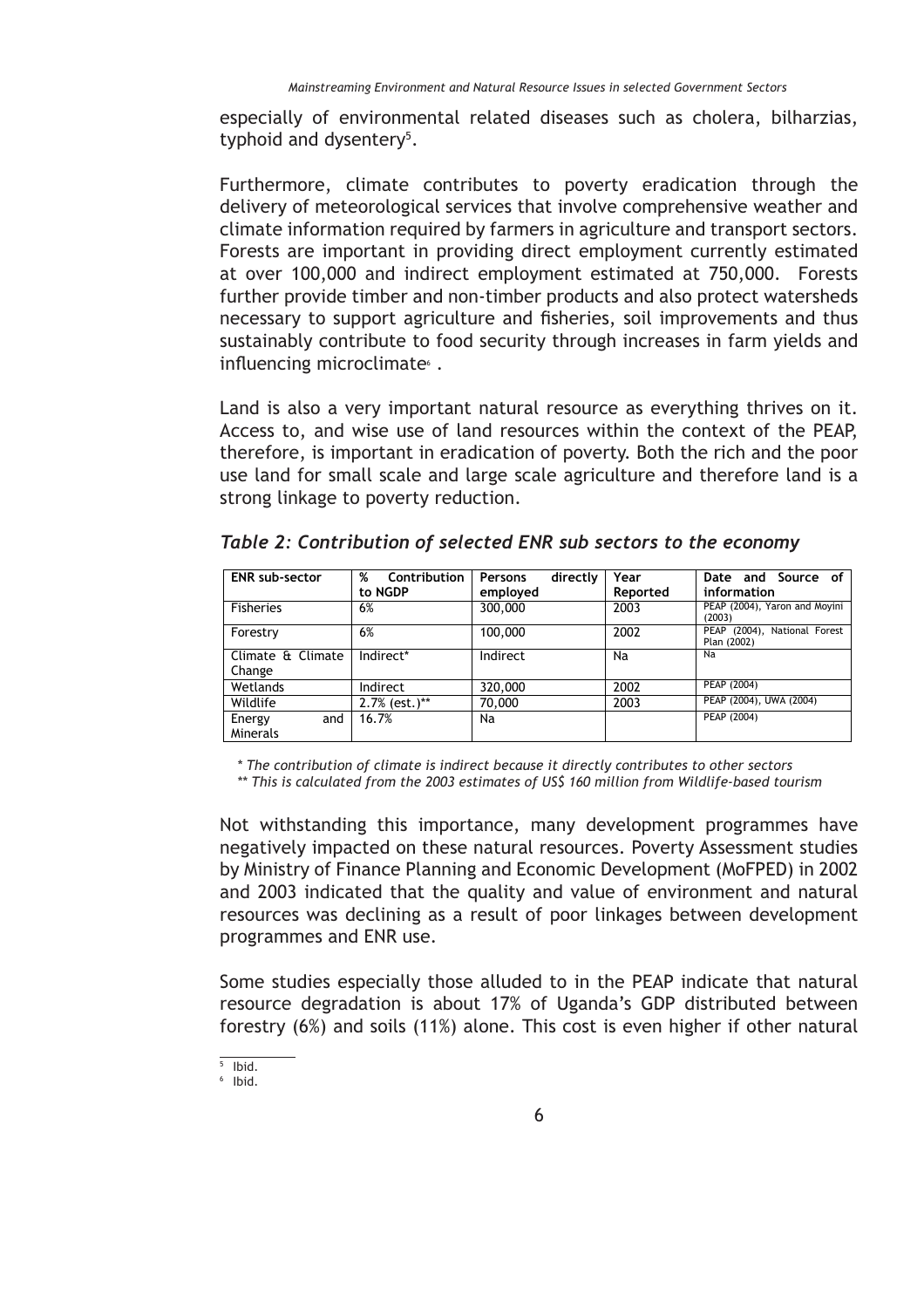resources such as wetlands, fisheries, wildlife are considered. The table below demonstrates the cost of environmental degradation to the economy.

| Table 3: Estimated annual costs of ENR degradation to the Ugandan economy |                   |  |  |
|---------------------------------------------------------------------------|-------------------|--|--|
| Biodiversity conservation                                                 | UGX506 billion    |  |  |
| Forest conservation                                                       | UGX3.756 billion  |  |  |
| Wildlife conservation                                                     | UGX55-353 billion |  |  |
| Soil degradation                                                          | UGX225 billion    |  |  |
| Rangeland degradation                                                     | UGX815 million    |  |  |
| Wetlands encroachment                                                     | UGX2 billion      |  |  |
| Water hyacinth pollution                                                  | UGX870 million    |  |  |
| Contamination of water systems                                            | UGX38-61 billion  |  |  |

Source: Moyini and Muramira, 2001

The above estimates make it apparent that failure to achieve improvements in environment and natural resources conditions, and continued ENR degradation would make achievements under the PEAP short lived.

In the context of PEAP and sustainable development, therefore, there are key messages that need to be derived from the importance of ENR to poverty reduction. A snapshot of these key messages reveals that ENR is a good vehicle for empowering communities and poverty reduction.

### **2.3. Why mainstream ENR in other sectors?**

Noting the importance of ENR in the economy, there is need to understand government's commitment of sustainable use of natural resources so as to strike a balance between economic development and conservation of these resources. Striking this balance will require that cross-cutting ENR issues are mainstreamed in other government development programmes. Although the PEAP mentioned ENR, HIV/AIDS and gender as cross cutting areas, the guidelines for 2003/04 PEAP revision listed only gender and HIV/AIDS as the main cross-cutting areas that should be mainstreamed into other sectors.

Discussion on the importance of ENR already indicates that the mandate for management and exploitation of ENR cuts across different actors and institutions. Programmes for managing soil degradation, for example, are within the mandate of the agricultural sector while soil conservation activities, such as tree planting and water conservation are the mandate of ENR sector. Addressing ENR issues is therefore important for different sectors to archieve their mandate.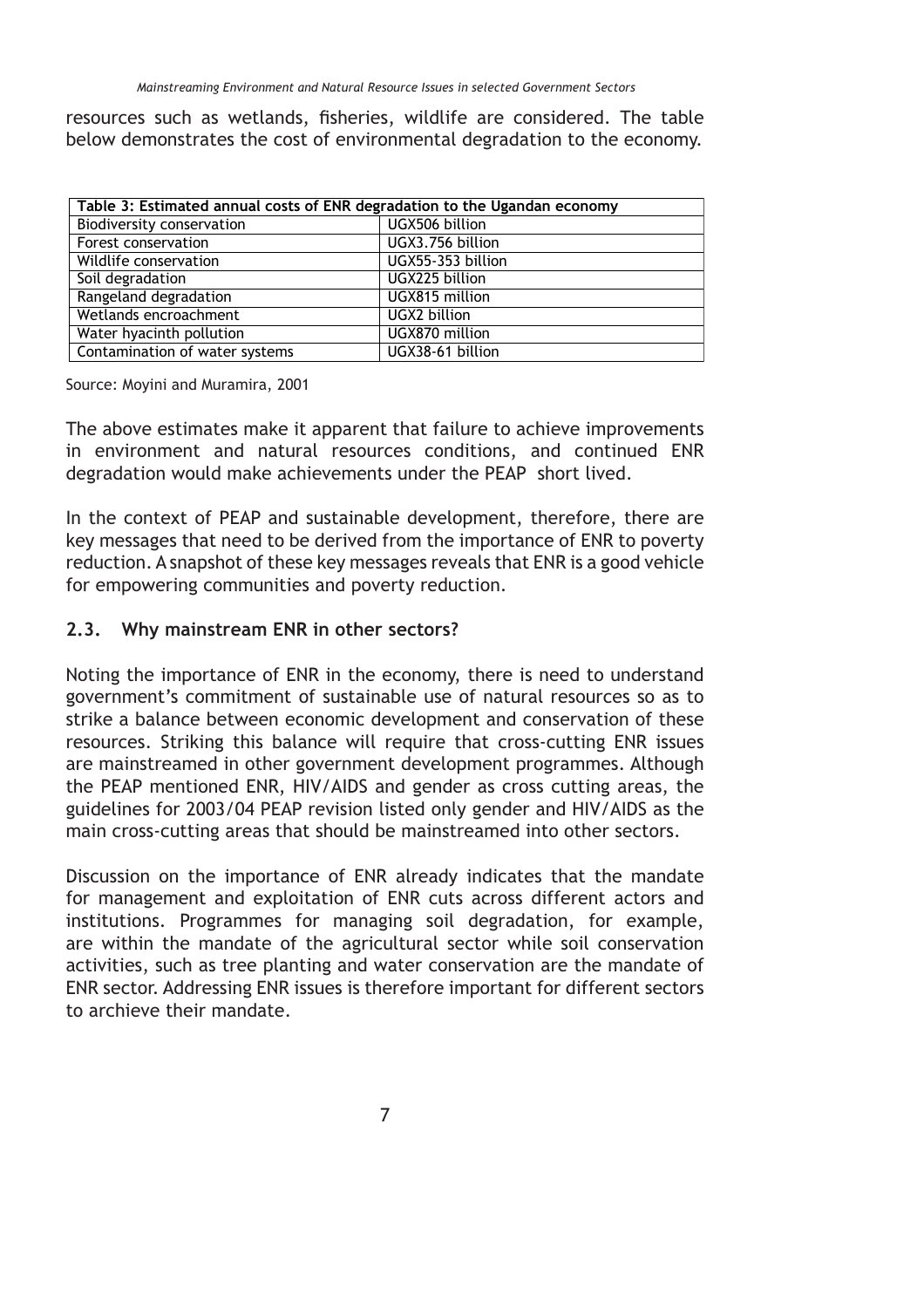Programmes for alleviation of poverty especially under PEAP, are natural resource-based and are scattered in all government sectors. This calls for all sectors to ensure that ENR issues are clearly covered by the respective sectors.

Box 1: Why Mainstream ENR?

- Poverty reduction programs are ENR-based;
- Mainstreaming ensures increased benefits from holistic and multisectoral approach; and
- ENR issues are key in achieving sectoral mandates.

Mainstreaming is also important because it ensures increased benefits from a holistic and multi-sectoral approach to development. It also helps in improving co-ordination and synergies among several sectors. Box 1 summarizes why mainstreaming ENR in other government sectors is considered important.

# **3. STATUS OF MAINSTREAMING ENR IN SECTORS**

Many government sectors have got plans and strategies with an objective of integrating and/or mainstreaming cross-cutting ENR issues in their sectors. In some of the sector plans, cross-cutting ENR issues are only mentioned while some go further to include these areas in the work plans and budgets. This section provides an analysis of some selected sectors on the extent to which they have integrated ENR issues in their policy and planning processes.

### **3.1. Mainstreaming ENR in National Policies and Budget Processes**

With regard to the overall government policy framework, ENR issues have been mainstreamed in the 2004/05-2007/08 PEAP. Under Section 1.4 in the introductory chapter, ENR are stated as crosscutting. It also features in detail under chapter four which is a pillar on enhancing production, competitiveness and incomes. Noting that guidelines for 2003 PEAP revision highlighted ENR as cross-cutting, mainstreaming ENR in the PEAP is, therefore, crucial and the need to highlight its importance and the far reaching consequences on the development of the country is necessary.

### **3.2. Mainstreaming ENR in the Agricultural Sector**

In the agricultural sector, ENR issues have been integrated in the main sector framework; the PMA, MAAIF Development and Investment Plan (DS&IP), the National Agricultural Advisory Services (NAADS), Annual Sector's Budget Framework Papers (BFP) and in the National Agricultural Research Organisation (NARO)/National Agricultural Research System (NARS). A look at each of these brings forward the progress and problems of mainstreaming ENR in the sector.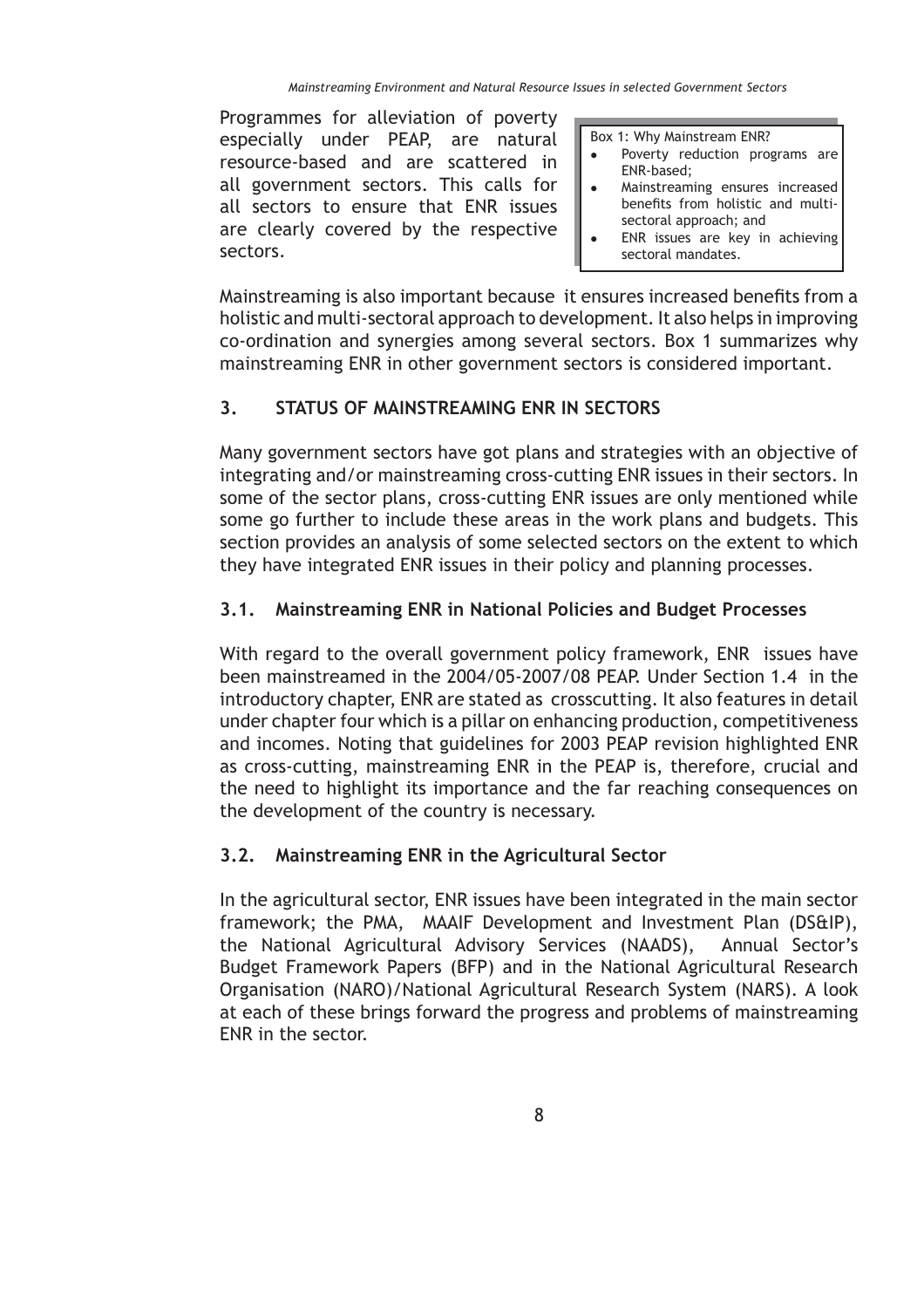#### **3.2.1. Mainstreaming ENR in the PMA**

The agriculture specific policy framework, the PMA, recognises ENR as very critical in modernising agriculture in Uganda. Among the main seven pillars of PMA, there is a pillar specific on 'environment and natural resource utilisation and management'. At the time of developing the PMA, it was found important that issues of environment and natural resources are key and this was a reason why ENR was accorded a specific pillar to address these issues. The guidelines for mainstreaming ENR issues in sectors indicate that one key issue for agriculture to address is the unsustainable utilisation of ENR for economic growth. The PMA is highlighted as a strategy for ensuring sustainable utilisation of natural resources. The question which remains is to what extent has the PMA implementation responded to the pillar on natural resource utilisation and management?

The PMA annual reviews do not analyse ENR issues as cross-cutting but as a separate pillar of PMA. Under the PMA, a sub-committee on ENR was created to oversee ENR-related activities and PMA annual reviews rate this pillar to be "somewhat successful". The measure of success is seen from the number of ENR-related policies and strategies that have been developed. Among the reported ones include the National Land Policy and Land use policy (these policies are still drafts and are yet to be approved by cabinet), the associated Land Sector Strategic Plan (LSSP); the Wetland Policy and the associated Wetland Sector Strategic Plan (WSSP). This cannot be considered sufficient for PMA to be translating pillar objectives into actions. What is important is to relate the amount of money PMA has disbursed or the influence it has exerted towards the implementation of environment and natural resources projects and programmes.

PMA secretariat together with the development committee of Ministry of Finance Planning and Economic Development developed guidelines as a reference tool for those seeking to submit project and programme proposals to government for PMA compliance and clearance. Within the guidelines, a criterion was developed to ensure that all government projects and programmes address sustainable use and management of natural resources<sup>7</sup>.

As the 2005 PMA Joint Annual Review (JAR) and Evaluation<sup>8</sup> notes, much of the progress on the environmental and natural resources pillar has been at policy and strategy rather than at the level of implementation. The review also notes that, at district level, both technical staff and farmers appear to

 $\frac{7}{7}$  PMA and MFPED (2003): Guidelines for Project/Programme Submission for PMA Compliance and Clearance for Funding. PMA Steering Committee and MFPED Development Committee July 2003. pp7 8

Oxford Policy Management. November 2005. A Joint Evaluation Uganda's Plan for Modernization of Agriculture: Danish Ministry of Foreign Affairs Copenhagen.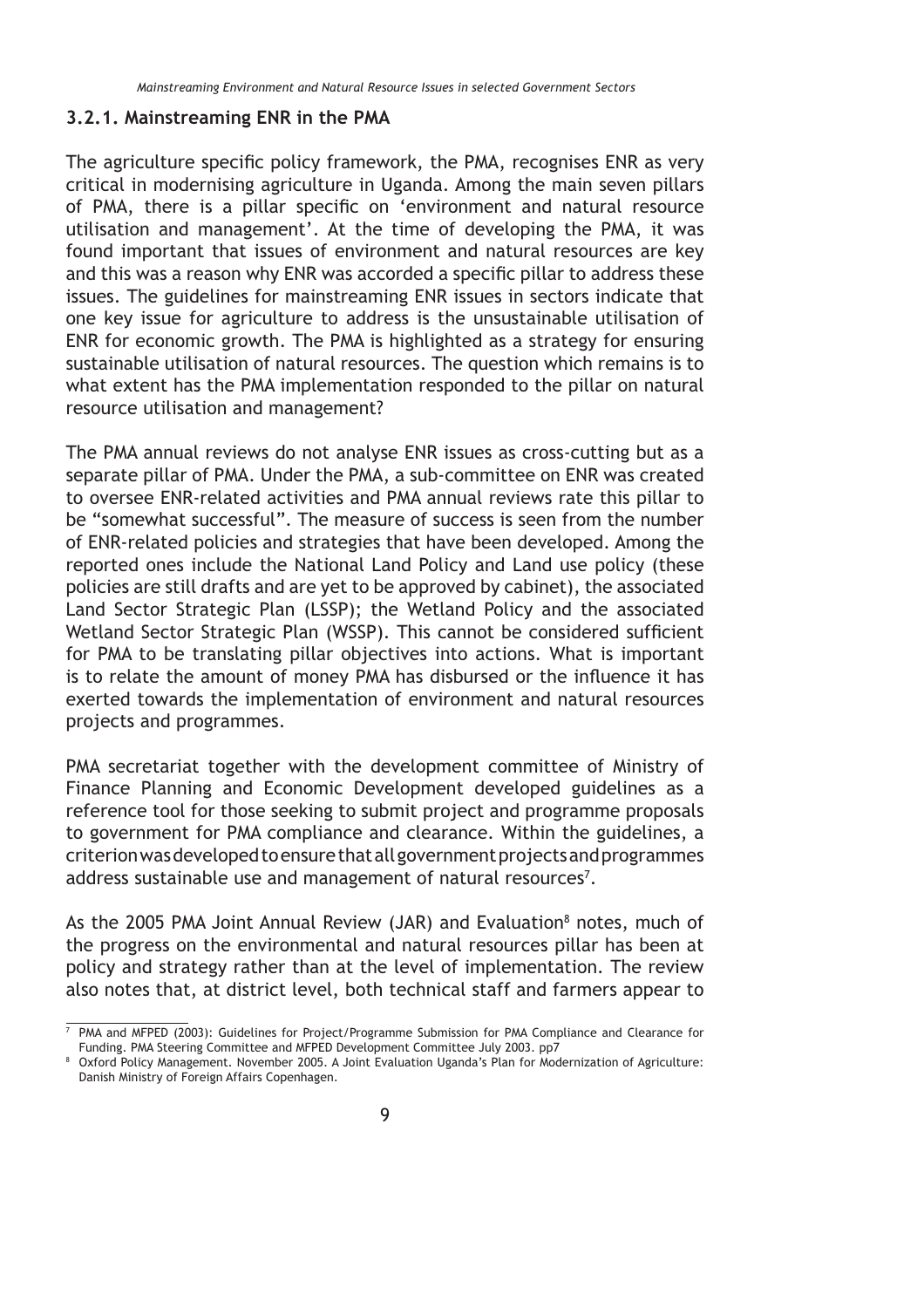understand the severity of environmental problems caused by inappropriate agricultural practices. In the PMA, land tenure issues remain crucial and require attention for successful implementation of PMA. To the greatest extent, the PMA through its pillars integrates issues of ENR but the challenge remains on how financial resources can be realised by the implementing institutions of ENR-based activities.

### **3.2.2. Mainstreaming ENR in MAAIF Development Strategy and Investment Plan**

The activities of MAAIF are in line with overall objective of the Agricultural sector as detailed in 1998 Post-Constitutional Restructuring of MAAIF Report. This partly is to promote farming systems and land use practices that conserve and enhance land productivity in an environmentally-sustainable manner<sup>9</sup>.

In 2005, MAAIF developed a strategy to implement public sector responsibilities of the Agricultural sector. The strategy is comprehensive but largely focuses on the public roles and functions of the centre institutions including MAAIF and her agencies, as well as those in Local Governments. The strategy notes that MAAIF promotes the sustainable use of natural resources in its programmes throughout the country. Among key Ministry undertakings is the promotion and development of the capacity of rural population in managing crop, livestock and fish for poverty reduction. The key supportive functions are; sustainable exploitation of fish stocks, sustainable utilisation of soils for agriculture, and understanding the importance of water, forests and wetlands to agriculture. The DS&IP mentions how cautious the population should be on the effects of using, for example, inorganic inputs and their environmental risks.

The agricultural sector strategy further allocates resources that focus on ENR issues. In the programme area number two of the strategy, which is on "Capacity building for irrigation, drainage, water harvesting, soil and water conservation and rangeland management", there is a budget within the sector MTEF ceilings to cater for development of standards for optimum use of natural resources. In the same programme area, approximately UShs. 220 million is earmarked for this area each year for the three years (2005 - 2008) in the medium term.

Furthermore, the DS&IP provides the responses to questions highlighted in the guidelines for mainstreaming ENR in sectors. The ENR guidelines highlight two actions for the agricultural sector. One is on promotion of sustainable

<sup>9</sup> see the Post Constitutional Restructuring of MAAIF Report (2003)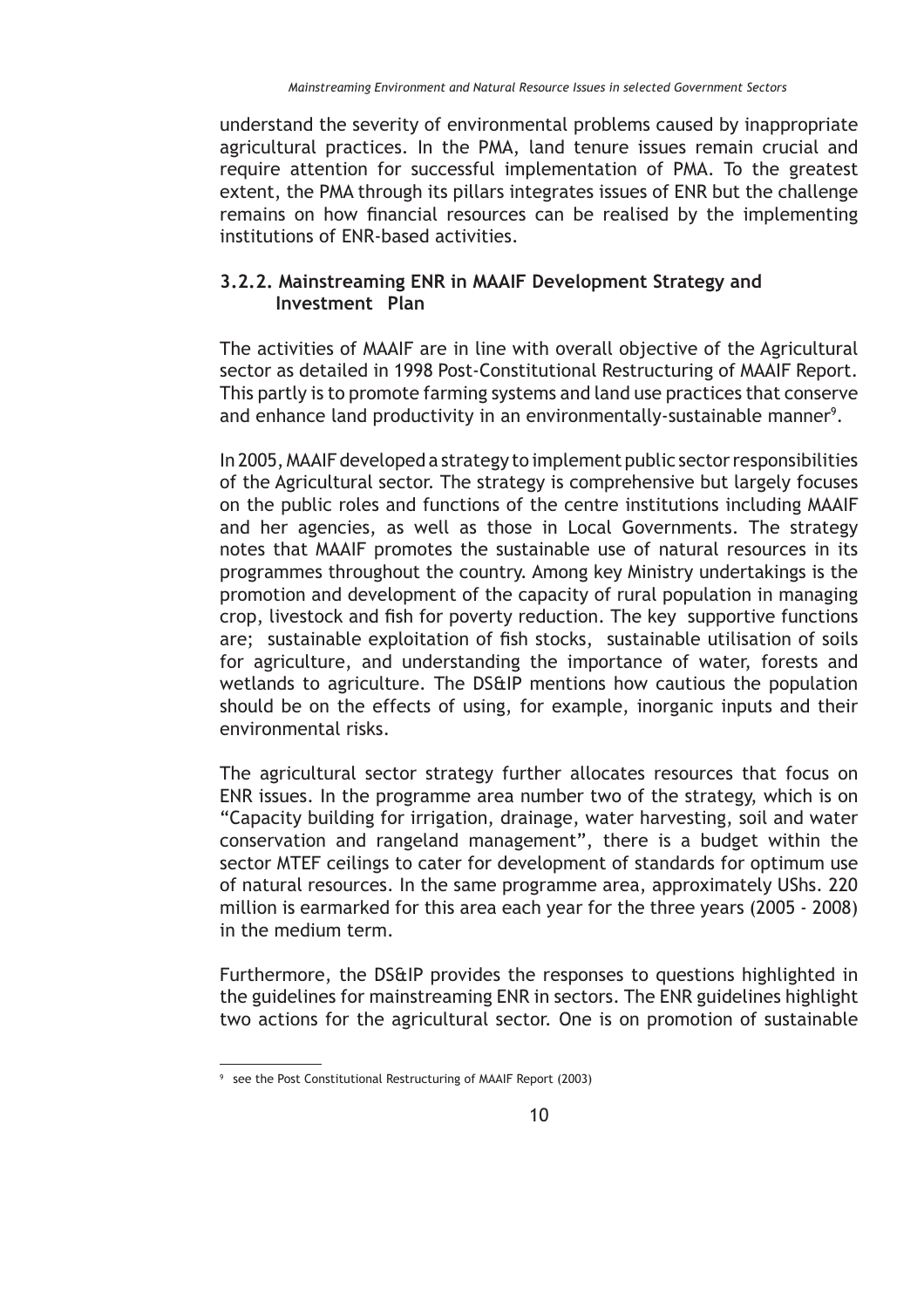agricultural practices while the second is on promoting studies on maximum sustainable yield. MAAIF DS&IP action areas respond to these issues including the one on the accelerated land degradation which reduces the income of the poor. In support of MAAIF DS&IP, Parliament in December, 2005 approved a project on Farm Income Enhancement and Forest Conservation to be financed by Government of Uganda (GoU) and the African Development Bank (ADB). The project which is to be implemented by both MAAIF and Ministry of Water, Lands and Environment (MWLE) as it then was has two main components - Forestry Support component and Agricultural Enterprise Management component. The forestry support component focuses on community watershed management and tree planting. The agricultural enterprise management component focuses on four main sub-components which include; small scale irrigation and crop development; soil fertility management; apiculture promotion and agriculture marketing. As seen from the components, this project will largely contribute to sustainable utilisation of water, land and soil resources for economic growth hence ENR.

This project, and specifically the components to be implemented in MAAIF, demonstrates the fact that the agricultural sector is cautious of ENR issues and mainstreams these issues in MAAIF development programmes. One point to note is that this project was not developed in response to the ENR mainstreaming guidelines. The development of MAAIF strategy and the Farm Income Enhancement Project started way back before the guidelines were developed and as we shall see later, at the time of research, the sectors did not know that these mainstreaming guidelines were in place. It means, therefore, that the development of the project and the strategy were already aware of the concerns that agricultural programmes often ignore activities to do with sustainable utilisation of natural resources such as land (soils) and forests. This, probably, is the reason why the project captured these ENRrelated activities.

In light of promotion of studies on maximum sustainable yields, the MAAIF DS&IP, builds on two concrete studies. One on water for production and the other on maximum sustainable yields in fish stocks. The water for production study<sup>10</sup> led to the development of Water for Production Strategy which is yet to be implemented by MAAIF and MWLE. The water for production study aims at increasing availability of water across seasons to maximise crop, livestock and fish production. However, the Water for Production Strategy is not yet implemented but financial commitments have been made towards its implementation. Recently, DANIDA earmarked US\$ 2 million for two years to kick-start the implementation of the strategy. The overall cost of the strategy is US\$ 393 million with GoU expected to contribute US\$ 167 million for over 10 years.

<sup>10</sup> Water for Production Study, May 2002.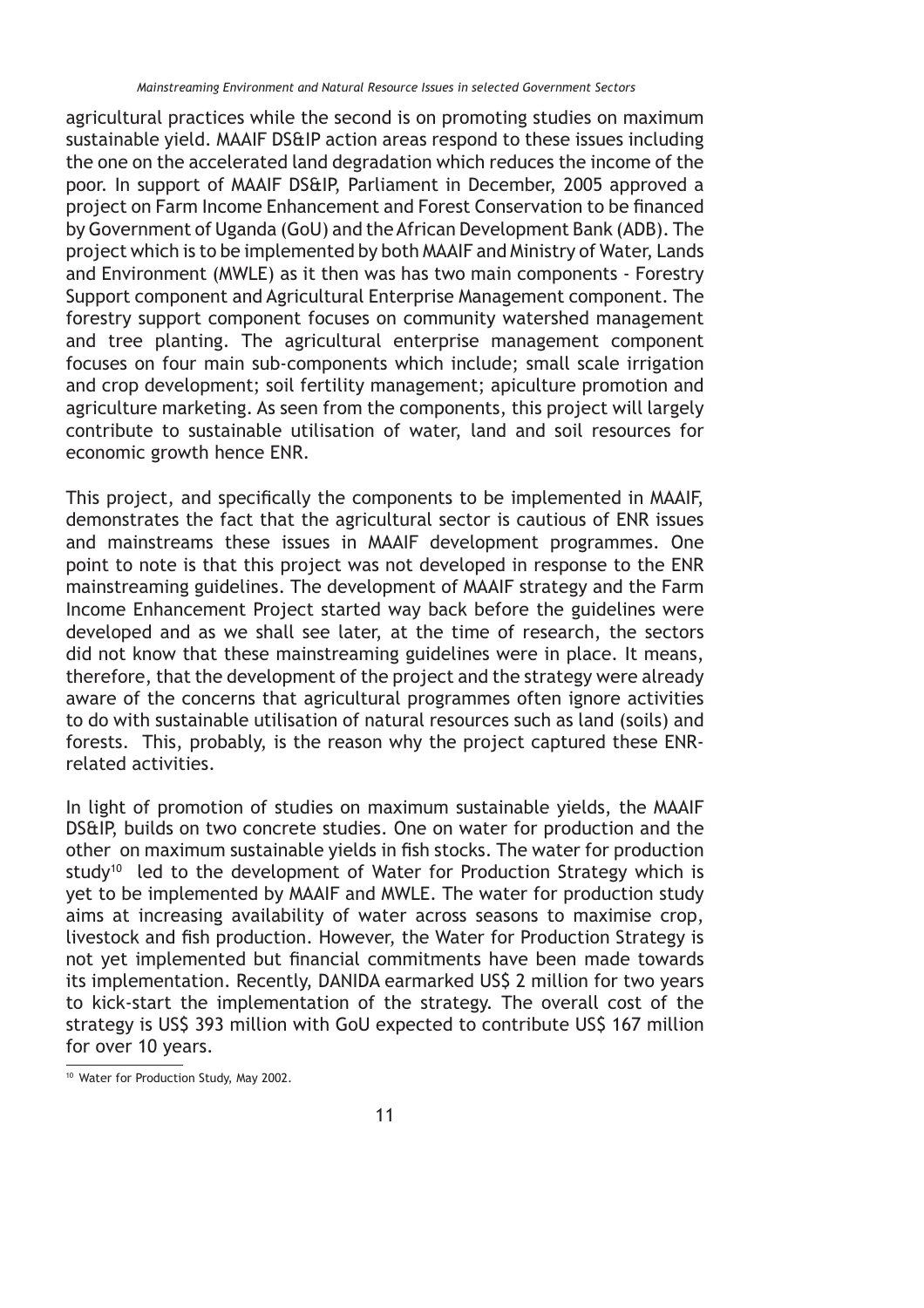There are some issues, such as overlapping mandates among sectors and institutions, which are still affecting the implementation of this strategy. Key activities of the strategy relate to water sources development, water supply provision, water use management and maintenance of developed infrastructure. The current government structures mandate the MWLE as the lead agency for water supply development and MAAIF as the lead agency for water needs identification, use and management<sup>11</sup>. The roles can be grouped under the water supply/source development and water use management of which either falls within different Ministries and sectors. In view of these conflicting roles and mandates, DANIDA has put a condition that to access the US\$ 2 million a Memorandum of Understanding (MoU) which details out the roles and responsibilities of each implementing agency, notably MAAIF and MWLE should, first be developed. This study was informed that a meeting has been planned at Permanent Secretary`s level and also for Ministers to finalise the MoU and implementation arrangements.

As regards to fish stock assessment studies, a number of inconclusive studies have been made mainly on Lake Victoria to determine fish stocks. Fish stock assessments provide the estimates on population of fish in a certain lake and it is against this population on stocks that the maximum sustainable yield is determined. As said, the studies on Lake Victoria have been done but their results have not been conclusive as they continue to be disputed by fisheries managers and scientists. Other studies are being planned on Lake Albert with the support of Lake Edward and Albert Fisheries (LEAF) pilot Project being supported by ADB.

As said before, the guidelines were not known to these sectors. Therefore, it cannot be asserted with certainty that progresses in mainstreaming were triggered by the ENR mainstreaming guidelines. Nonetheless, the named developments represent some steps being taken to mainstream ENR issues in the agriculture sector. In the absence of the guidelines though, the DS&IP to some extent addresses ENR issues. However, the extent of mainstreaming would have created a stronger effect if the guidelines were availed during the development of the strategy.

### **3.2.3. Mainstreaming ENR in MAAIF Budget Framework Papers**

The guidelines issued by MFPED did not highlight environmental issues to be integrated in the BFP as was done for gender and HIV/AIDS. However, most of agricultural sector programmes affect, and are affected by the environment and the way natural resources are exploited. The agricultural

<sup>11</sup> see, Water for Production Strategy and Investment Plan 2005-2015. page vi of the Final Draft, April 2005. Water and Sanitation Sector, Directorate of Water Development, Ministry of Water Lands and Environment.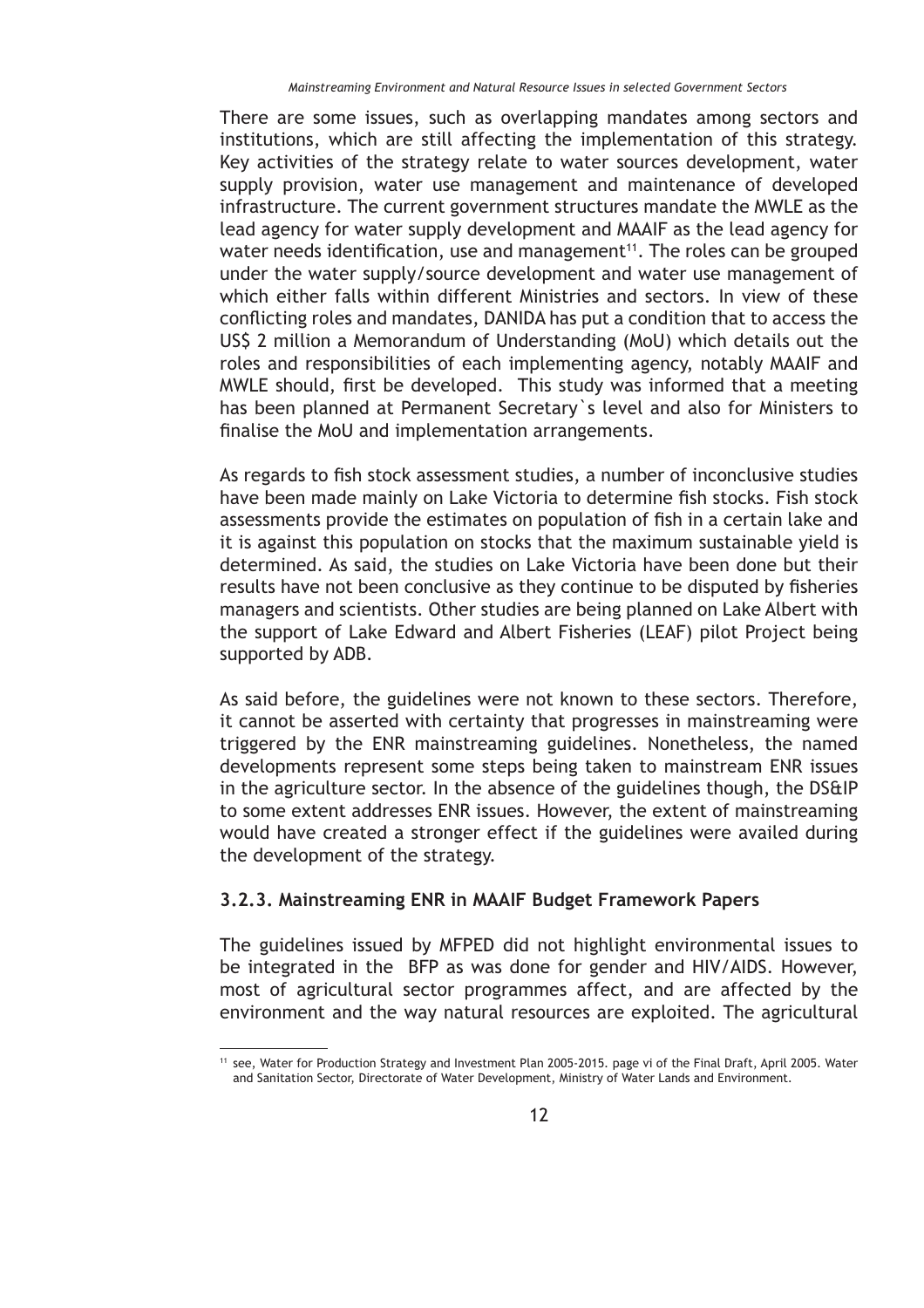sector, therefore, has been attempting to bring issues of ENR in sector plans and strategies as it is in the PMA and MAAIF DS&IP.

The 2006/07-2008/09 agricultural sector BFP has issues of environment and natural resources integrated. First, by indicating that in the medium term, the sector will implement two main programmes related to management of natural resources notably, the Farm Income Enhancement Project and Water for Production Strategy. Second, the BFP indicates that in the medium term, the sector, among other priorities will improve environment and natural resources management (with an emphasis on soil management/productivityenhancement interventions).

Furthermore, the BFP notes that the key challenges for the sector include the current husbandry practices which are characterised by, among others, minimal use of inorganic fertilisers. This could mean that soil productivity is declining as "nutrient mining" gathers pace. Given that the poor are more dependent than other socio-economic groups, on natural resources for their basic needs and food security, and that the transformation of the agricultural sector will only be possible if the land is able to sustain and increase yields of both crops and livestock, the BFP prioritises the sustainable use of soil and water for agricultural production. This challenge is reflected in the budget for the sector. There are many other areas in the BFP which are in response to ENR issues. Landing sites infrastructure develoment, for example, and programmes aimed at increasing fish production are emphasized and budgeted for in subsequent years of BFP.

ENR issues that have been brought out are as seen from the agricultural planners point of view and not through ENR guidelines. There is a possibility that there could be some ENR issues critical to agriculture but not easily detected by planners. The guidelines therefore should bridge this gap.

#### **3.2.4. National Agricultural Advisory Services (NAADS)**

The ENR mainstreaming guidelines highlight that agricultural advisory services delivery approach is inappropriate to ENR. The guidelines stipulate that NAADS should support delivery of ENR services and should also provide ENR-related market information. Furthermore, the guidelines require that PMA and NAADS should develop awareness programmes for promotion of ENR management.

Mainstreaming ENR in NAADS is, probably, among the commonly discussed issues on mainstreaming ENR in government sectors. The NAADS master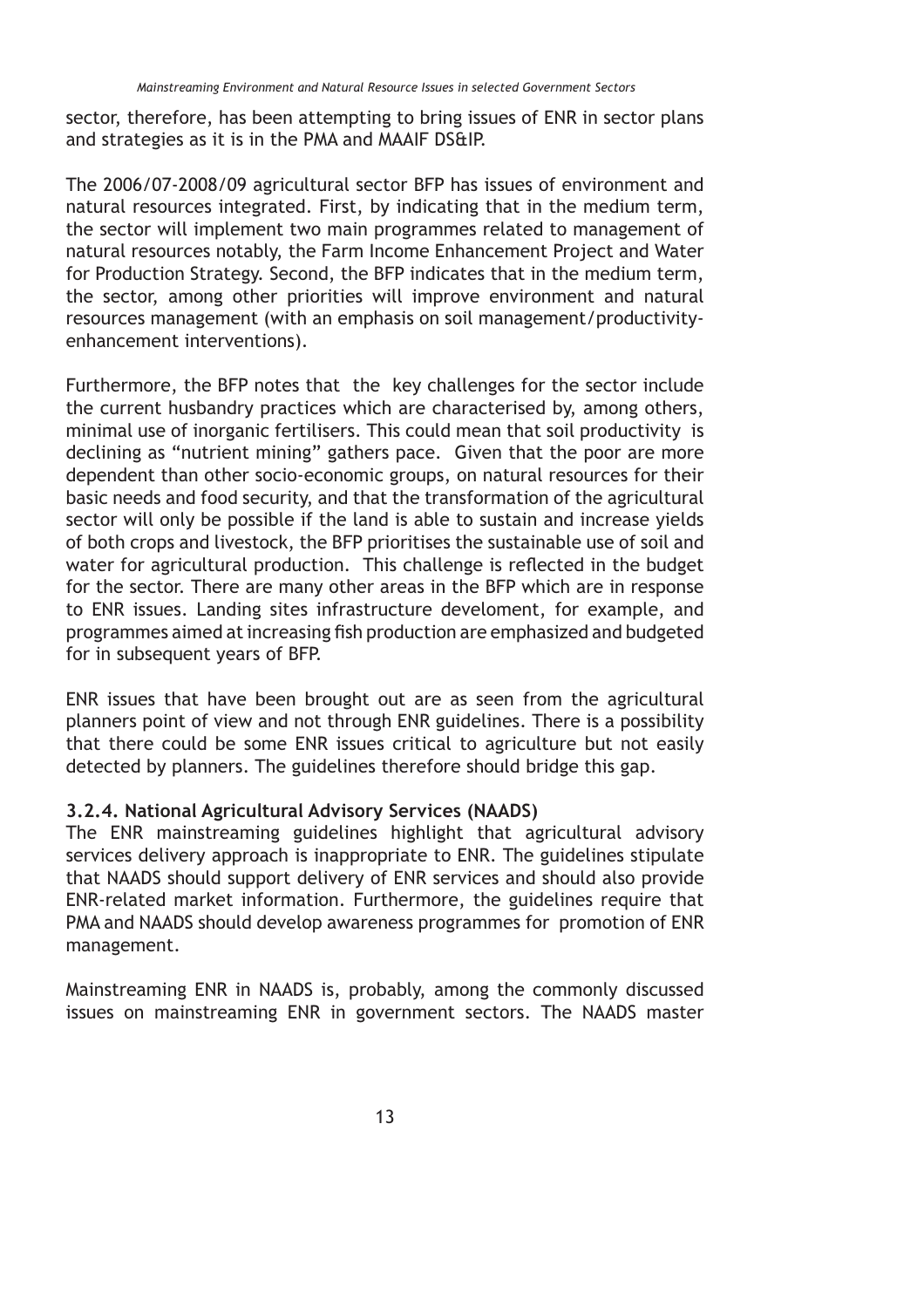document recognises the need to sustain the productivity of natural resources to support agriculture<sup>12</sup>.

Concerns on the lack of appreciation of ENR in NAADS programme started as early as January 2002. At this time, some of the natural resources sectors complained that the enterprise selection criteria under NAADS was not favouring some ENR sectors such as fisheries. This triggered off a series of discussions that NAADS should ensure that ENR issues are mainstreamed in all its programmes. As a result of these discussions, a NAADS Natural Resource Strategy of 2003 was developed. The key elements of the strategy are, among others, the description of key natural resource issues for NAADS and the activities/process, outputs and outcomes of the strategy.

In August 2003, a study commissioned by NAADS Environment and Natural Resources Task Force and facilitated by Tumushabe and Turyatunga (2003) on integrating environment and natural resources in the NAADs implementation process was undertaken. The study which was conducted in nine sub-counties selected in three districts reveal, among others that there is some progress on integrating some ENR issues in NAADS especially in areas of on-farm integration of ENR. The study however, found no evidence of any ENR-based enterprise being selected by farmer groups.

In 2004, NAADS entered into a partnership agreement with NEMA for purposes of strengthenig the human and institutional capacity of NAADS so as to ensure that NAADS integrates ENR concerns in policy formulation, planning and budget processes. The requirements of each of the parties are contained in the agreement.

Early 2006, ACODE commissioned a study to investigate in detail the extent to which environment and natural resources issues are being integrated in the implementation of the NAADS programme<sup>13</sup>. The study analyses in detail the extent to which NAADS is addressing ENR issues. The key conclusions were that integration of ENR in NAADS is still limited largely due to the knowledge gap about the link between poverty and environment, lack of sufficient information on potential ENR-based small and medium scale enterprises, their profitability, marketability, and risks involved.

This study also benefited a lot from the recently concluded PMA Joint Annual Review/Evaluation for 2005. The PMA evaluation analysed the progress of a number of PMA pillars in relation to the PMA agreed undertakings for

<sup>12</sup> Republic of Uganda (2000), National Agricultural Advisory Services. Master Document of the NAADS Task Force and Joint Donor Group. Ministry of Agriculture, animal Industry and Fisheries.

<sup>&</sup>lt;sup>13</sup> Khaukha S. and Twesigye B. (2006), Monitoring the Integration of Environment and Natural Resource Issues in the implementation of NAADS program, a Case Study of Luwero and Soroti District – Final Draft report, March 2006.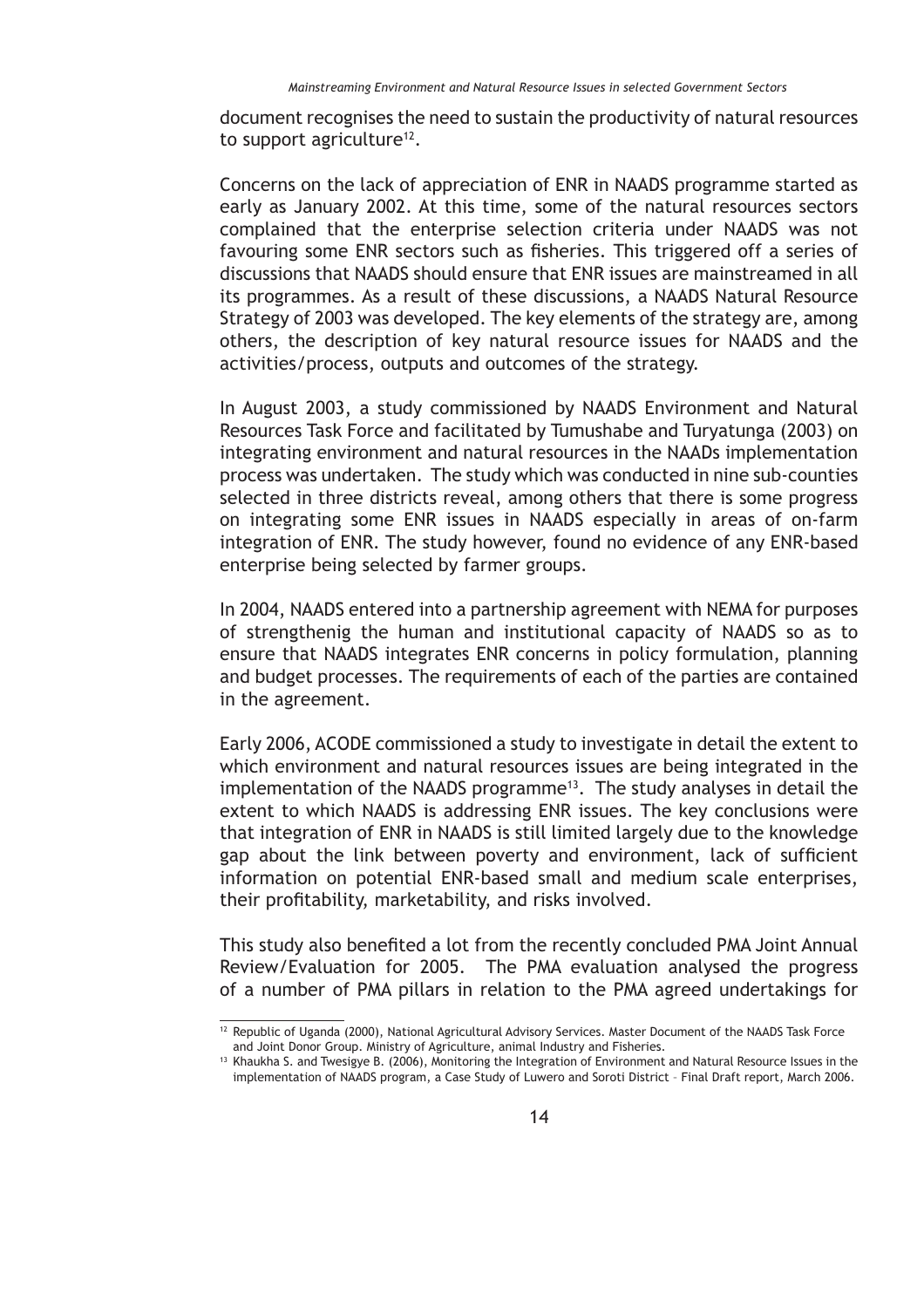2004. The 4th PMA Joint Review, in relation to ENR issues, concluded that 'Environmental issues were inadequately addressed under NAADS'. As an undertaking for PMA, the evaluation tasked PMA to ensure that ENR issues are integrated in NAADS programmes<sup>14</sup>. The main Joint Evaluation report, noted that

**Box 2: Agreed Undertaking under the PMA Annual Evaluation 2005** "NAADS in collaboration with NEMA to draw-up an action plan to develop capacity of service providers to handle environmental issues (should be part of the training program of service providers)" **Means of Verification Indicator** "Environmental issues and Concerns integrated into NAADS service providers contracts"

"environment issues are not being effectively addressed as crosscutting issues, particularly by NAADS. This should be addressed as part of a broader review of enterprise provision under NAADS".

NAADS, according to the guidelines for mainstreaming crosscutting ENR, was expected to develop awareness programmes for ENR promotion and also provide market information for ENR-based products. The NAADS midterm evaluation indicated that in the areas visited during the evaluation, there is some evidence of mainstreaming ENR in NAADS programmes. In some districts for example, it is reported that District Ordinances on soil protection have been developed<sup>15</sup>. It is also indicated in the evaluation report that "Natural resource management, especially soil conservation and soil fertility management, is a permanent feature of service provision in all enterprises and usually clearly indicated in the terms of reference of the service providers". The evaluation further reports that all NAADS farmers have been trained in natural resource management as they develop their enterprises and some farmers have adopted practices like ploughing without burning the grass, crop rotation, ploughing along the contours, leaving strips, etc. There is evidence of activities to protect the natural resource base within NAADS. While noting that the guidelines for service providers are clear about integrating ENR, the evaluation notes that adoption has been minimal and recommends that "natural resources management measures have to be re-assessed on their practicality for the NAADS target farmers; awareness does not make a difference if implementation is impractical"16.

The Key questions that arise here are: Was NAADS aware of the ENR mainstreaming guidelines? If these guidelines were made available, would that constitute sufficient effort to mainstream ENR issues in NAADS programme? While it may not be required to provide answers for such questions at this stage, successful mainstreaming of ENR will benefit from such answers.

<sup>14</sup> see PMA Joint Annual Review, (2005), Aide Memoiré and Workshop Proceedings page 13, November 2005

<sup>15</sup> See the NAADS Mid term Evaluation Report (2005) pp72

<sup>16</sup> NAADS Evalution Report (2005) pp 73.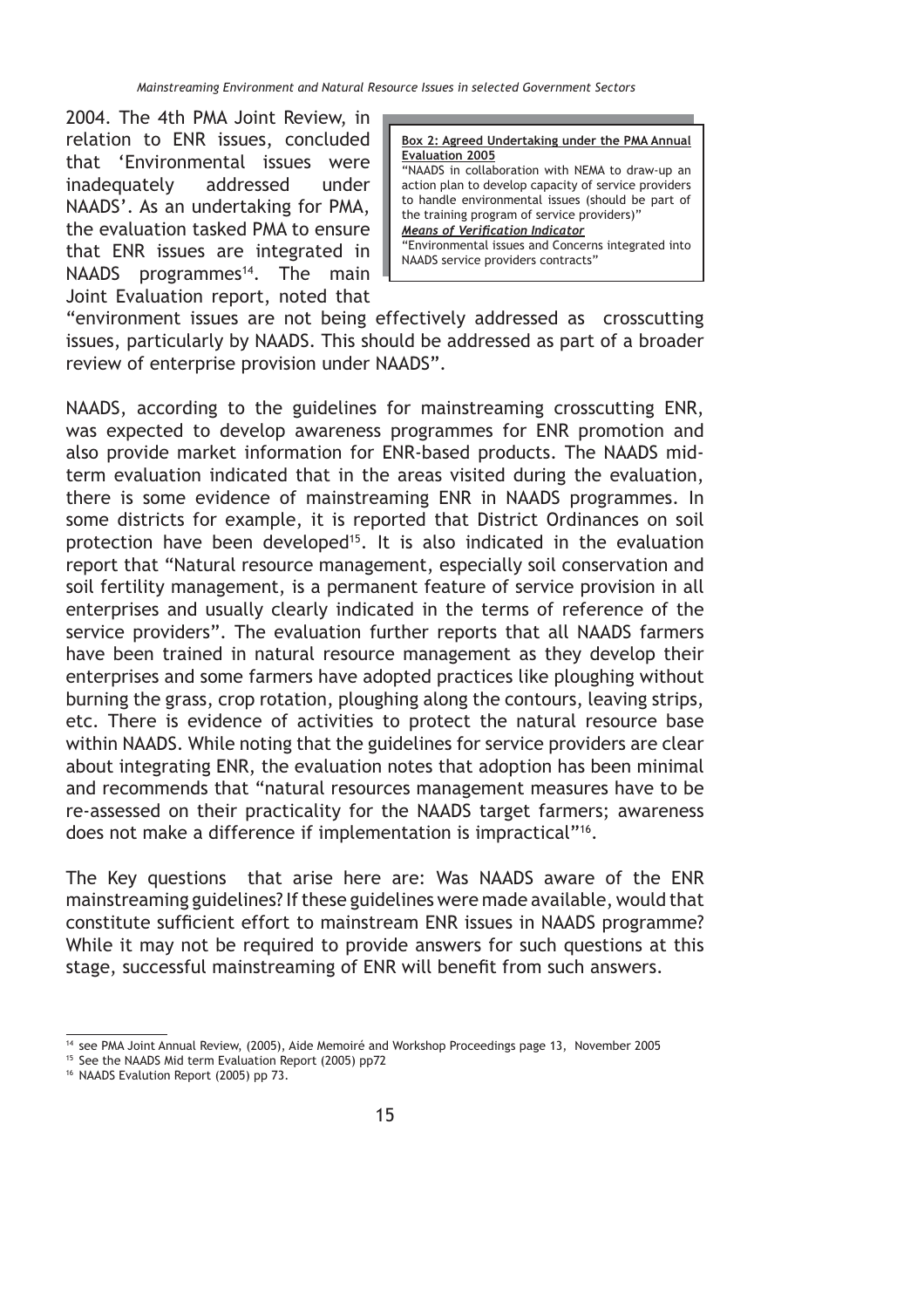On another note, it has not been possible to get and discuss responses from NAADS secretariat on the extent to which the strategies, required actions and programmes have been translated into actions by NAADS. NAADS officials claim that many firms that have been undertaking independent assessments of NAADS progress and performance have been distorting some facts. NAADS officials rather preferred to be involved at the initial design and development of methodologies of such studies. While it can be noted that there are complexities which relate to implementation of NAADS as a programme, the officials argue that many of these independent firms do not understand these complexities and end up wrongly stating the facts on the implementation, progress and impact. To this effect, NAADS decided not to be involved and not to participate in discussing the progress of integrating ENR issues in NAADS programmes. However, NAADS was represented at the dialogue organised by ACODE and the Ministry of Water, Lands and Environment (as it then was) where the preliminary findings were shared. The NAADS representative, in his response, indeed agreed with the findings but hastened to add that the analysis did not take care of the challenges and complexities involved in the integration process.

### **3.2.5. Mainstreaming ENR in NARO/NARS**

One of the key issues in the agricultural sector is that research and technological developments do not effectively address ENR. Research and technology development is one of the seven pillars of the PMA. To implement this pillar, the National Agricultural Research Organisation (NARO), in early 2002, spearheaded

Box 3: Expected Research Theme Impacts.  **Reduce losses due to adverse environmental and human effects;**

- **Enhance natural resource productivity;**
- **A cleaner and healthier environment;**
- **Improved social stability and effective delivery of agricultural technologies and information;**
- **Effective partnerships in technology generation and dissemination; and**
- **Innovative approaches in technology.**

a process of developing a research policy. The National Agricultural Research Policy was approved in 2003. Until 2003, there was no consolidated and comprehensive agricultural research policy. The NARO Statute of 1992 was only put in place to guide public research institutions within the Ministry of Agriculture, Animal Industry and Fisheries.

It should, however, be noted that even in the absence of guidelines for mainstreaming ENR, NARO has been conscious of the issues of ENR in its research agenda. Since 2003, NARO has been implementing a project specifically addressing the integration of ENR into the research system. The project emphasis has been on promoting ENR-related technologies.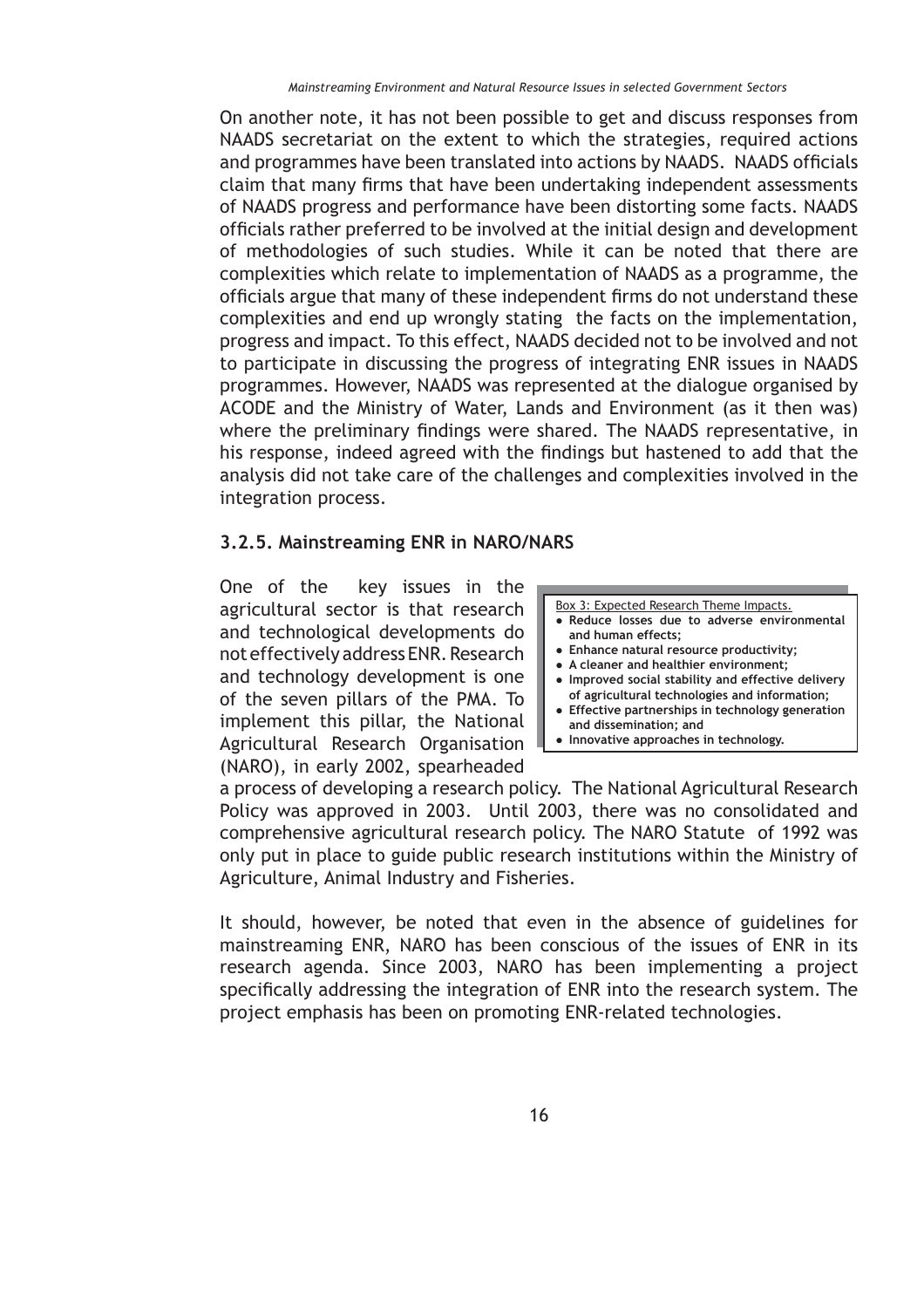Further to this, in 2004 NARO developed a research plan and strategy that enhances research in facing the challenges of poverty eradication and sustainable growth. The plan outlines a series of research themes which guide resource allocation and spending within the national agricultural research system. Research theme number three is focused on enhancing integrated management of natural resources. The details within this theme, however, do not explicitly mention environment as an area for integration into the research agenda.

Nonetheless, the issue of environment is indirectly alluded to in the theme's goal of undertaking research which will "increase benefits from integrated

management and utilisation of natural resources (water, soils, air, fauna and flora) and products derived there from". The issue of environment is further emphasised in the expected theme impact. The expected theme impacts are provided in Box 3. The theme is further broken down into projects which are costed.

Environment and Natural Resources to some extent have been mainstreamed in NARO and NARS. However, the mainstreaming



process has not been guided by the technologies that enhance and promote ENR. The availability of the Guidlines on Integration of ENR could therefore enhance the existing efforts.

### **3.3. Mainstreaming ENR in Heath, Water and Sanitation Sectors**

Environmental factors are major determinants of health outcomes. One of the key objectives for poverty eradication is to improve the quality of life of the poor and some of the government efforts are focused on provision of health care, water and sanitation. There is, therefore, a strong linkage between environment, environmental sanitation, incidence of diseases and poverty in Uganda. Mainstreaming environment as well as natural resources in health, water and sanitation sectors, therefore, becomes crucial for poverty reduction.

Key ENR issues in relation to health, water and sanitation which are highlighted in the mainstreaming guidelines, include; lack of a comprehensive environmental health strategy or plan, and inadequate leadership role in the implementation of sanitation provisions.It should be noted that sanitation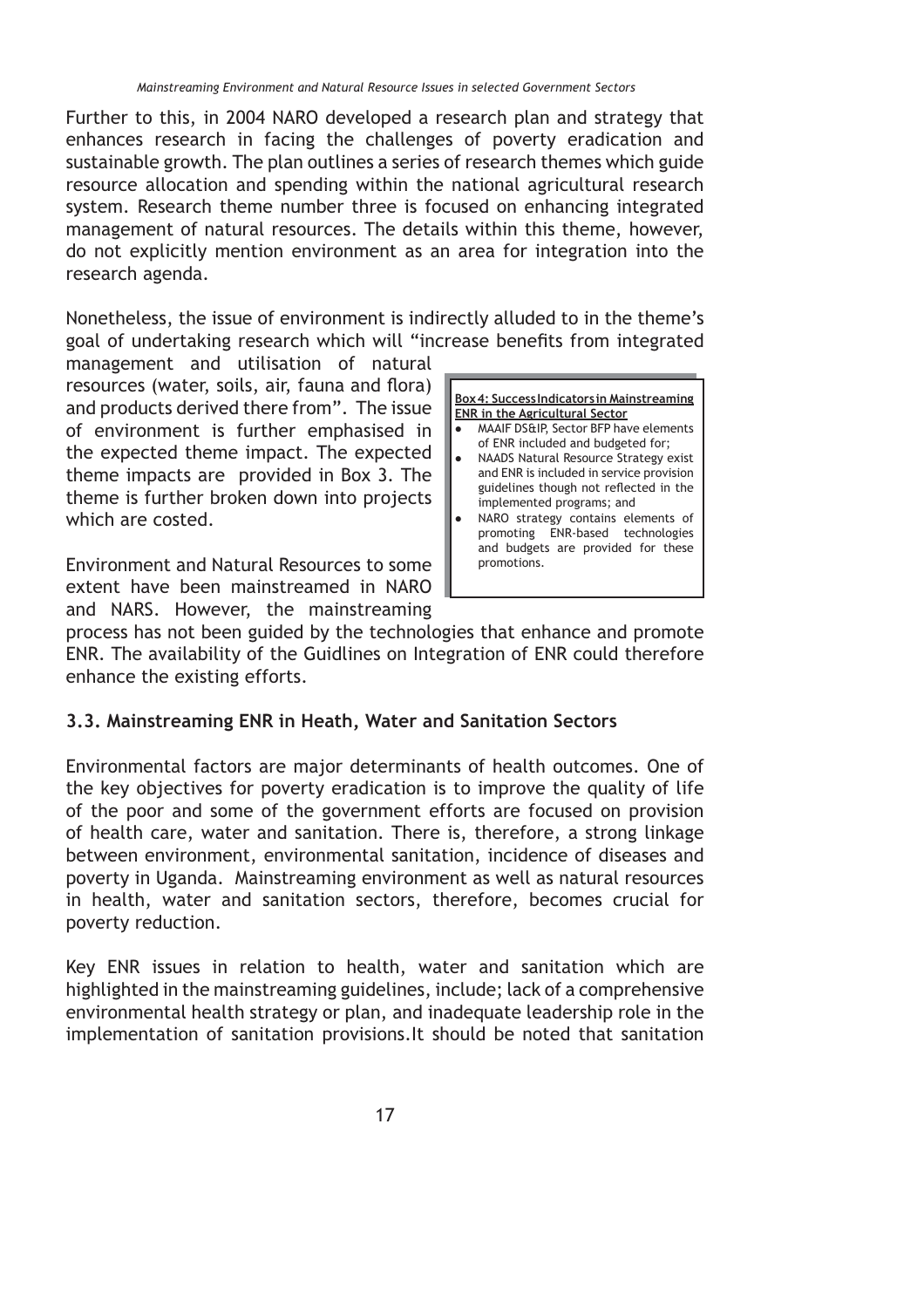provisions fall within the jurisdiction of many institutions<sup>17</sup> with different mandates and therefore different sectors. This probably explains the issue of inadequacy in leadership role in the implementation of sanitation provisions which is also mentioned in the guidelines. Other key ENR issues related to health and water and sanitation include; inaccessibility to safe and clean water which increases vulnerability of the poor to health hazards; and low social service delivery (especially in areas of water and sanitation) to the nomadic population which constitutes a threat to ENR. Actions required for these issues were simplified to include: development of an environment health plan; formulation of a sanitation policy, development of a programme for social service delivery and establishment of an institutional framework for implementation of sanitation programmes. The progress reached in the implementation of the stated actions is detailed below.

#### **(i) Development of a comprehensive Environmental Health Plan**

The Environmental Health Division of the Ministry of Health has put in place a National Environmental Health Policy (2005)18. The policy establishes environmental health priorities of government and provides a framework for the provision of services and programmes at national and local government levels. It is probably important to note that the policy was developed in support of the overall National Health Policy with primary concerns of the health sector and Ministry of Health. However, as it is noted in the Environmental Health Policy, issues of environmental health are crosscutting. Consequently, the National Environmental Health Policy remains the overall policy framework in the implementation of environmental health in other health departments and agencies.

Ministry of Health officials indicate that the National Environmental Health Policy requires an environmental health plan that translates policy provisions into costed and phased priority actions for the medium term. However, the plan has not been developed. Moreover, browsing through the main Health Sector Strategic Plan II (HSSP-II) for the period 2005/06 – 2009/2010, there is no mention of any efforts of responding to issues of environmental health. Even if an assumption was used that a separate environmental health policy and therefore a separate plan would address environmental health issues, it would be inappropriate to ignore issues of environmental health in the overall HSSP-II. On the other had, the HSSP-I, which covered the period 2000/01 – 2004/05, the issue of environmental health were covered with clear budgets that averaged 0.5% of the overall budget.

<sup>17</sup> Provision of sanitation facilities falls within the mandates and jurisdiction of Ministries of Education and Sports, Health, as well as within Local Government. This means that in following the sectoral approach in monitoring progress in mainstreaming ENR, there is need to look at progress of this in all the three sectors of health, education, water and sanitation as well as the sector where local government issues are handled. 18 National Environmental Health Policy, July 2005.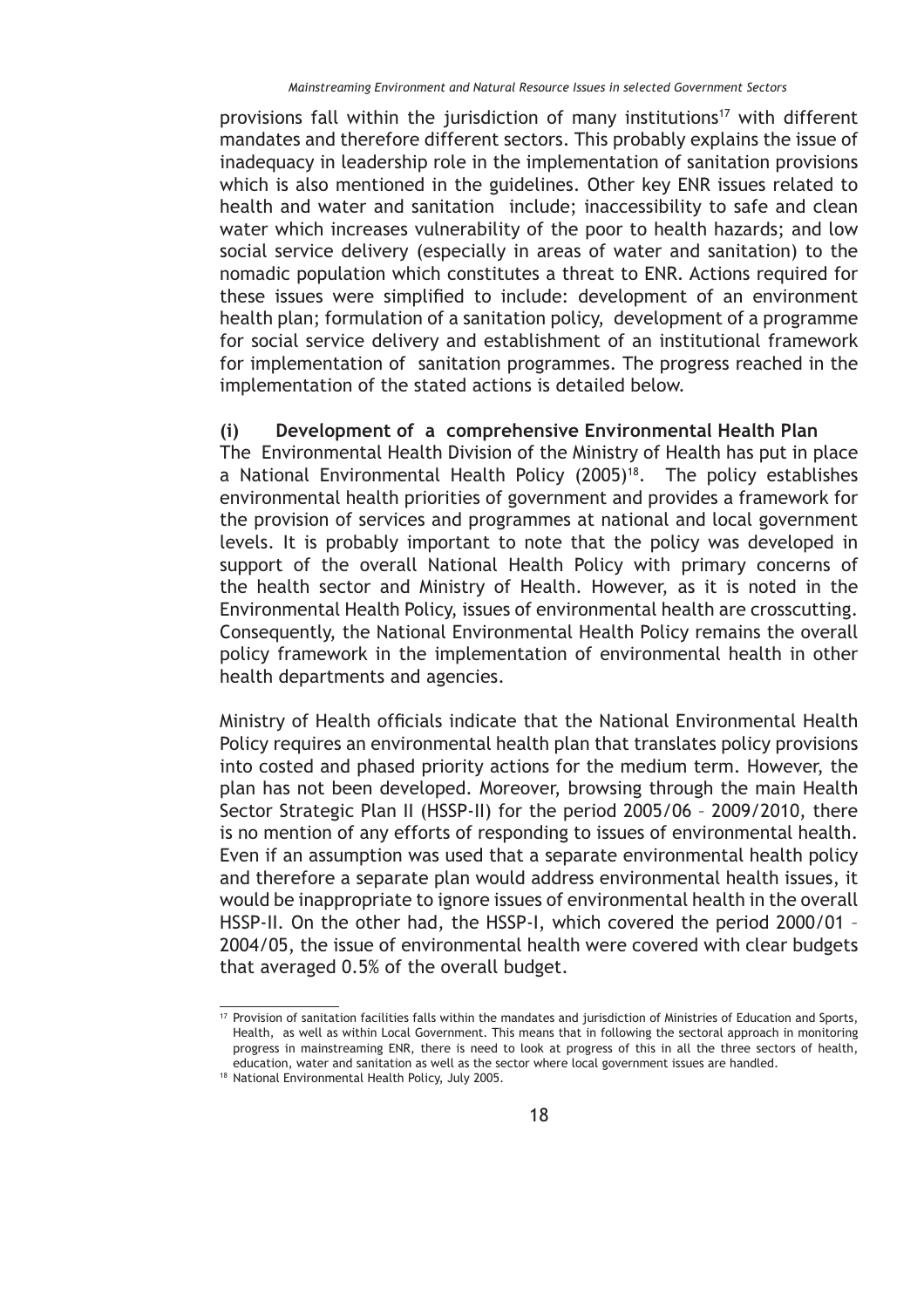### **(ii) Formulation of National Sanitation Policy**

Institutional responsibilities for sanitation are shared between Ministries of Health; Education and Sports; Water Lands and Environment (specifically Directorate of Water Development (DWD); and related department in the Local Governments. It is therefore complicated and unclear as to who should initiate the development of a Sanitation Policy. The National Environmental Health Policy covers the environmental sanitation and hygiene promotion. The policy however noted that the issues of sanitation and hygiene remain a low priority especially in local governments. It is further indicated in the policy that government intends to reverse this trend of low prioritisation by developing a national sanitation and hygiene promotion strategy with defined goals, budgets and institutional responsibilities. The strategy will further place an obligation on districts to establish District Water and Sanitation Coordination Committees that integrate and coordinate existing resources to effectively implement hygiene promotion and sanitation plans. At national level, the policy further indicates that a dedicated national sanitation team is to be developed under the Ministry of Health to support national efforts.

The Directorate of Water Development (DWD) developed a Rural Water and Sanitation Strategic Investment Plan – 2000-2015. The investment plan is comprehensive in the areas of rural water supply and sanitation. The plan assumes that the Education Sector, under the UPE programme will plan and build sanitation facilities in the new schools while a budget for sanitation programmes in the old schools is captured under the rural sanitation investments. Under the rural sanitation investments, the plan limits itself to the support of communal sanitation facilities in "Rural Growth Centres and Institutions (Primary Schools and Health Units)". The plan prioritises health and hygiene promotion, encouraging private sector participation and enforcement of laws. There is also a separate budget covering districts sanitation support which presumably is administered under the sectoral conditional grant.

### **(iii) Establishing an institutional framework for implementation of sanitation programmes**

There is unclear institutional arrangement for implementing sanitation programmes and this hampers service delivery both at central level and at local governments. The approach in addressing sanitation issues is not well defined. The mandate for handling sanitation programmes are not well defined between the water and sanitation, education and the health sectors.

In January 2002, an MoU on 'Ministerial Responsibilities for Sanitation/ Hygiene Promotions' was developed and signed by the Permanent Secretaries of Ministries of Health, Education and Water, Lands and Environment. The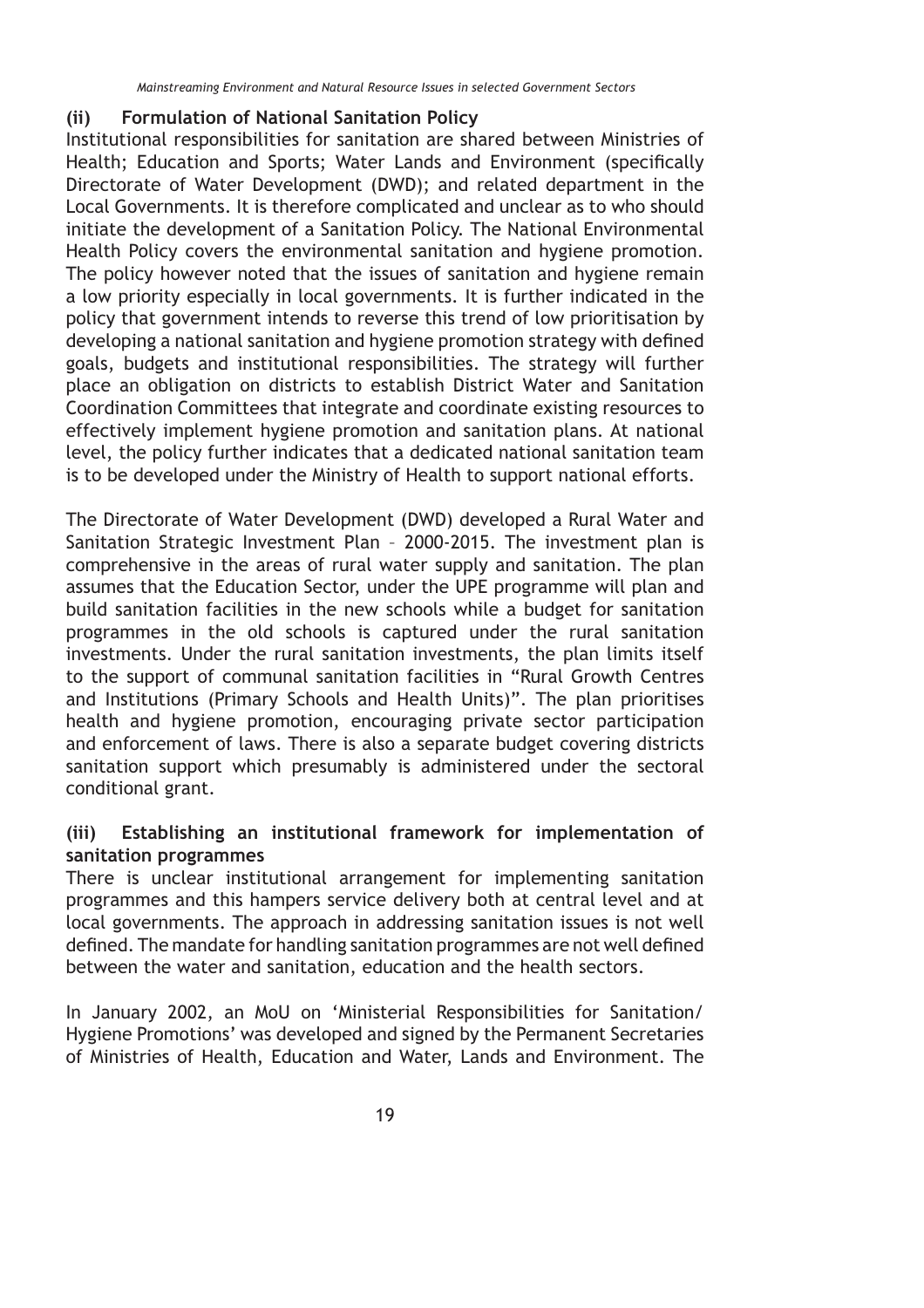MoU, which can be seen as a step in clarifying this misconception in the institutional mandates, clarifies on the lead institutions at the centre for defining strategies and plans in specific areas of sanitation and promotion activities. The MoU states that MWLE (as it then was) will be responsible for planning investments in sewage services and public facilities in towns and rural growth centres while the Ministry of Health will be responsible for household hygiene and sanitation. The Ministry of Education and Sports will handle school latrine construction and hygiene education. While this MoU can be seen as a step in defining institutional responsibilities, it does not explain institutional arrangements including cooperation mechanisms and resource prioritisation.

In the ideal situation, the sector plans of health, education and water should cover the areas identified in the MoU with budgets developed. This, then, can be seen as a step towards achieving the required target of establishing an institutional framework for implementation of sanitation programmes. The Ministry of Health, on her part, has developed the National Environmental Health Policy that captures issues of household hygiene. However, this should not stop at policy level. A plan for implementing the policy must be developed and implemented. Once this is done, it will be more satisfying that environment and specifically, hygiene and sanitation, have been mainstreamed in the health sector. Under the Rural Water and Sanitation Strategic Investment Plan 2000-2015, investments in sewage services and public facilities in towns and rural growth centres are captured. There are also budgets put towards these areas and the challenge only remains on how resources are allocated to these areas for effective implementation.

In general, mainstreaming ENR issues in Health; Water and Sanitation sectors are evidenced by declarations of this commitment in the Water Policy<sup>19</sup>, the Rural Water and Sanitation Strategic Plan 2000-2015, and the Environmental Health Policy. Although a plan for environmental health has not been developed, processes for its development are being initiated. The Ministry of Health is planning to put in place a stand alone policy on sanitation though it is considered not necessary because, as has been mentioned, the environmental health policy and the water policy, plus their respective plans address (or will address) them. Of late, there have been no specific policy questions on the issues of sanitation that require a stand-alone policy.

 $19$  Chapter Five of the Water Policy covers issues of domestic water supply.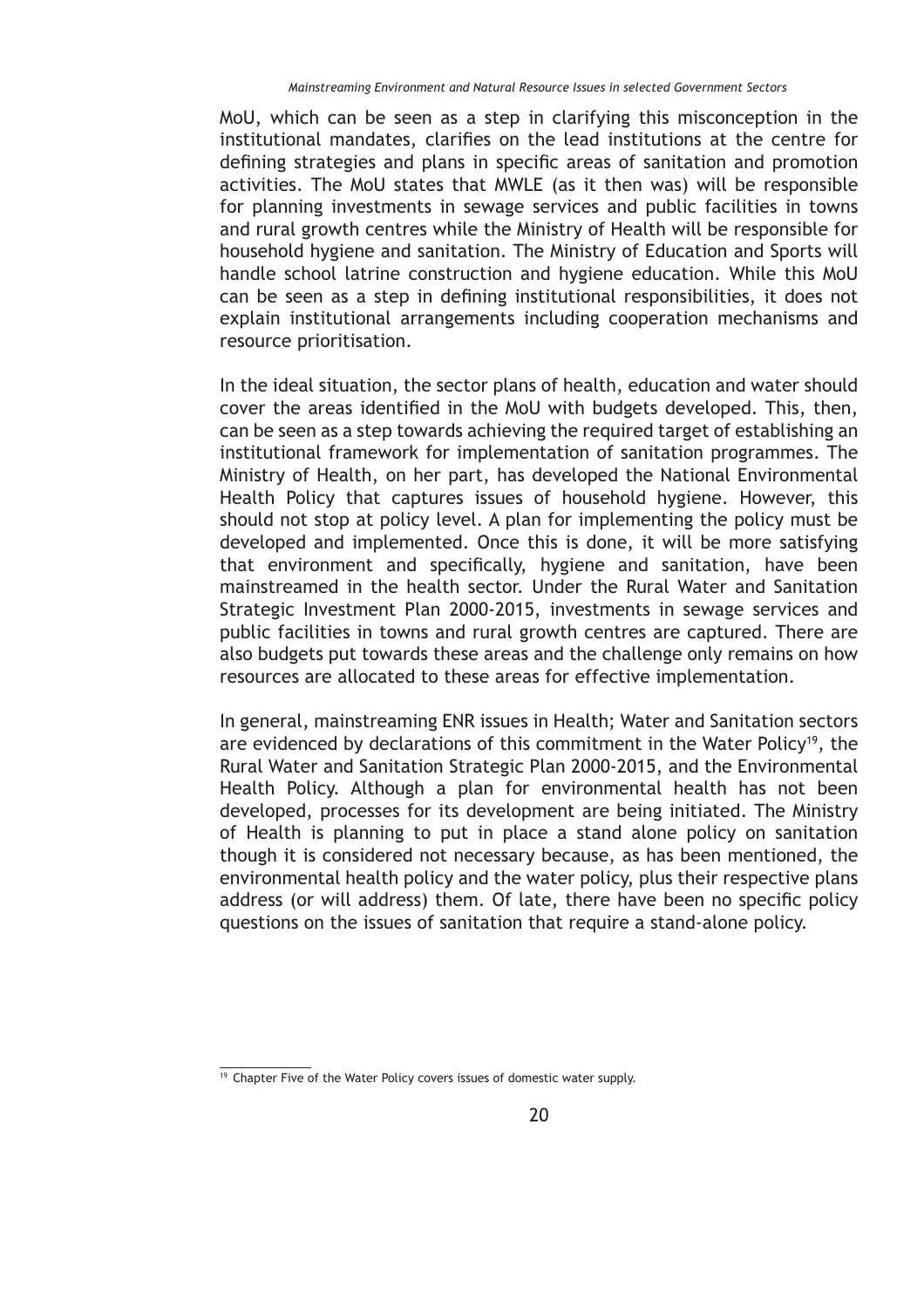**Box 5: Success and failure Indicators in mainstreaming ENR in Health, Water and Sanitation Sectors Ministry of Health Developed an Environmental Health Policy (2005);**

- **There is no plan for implementing environmental health policy;**
- **Health Sector Strategic Plan II does not mention nor provide a budget for environmental health;**
- **There is no explicit sanitation policy (though some issues of sanitation are captured in the Health and Water Policy); and**
- **An Institutional framework for implementation of sanitation programs only exists in form of MoU but not operationalised.**

#### **3.4. Mainstreaming ENR in Justice Law and Order Sector (JLOS).**

Concerns for mainstreaming ENR in JLOS have arisen because, as the 2003/04 PEAP revision noted, there is limited access to environmental justice. 'The judicial system is unreachable while administrative justice redress is largely non-existent'20. Moreover, experience has also shown that current access to justice programmes of government usually focus more on criminal and commercial justice than environmental justice. Given the understanding that ENR contributes significantly to improved livelihoods and reduced poverty amongst ENR-based communities, the issues of governance; access to environmental information; decentralisation; public involvement in decision making and environmental rights, become crucial in administering environmental justice.

The goal of JLOS as outlined in the Strategic Investment Plan (SIP-I) for 2001-2006 is improving safety of persons, security of property and access to justice that ensure a strong economic environment to encourage economic development and benefit poor and vulnerable groups<sup>21</sup>. Strategic objective 1B is on "strengthening administration of Justice"<sup>22</sup>. The draft second Strategic Investment Plan (SIP II) 2006/07 - 2010/11 lists five main and key result areas for SIP and one relevant to environmental justice in Result Area 4 which provides that "access to Justice will be enhanced for all particularly for the poor and marginalised". The overall purpose for the SIP-II is similar to, and only emphasises, SIP-I purpose. While in SIP-I JLOS focused its resources on reform of two priority areas of Commercial and Criminal Justice over the Medium Term, JLOS promises in its SIP-II, to extend its reform programme to include Family and Land Justice "which are pertinent to the poor and economic development in Uganda". This is an important focus for the new SIP especially when it sets out to address issues of land justice, a key natural resource. Moreover under SIP-II, JLOS emphasises focusing on improving land dispute resolution mechanisms while also engaging stakeholders in enhancing land administration and registration. These are fundamental steps for the

<sup>21</sup> Strategic Investment Plan for the Medium-Term 200-2006. Justice Law and Order Sector

<sup>&</sup>lt;sup>20</sup> Tumushabe, G. (2003), Paper presented at the Joint Workshop, MFPED and ENR-SWG on integrating ENR in the PEAP Revision (2003)

<sup>22</sup> ibid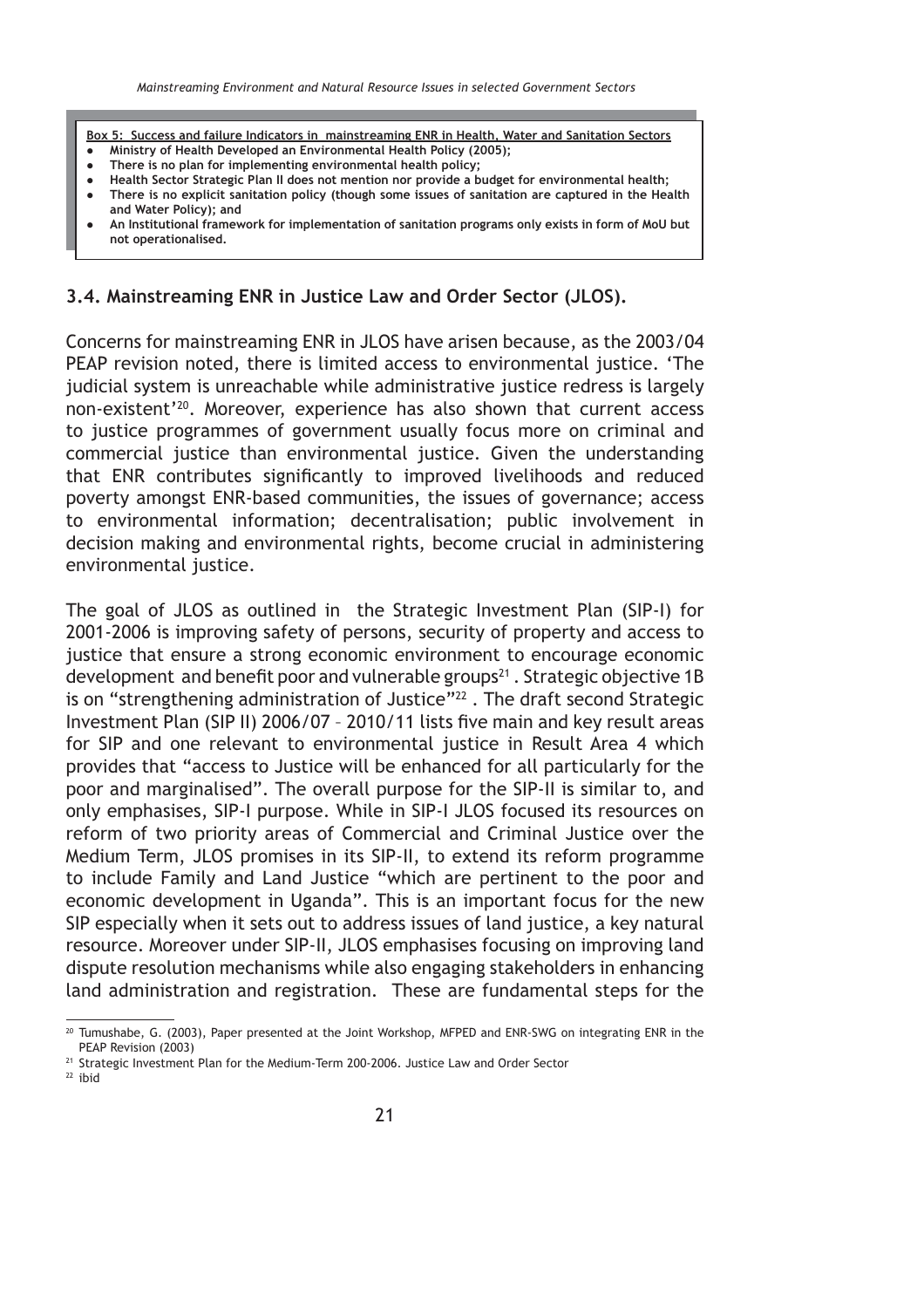land sector and emphasis should be put on ensuring implementation of these promises.

In chapter 4, section (b) and in table 3 of JLOS SIP-II, there is a mention of cross-cutting issues of relevance to be addressed by the SIP and they include: "gender-based discrimination and inequality, environment, juveniles, disability, and rights of ethnic minority". The mention of environment as a key cross-cutting issue to be mainstreamed in SIP-II manifests the understanding of how environmental issues are thought about in the sector. The key issue on environment outlined in SIP-II is that "a large number of poor communities (such as slum dwellers) are likely to come into conflict with the law for noncompliance with environmental regulations while pursuing their livelihoods (wetlands, wild life reserves encroachers and poachers)". The other issue mentioned is "occupational health and safety of workers"<sup>23</sup>.

As an integral approach, the SIP-indicates that JLOS will undertake legal awareness programmes to incorporate environmental issues. The SIP, further mentions that linkages will be developed with NEMA to ensure systematic and sustained capacity building for JLOS officials on handling issues and enforcement of legal provision. JLOS, therefore, is integrating ENR issues in her plans.

In terms of progress made, NEMA has made steps towards mainstreaming environment into JLOS. NEMA, with support from UNEP and World Bank, engaged Green Watch to train Judges, Magistrates, Prosecutors

*"The main focus in our 'force has been to administer justice based on the criminal law and commercial law so issues of environment are recent."*

CID Officer, in charge of Environmental Affairs

and Policemen in investigation and prosecution of environmental crimes.

As a process, the trained judges, magistrates, prosecutors and policemen are now aware of ENR issues and how to handle cases of environmental nature. NEMA has further supported one police personnel in Criminal Investigation Department (CID) section under the Ministry of Internal Affairs to train in areas of environment crime in the United Kingdom and has also been supporting the CID environmental section with computers and associated accessories. However, the challenge remains on ensuring that some key environment issues are clearly translated into resource allocation. It is one step to include the issues of environment in the sector plan and also another to release funds for their implementation.

 $\frac{23}{23}$  See Table 3: Overview of key cross-cutting issues to be mainstreamed into JLOS, Draft Strategic Investment Plan Two (SIP-II) 2006/07-2010/11, Consolidating Gains and Enhancing Impact. 23rd January 2006.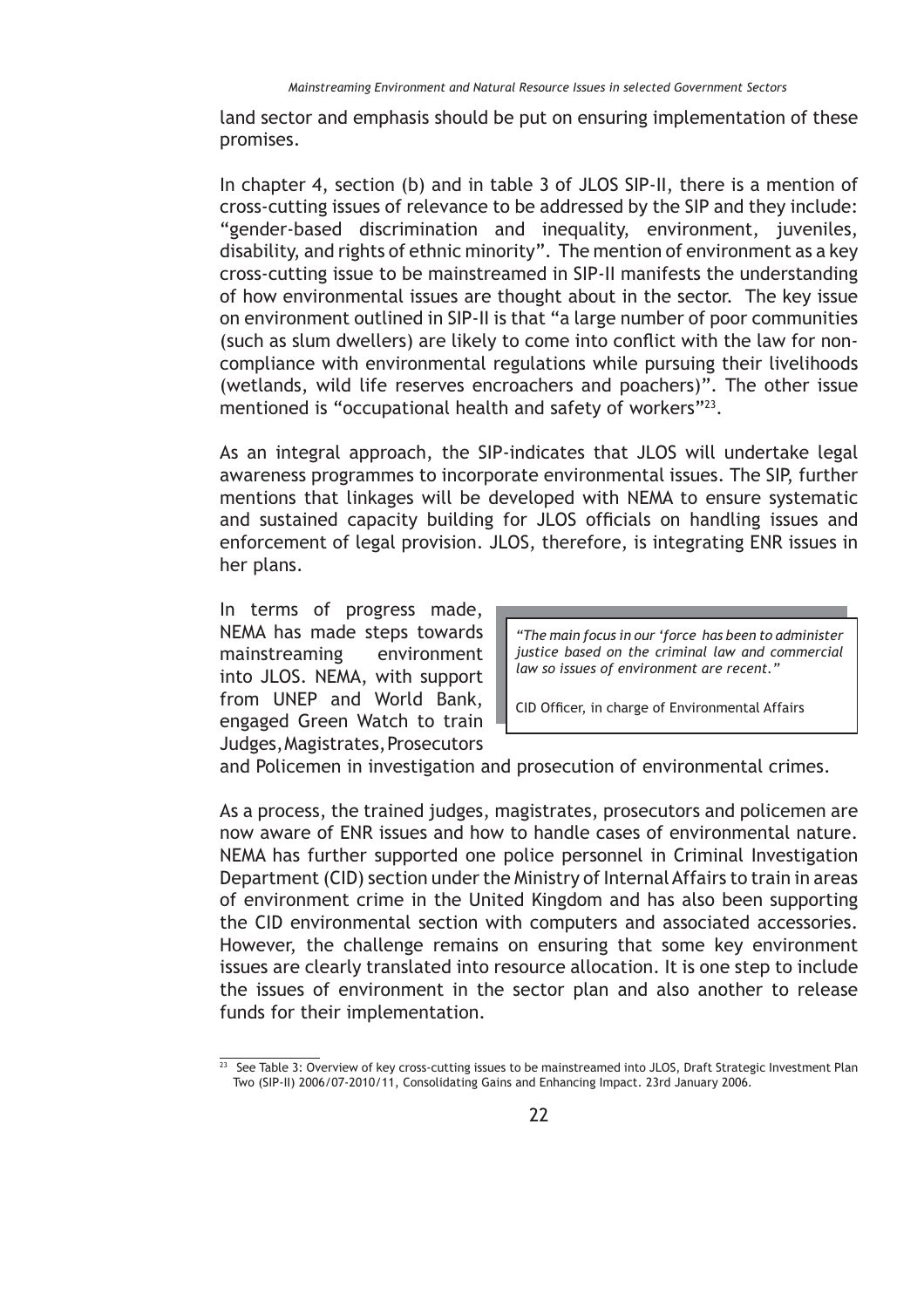*Mainstreaming Environment and Natural Resource Issues in selected Government Sectors*

Regarding environmental rights, not much has been done in understanding and applying environmental rights by JLOS institutions. Although there are arguments that the issue of environmental rights is a role of Civil Society Organisations (CSOs), JLOS as a sector should allocate resources to increase the capacity of JLOS institutions in the area of environmental rights. Civil Society Organisations have indeed played a big role in engaging individuals, public and

*Box 6: Success and failure Indicators in mainstreaming ENR in JLOS*

- JLOS Sector Investment Plan–II mentions of administering Land Justice through land dispute resolution mechanisms and engaging stakeholders in enhancing land administration and registration;
- With support from NEMA, JLOS has been raising capacity of some JLOS officials in the areas of environmental information and administration of environmental justice; and
- No explicit/specific budget allocated in the JLOS 2005/06 BFP for enhancing environmental justice –at least the budget cannot be explicitly identified. However, the second JLOS sector investment plan mentions some ENR although, again, no budgets can be explicitly identified in the plan.

private sector institutions who abuse ENR use. It is important therefore for JLOS to strengthen its interactive relationship with civil society organisations and strengthen their Capacity in environmental litigation<sup>24</sup>. Generally, JLOS has made substantive progress in mainstreaming ENR but a lot more can be done.

## **3.5. Mainstreaming ENR in Transport, Works and Communications Sector**

The Works, Transport and Communication sector is composed of many actors and sub-sectors. This study limits its analysis in the area of roads and works construction. Other means of transport such as air, railway and water are not included in this analysis. So far, the roads and works sector has the most comprehensive approaches for mainstreaming environment and natural resources.

ENR mainstreaming guidelines identified the ENR issues in this sector as economic infrastructure developments not effectively addressing ENR issues. The guidelines henceforth recommend that EIA should be done for all infrastructure including roads and works. The guidelines, however, seem to be only limited on ensuring EIA and are short of requests for elaborating complexities surrounding ENR degradation in relation to roads and works infrastructure development. There could be other mitigation measures beyond EIA that could check ENR abuse.

 $\frac{24}{10}$  It is mainly Civil Society Organisations that have come forward to sue government to protect the interests of the public in the areas of ENR. This is an observation by Kazoora C., et al. (2004): In, "Mainstreaming Environment into Justice Law and Order Sector". Examples of such cases include; Kabbs Twizzukye and Others Vs UIA, No. 761 of 1998; ACODE, and Another Vs AG and Others, Green Watch and others Vs Gold Course Holdings Ltd etc.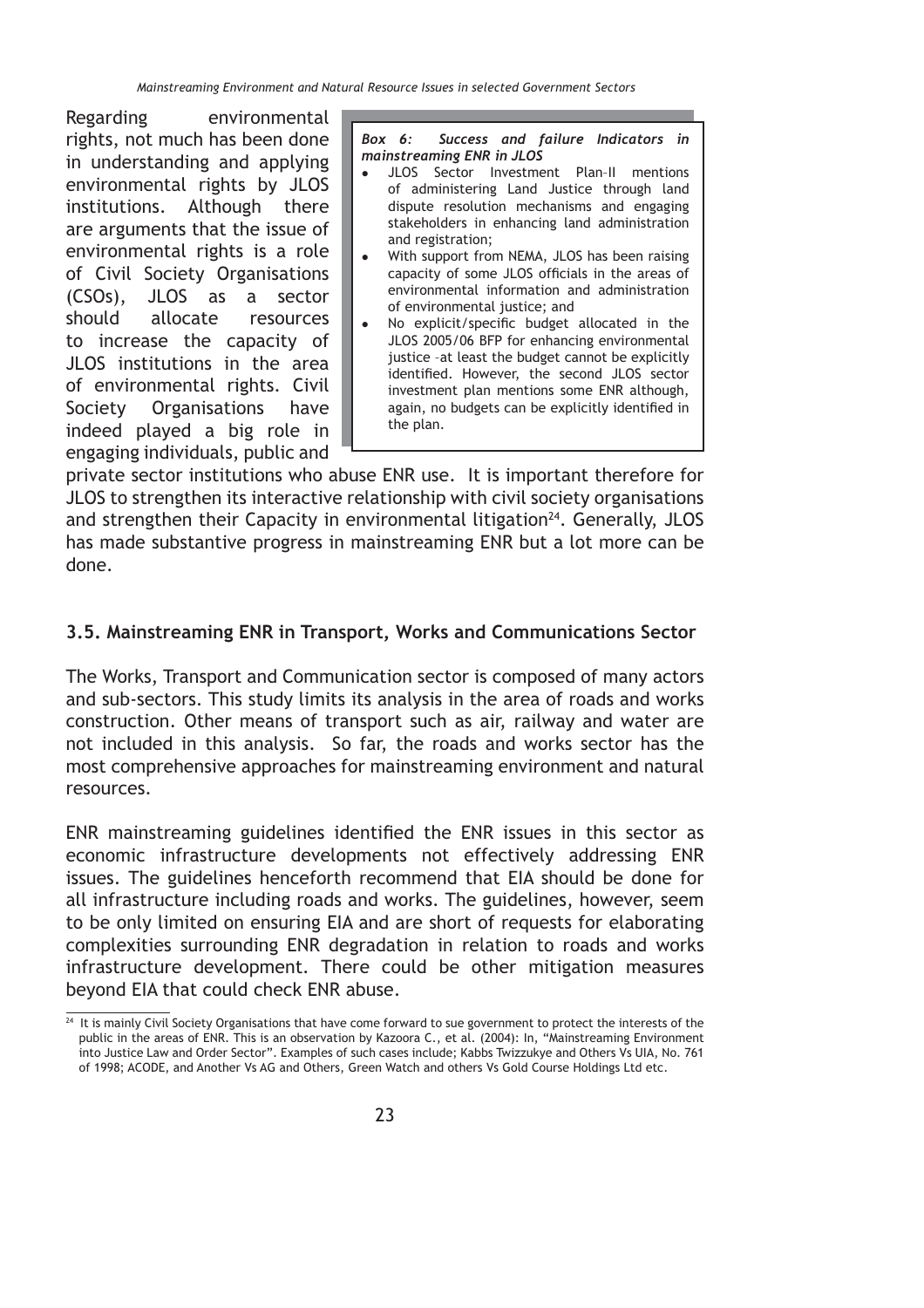In the first instance, the Ministry of Works Housing and Communication (MWHC) (now Works and Transport) established an Environmental Unit in 2000 that became operational in 2001. The Ministry took this step in response to concerns that most of its activities have direct effects to the environment. Establishment of the unit was in response to the National Environmental Statute (1995) and the National Environmental Action Plan (NEAP) which required all sectors to establish environmental liaison units to respond to environmental concerns therein. In most of the Ministries and sectors, persons were nominated to handle issues of environment. The Ministry of Works, Housing and Communication on the other hand, took another approach by creating a specific unit in the mainstream structure specifically to handle issues of environment. The unit has three staff headed by a Principal Officer with two other senior officers. Their key roles revolve around ensuring that works and road construction activities comply with environmental requirements; undertake monitoring of programmes and projects on the ground to ensure environmental compliance; undertake post construction audits and creation of environmental awareness.

With support from DANIDA, specific Environmental Impact Assessment (EIA) guidelines were developed for the roads sub-sector. The sector also developed Administrative and Operational Environmental Guidelines for district and urban road works. Further to this, the sector developed General Specifications for Roads and Bridge Works and General Series 1000<sup>25</sup> deals specifically with Environmental Protection and Waste Disposal. These specifications guide all the contractors to ensure that all issues relating to environmental protection and waste disposal must be exercised by the contractor as provided in the contract. These general specifications emphasise that a roads and works contractor must exercise care in the following key areas:

- (i). Landscape preservation and re-vegetation;
- (ii). Temporary soil erosion control;
- (iii). Preservation of trees and shrubbery;
- (iv). Prevention of water pollution;
- (v). Dust, noise and light abatement;
- (vi). Preservation of historical and archaeological data;
- (vii). Pesticides, toxic waste and hazardous substances; and
- (viii). Cleanup and disposal of waste materials.

The specifications on these areas are detailed and contractors must adhere to every part of these specifications in the contract. To ensure compliance, the contractors' final payment on the contractual price is arranged in such a way that a clause is put in the payment schedule to the effect that 50%

 $\frac{25.56}{25.56}$  General Specifications for Roads and Bridge Works and General Series 1000.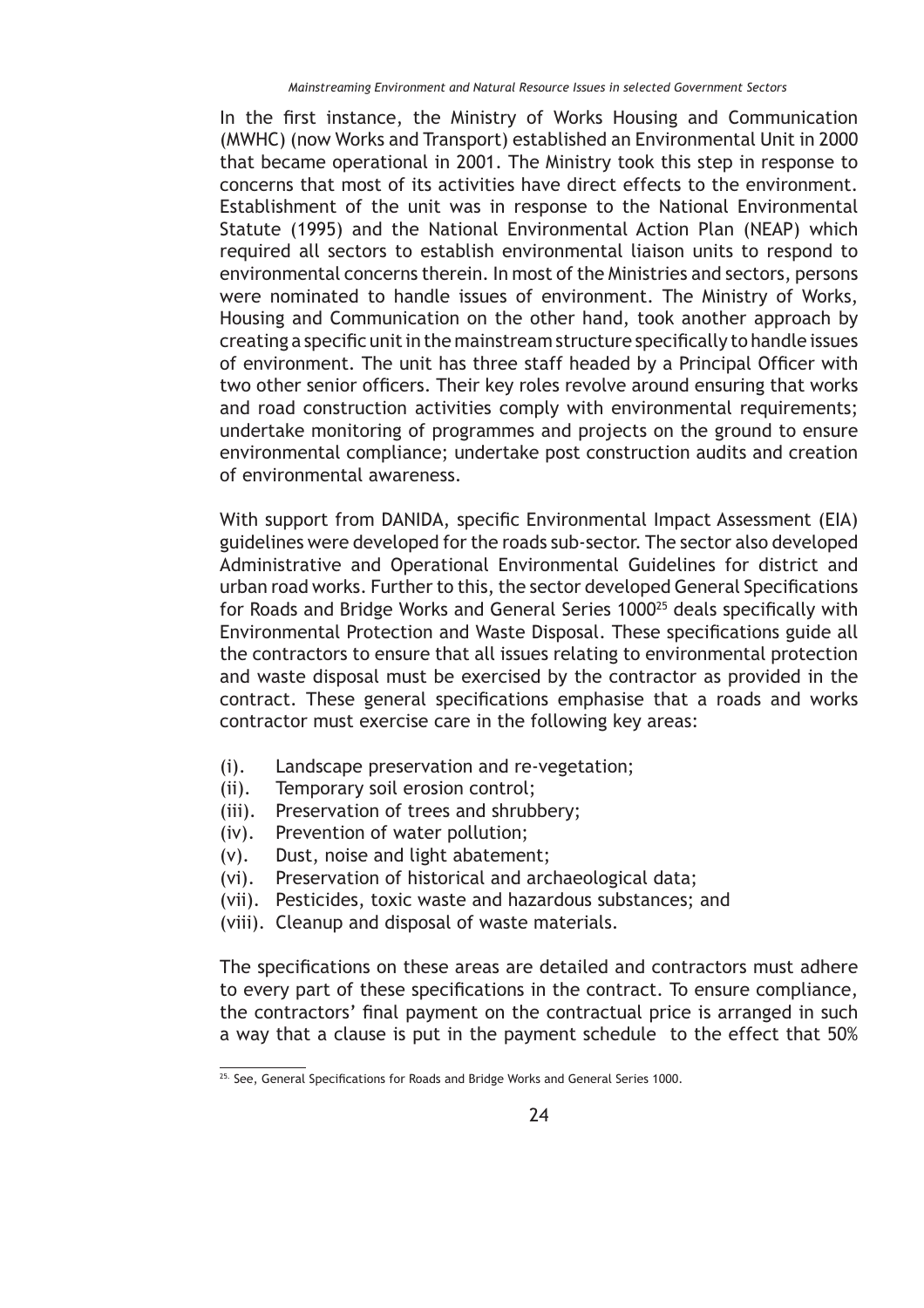of the lump sum cost will be paid upon approval of environmental action plan and the final payment upon approval of the contractor's environmental report.

These preconditions demonstrate requirements for compliance in mainstreaming environmental concerns in the sector. ENR mainstreaming in roads and works sector is also built in the annual sector Budget Framework

Papers and policy statements. Top managers in the sector are highly committed to ensure full compliance by all sector heads. This is manifested in the numerous reminders on compliance to heads of departments by the Permanent

*"…It should by now be a pre-requisite for anybody handling road works or building works at design, detailing or tender action stage to ensure than environment and social impact issues are fully discharged or adhered to. …." Memo of 16th Jan. 06 by PS, Works to all Departmental Heads*

Secretary (PS). One example is a memo by PS to all departmental heads emphasising the integration of environmental concerns.

The lesson learned from this is that a staff structure and a framework in a sector is important in handling specific mainstreaming areas such as ENR. The sectors need to have focal point or liaison officers who are designated to handle ENR issues as full-time rather than part-time work. This example in works compared with other sectors, shows that designated officers are not obliged to follow-up environmental concerns once they are not fully recruited to handle ENR specific functions as is the case with Ministry of Works, Housing and Communication (now Works and Transport) . They consider their focal point role only as an additional and extra work on their own schedules.

Another lesson learned from this is that there must be a certain level of commitment from sector heads such as PS's and Ministers especially to followup the agreed undertakings through monitoring resource allocations to help in approving and allocating resources. This could also help to ensure that the budget for mainstreaming is integrated in the sector budget.

However, there still remain challenges of creating networks, partnerships and relationships with other sectors. ENR need to strengthen the role of liaison officers to engage their sectors especially at the time of developing BFP's and engaging in SWG activities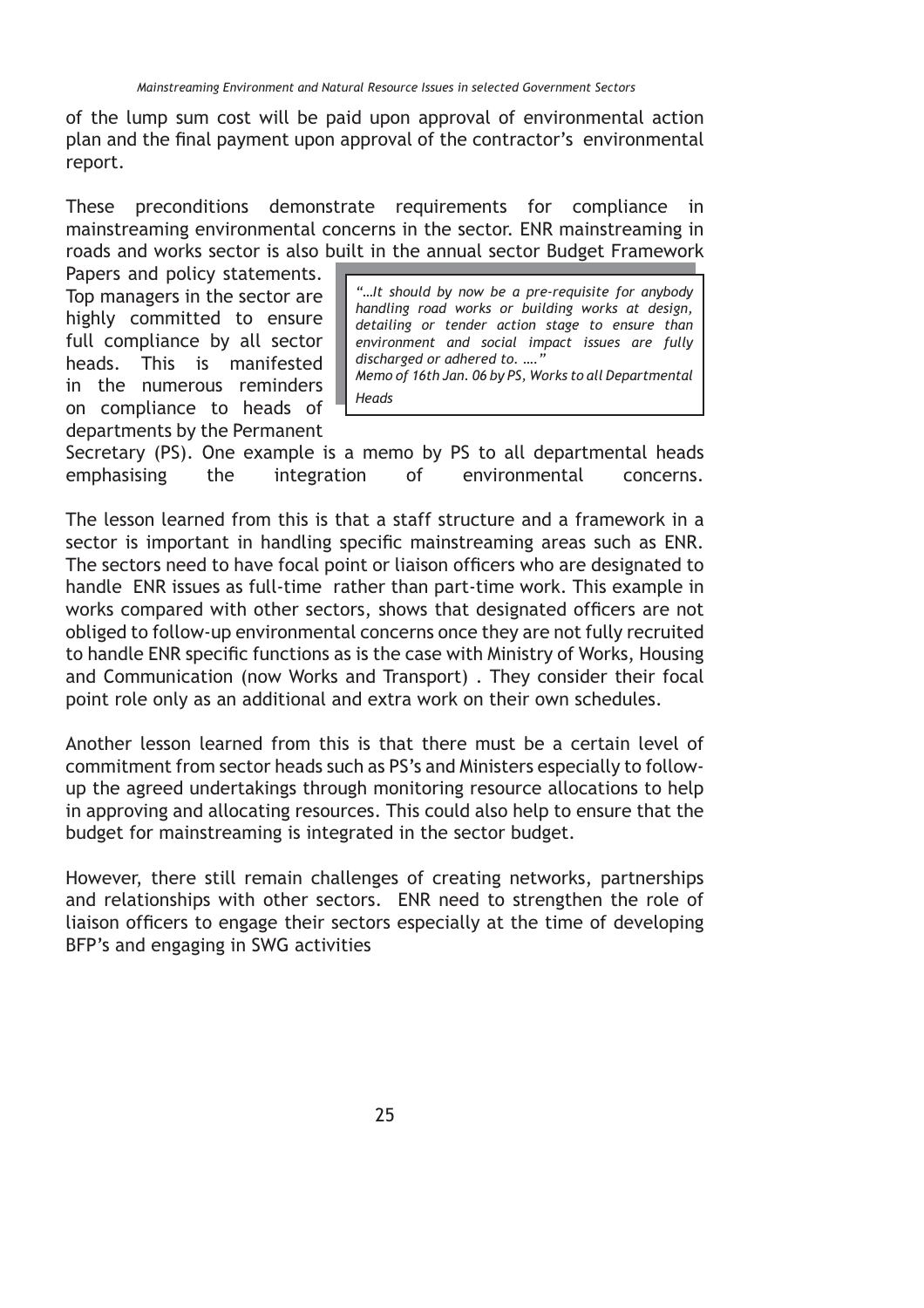#### *Box 7: Success Indicators in mainstreaming ENR in Transport and Works Sector*

- Ministry of Works Housing and Communication established an environmental unit;
- EIA guidelines developed for roads sector;
- Administrative and operational environmental guidelines for district and urban roads developed;
- Environmental and waste disposal guidelines developed for all construction works; and
	- Budgets for ensuring environmental compliance exist in the sector plans.

#### **3.6. Mainstreaming ENR in Local Governments**

Most sectoral programmes and activities in Local Governments affect, and are affected by the use and exploitation of Environment and Natural Resources. For example, construction of different forms of structures such as buildings, roads, etc. can lead to effects such as utilisation of forests products, dust pollution, wetland use and many others. Agriculture may cause soil and other forms of degradation. This means (and lessons learned over the years have shown) that adopting a strictly sectoral approach to ENR can be an inadequate strategy.

During the 2003/04 PEAP revision process, the ENR Sector Working Group (SWG) identified a number of issues and proposed actions for all sectors, including

local governments to mainstream. Key issues identified for Local governments include: lack of public and private investments in ENR sector; unsustainable utilisation of ENR for economic growth; multiple taxation on the poor which increases ENR degradation; limited capacity to manage ENR; increase in ENR related conflicts with local communities; agricultural practices such as advisory services, some technologies are inappropriate to ENR; and low awareness of environmental issues that leads to unsustainable use of ENR which in effect reduces access to ENR goods and services. Discussions on mainstreaming in sectors show that, to some extent, these concerns have been addressed.

*Box 8: Key Result Areas for Mainstreaming ENR in LGs*

- *Strengthening and operationalising the institutional framework;*
- *Capacity building;*
- *Consolidating and simplifying guidlines for environmental mainstreaming;*
- *Developing guidelines for mainstreaming Environment issues in the local government planning process;*
- *Public awareness raising;*
- *Identifying and applying environmental integration tools;*
- *Amending sector policies and guidelines for conditional grants;*
- *Rationalising funding for environmental mainstreaming;*
- *Strengthening incentives and disincentives;*
- *Strengthening information, monitoring and evaluation systems;*
- *Enhancing the role of civil society and the private sector; and*
- *Promoting cross-border collaborative mechanisms.*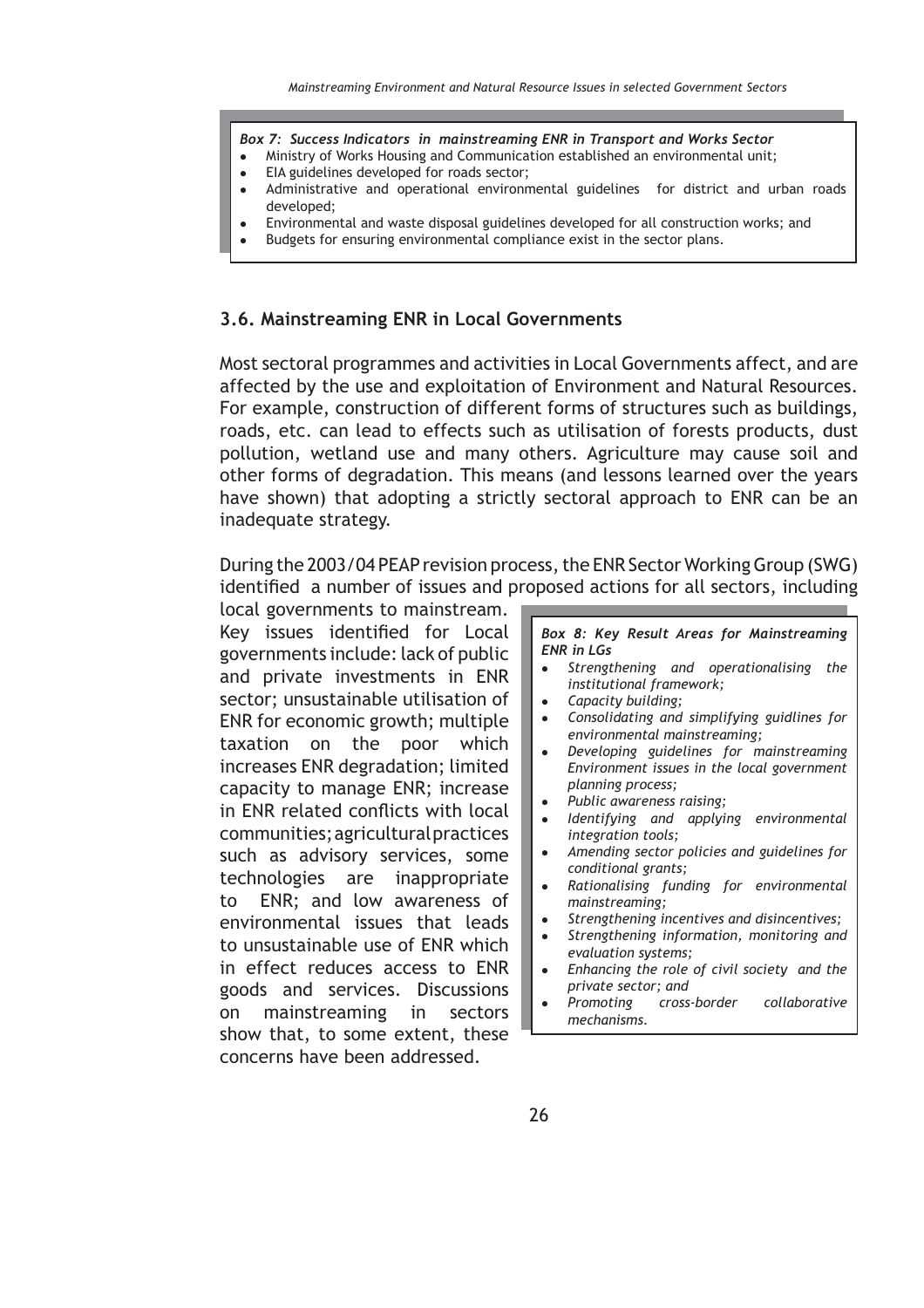Furthermore, a number of steps have been taken at local government level to address ENR cross-cutting issues. The National Environmental Management Authority (NEMA) has been spearheading the processes of mainstreaming ENR cross-cutting issues into Local Governments. Although the NEMA approaches emphasise mainstreaming environment and not ENR, the process taken, so far, is much more substantial. At planning level, NEMA commissioned work on developing a "Strategic Plan for Mainstreaming Environment into Local Government Planning and Budgeting"26 in 2004. The Plan has a number of key result areas for mainstreaming environment in LG's. Although the strategic plan is still a draft, it manifests a step ahead in mainstreaming environmental issues into Local Governments.

In addition, NEMA in collaboration with the local governments has developed Guidelines for Environmental Mainstreaming into Local Governments' Planning Process. The challenge will only remain in ensuring that the strategy and the guidelines are adopted and implemented by all the Local Governments.

Besides the strategy, there are a number of programmes and activities that have been undertaken in Local Governments and which can be seen as a process of mainstreaming ENR issues. For example in responding to issues of land use and management, which in process result into land conflicts, the Ministry of Water Lands and Environment was to institutionalise District Land Boards in all the districts. To date, District Land Boards have been constituted and established in the original 56 districts. At the moment, the Ministry is developing the capacity of these boards through training in a number of areas which include; understanding of the Land Act, understanding the statutory dues and roles of land use planning among others.

Like in the JLOS, NEMA, with the support from United Nations Environmental Programme (UNEP) and World Bank, engaged Green Watch to train selected Local Governments and communities in formulation of environmental by-laws, district environmental policies, and use of economic instruments. ACODE has also worked with selected districts to develop district environmental ordinances. It is further noted that under the Local Government Development Programme (LGDP) which is a key poverty reduction tool in Local Governments, NEMA has succeeded in having environment. Environmental issues as part of the assessment criteria for releasing LGDP funds to Local government. This, again, is an important step forward in mainstreaming ENR in Local Governments' programmes.

<sup>26.</sup> Ministry of Local Government (2004): Draft Strategic Plan for Mainstreaming Environment into Local Government Planning and Budgeting. Volume 1 Main Report 20th September 2004.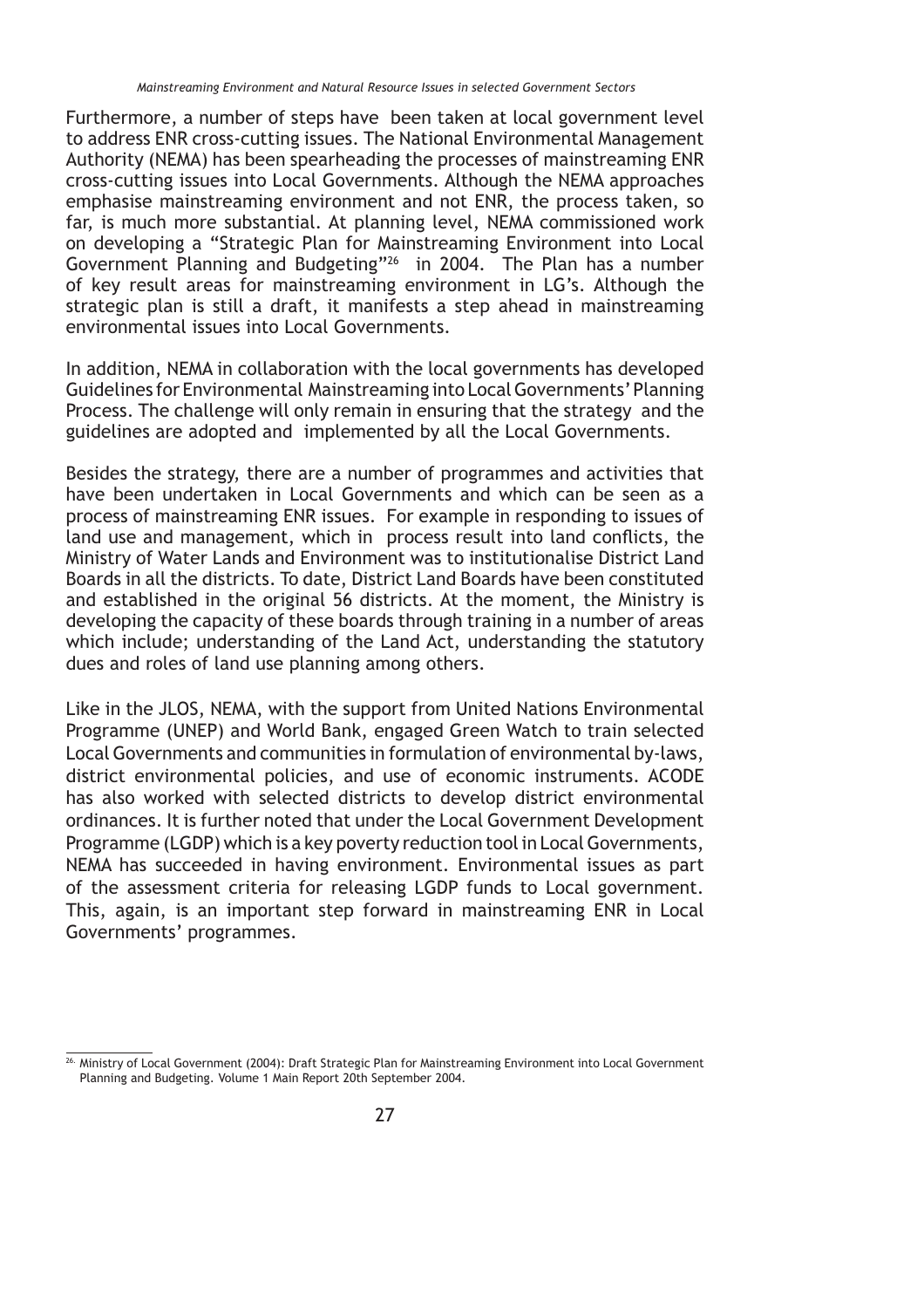*Box 9:Success and failure Indicators in mainstreaming ENR in Local Government*

- **A strategic plan for mainstreaming environment in Local government planning and budgeting is underway;**
- **MWLE has constituted, and is building capacity of district land boards;**
- **NEMA is providing support to build the capacity of LGs in a number of ENR based programs;**
- **District Development Plans have budgets that are targeting implementation of ENRbased programs; and**
- **Guidlines for mainstreaming ENR in Local Government Planning Process are in place.**

As noted earlier, most ENR are based in local governments and therefore investing in these resources is a potential for increased employment and incomes amongst the rural poor. What is seen, so far, is that not much has been done to address these potentials of increasing employment and income generation via ENR-based investments. Despite the trainings in use, and application of economic instruments to attract investments, there are hardly any ENR-based investments at local governments that can be attributed to these trainings, leave alone, other incentives. This emphasises the gaps that still exist and the challenges to relevant institutions/agencies, such as the Medium Term Competitive Strategy Secretariat in the Ministry of Finance, to create incentives for ENR-based investments. This will facilitate achieving PEAP objectives of poverty reduction since most (if not all) ENR are community, and therefore LG-based.

However, the issue of limited decentralised capacity to manage ENR assets still exists. Although NEMA, in collaboration with a number of agencies, has tried to build capacity of some entities in the Local Government, lack of good will, commitment and morale continue to be manifested in most Local Government personnel. Limited capacity, among other issues, exacerbates ENR conflicts. Integration of ENR in Local Government budgeting process has also been limited largely due to lack of knowledge of the link between poverty and environment.

#### **4. ISSUES, CONCLUSIONS AND RECOMMENDATIONS**

#### **4.1. Key Issues and Conclusions**

What can be said on the onset is that with all this progress made on mainstreaming ENR in sectors, there hasn't been any coordinated lobbying from the ENR-SWG, other than the efforts put by NEMA supporting a few sections in sector ministries and agencies to integrate environmental concerns.

It is therefore important that the mainstreaming of ENR should be advocated for targeting all the sector working groups especially those that have strong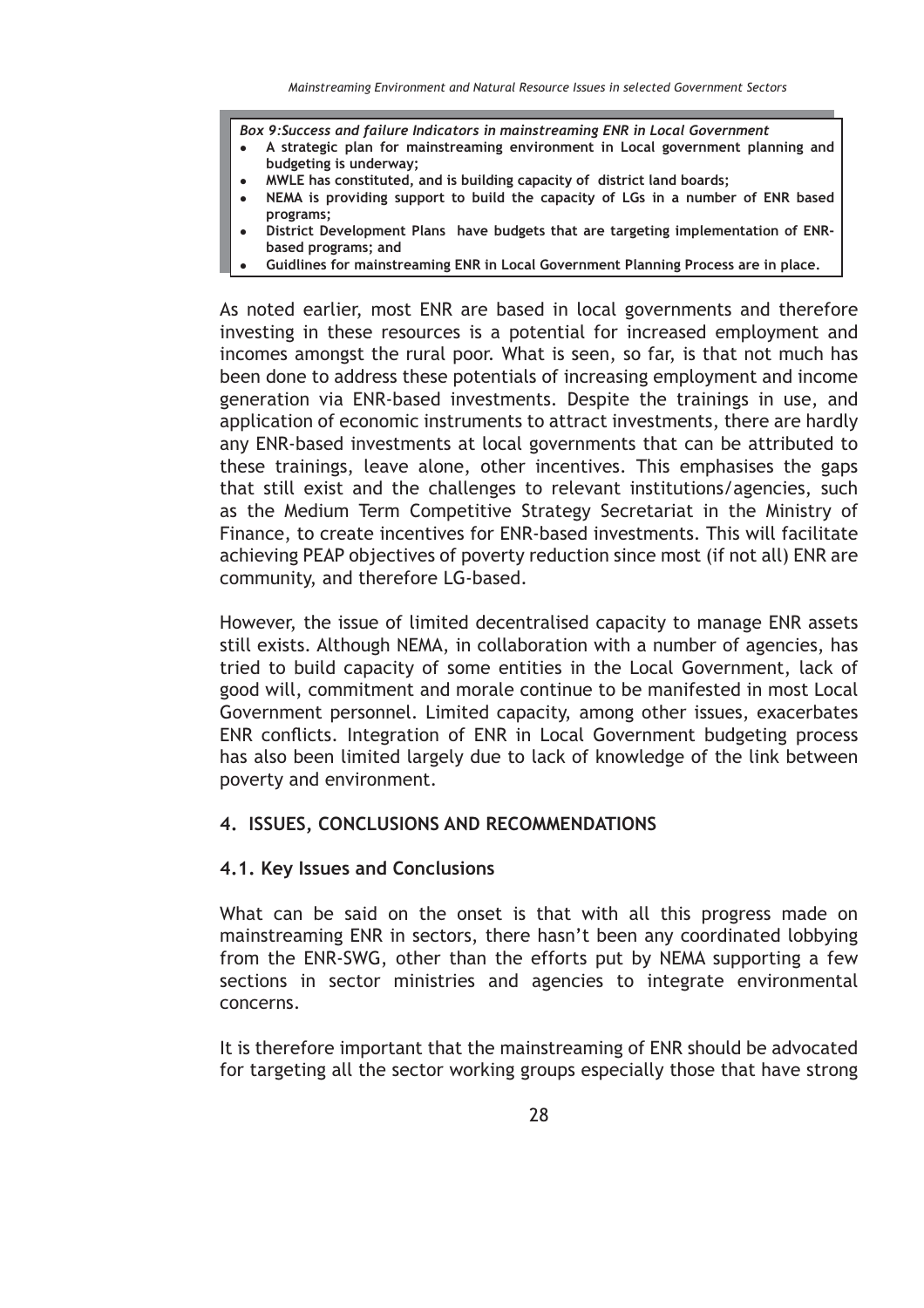relevance to ENR. It should be noted that SWG's bring together government representatives, the private sector, the donors and the CSOs and therefore would be a target for effective mainstreaming. It is therefore a crucial entry point to make sure ENR is on the agenda in responding to sectoral concerns. There is for example little ownership and participation by environment liaison officers in sectors and ministries to influence the budget processes. This study found out that there is no record of any activity in sectors in terms of inter-ministerial coordination on ENR strategies and funding.

The coordination of mainstreaming activities at SWG level is crucial, since it bears consequences on the availability and visibility of resources dedicated to ENR in the Ministries. While the planning and implementation of mainstreaming activities takes place at the line ministries level, the funding of these activities depends on inter-ministerial coordination and negotiation within each sector. SWG's are a good entry point for identifying specific funding for ENR cross-cutting activities within the ministries' budget lines.

In light of macroeconomic imbalance and the strategy of budget support for ENR funding, there is a need to understand the funding of the multi-sectoral response to ENR which need to be considered in the context of project aid integration in the budget ceilings of sectors. It should be noted that MoFPED decided to tighten government control of donor funds in order to exercise macroeconomic management and financial discipline in the economy.

The Ministry of Finance therefore, decided to integrate donor projects into the MTEF<sup>27</sup> and this was effective in the 2005/06 Financial Year. The implications of this policy for ENR is that for any new ENR donor project to be accepted into the MTEF, there has to be a corresponding reduction in GoU funds to the sector and this certainly limits the possibility of expanding the budget to finance cross-cutting ENR issues within the ENR sector ceilings.

It further implies that other sectors may not consider cross-cutting ENR areas as core functions which may lead to omitting them on the basis of reinforcing budgetary discipline and prioritising among priorities in their sectors. Most likely therefore, cross-cutting ENR areas may suffer and attract less funding.

However, other sectors may continue allocating budgets to ENR areas as has been the case but on the assumption that different ministries and sectors will be fully aware of the implications of not budgeting for cross-cutting ENR issues. ENR-SWG, with support from the Ministry of Finance, therefore,

 $\frac{27}{27}$  Integrating Projects into the MTEF by Kenneth Mugambe, Commissioner, Budget, Policy and Evaluation Department in the Ministry of Finance, Planning and Economic Development, SCE Retreat April 2005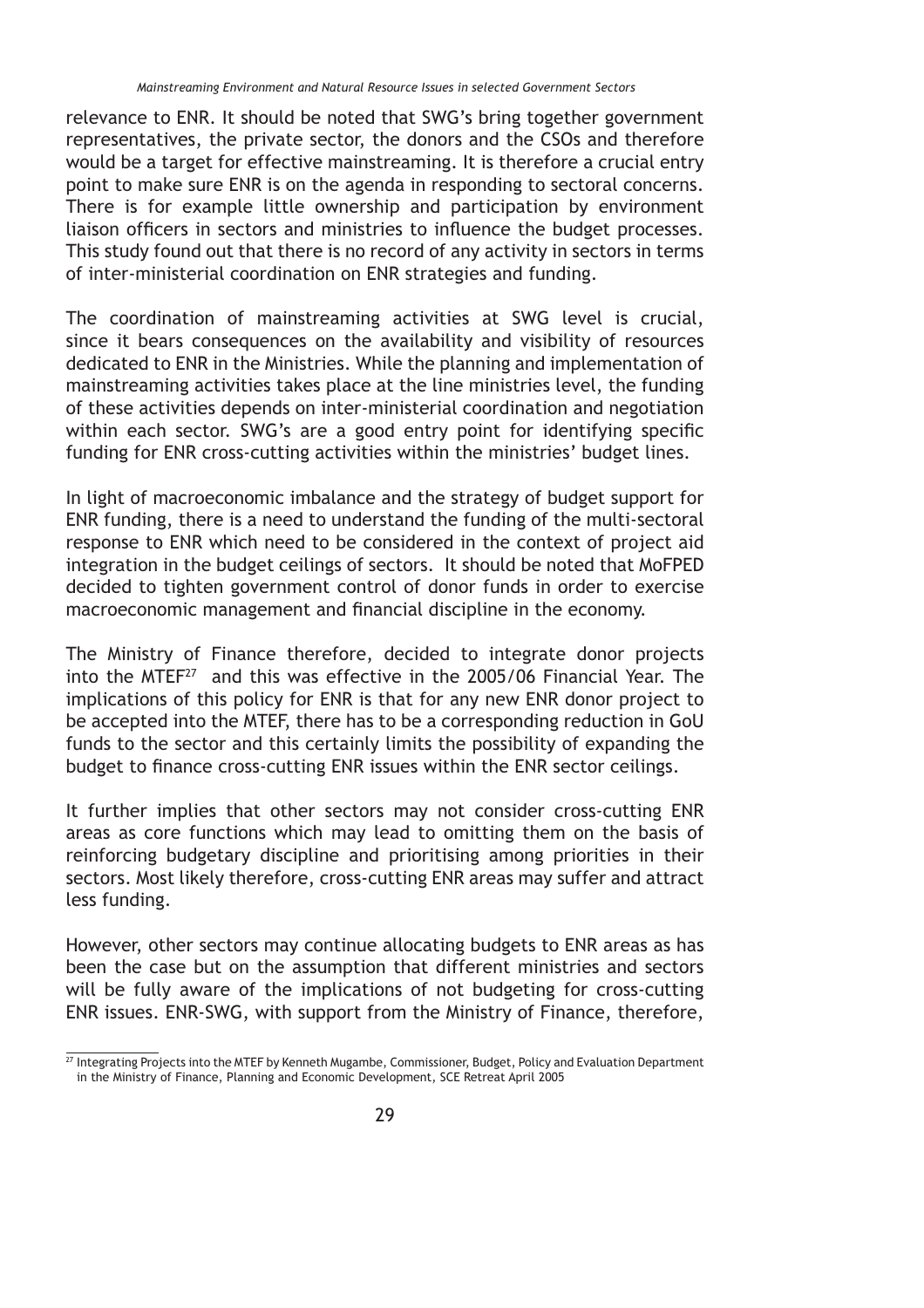will need to task liaison officers in line with ministries to coordinate their efforts and engage the SWGs especially during budget discussions where funding priorities are determined. This provides an opportunity, though not guaranteed, for ENR cross-cutting areas to utilise other budgets to finance their activities.

More important to note also is that the advocacy for ENR mainstreaming in other sectors is weak, probably due to lack of efforts on reporting the impact of ENR on the different sectors of government. Such efforts would constitute a strong case in favour of ENR prioritisation in sector budgets, as well as for the adaptation of the budget ceilings to meet the requirements of sector priorities. Secondly, SWG budgeting processes do not normally provide sectors with blank sheets to allocate funds or to set new priorities. In many cases, funds come when they are already allocated and opportunities for adjustments are marginal and therefore ENR cross-cutting areas may not easily find resources available for them in other sectors. Thirdly, the capacity of liaison officers to influence the SWGs to allocate resources seem to be limited and therefore without support for their action they have little chance to reallocate funds from other priorities to ENR priorities.

More often than not, the line ministries are not fully aware of the importance of ENR impact on their functioning, as they do not normally have ENR expertise. Even when a ministry is aware of the importance of ENR, it is not likely that funds can be sufficient for priority areas like in JLOS. In many cases, the main focus for JLOS is that funds are mainly targeted to the enforcement of commercial and criminal justice leaving little, if any, for environmental justice. If JLOs was lobbied and issues relating to ensuring ENR justice are explained, resources could be allocated.

### **4.2. Proposals for scaling up mainstreaming ENR in Government sectors and programmes**

### **4.2.1. Mainstreaming ENR in the National Budget Process**

A mechanism needs to be designed for strengthening the mainstreaming of ENR in the budget process. It is the role of the ENR-SWG together with the MoFPED to support the mainstreaming of ENR in the budget process.

The process of ENR mainstreaming should be consistently enforced at the different stages of the budget in order to prepare the work of the liaison officers in sectors and therefore to the SWG.

At Ministry of Finance level, there is a need to clearly state the role of ENR to sectors and therefore the need to accord ENR cross-cutting areas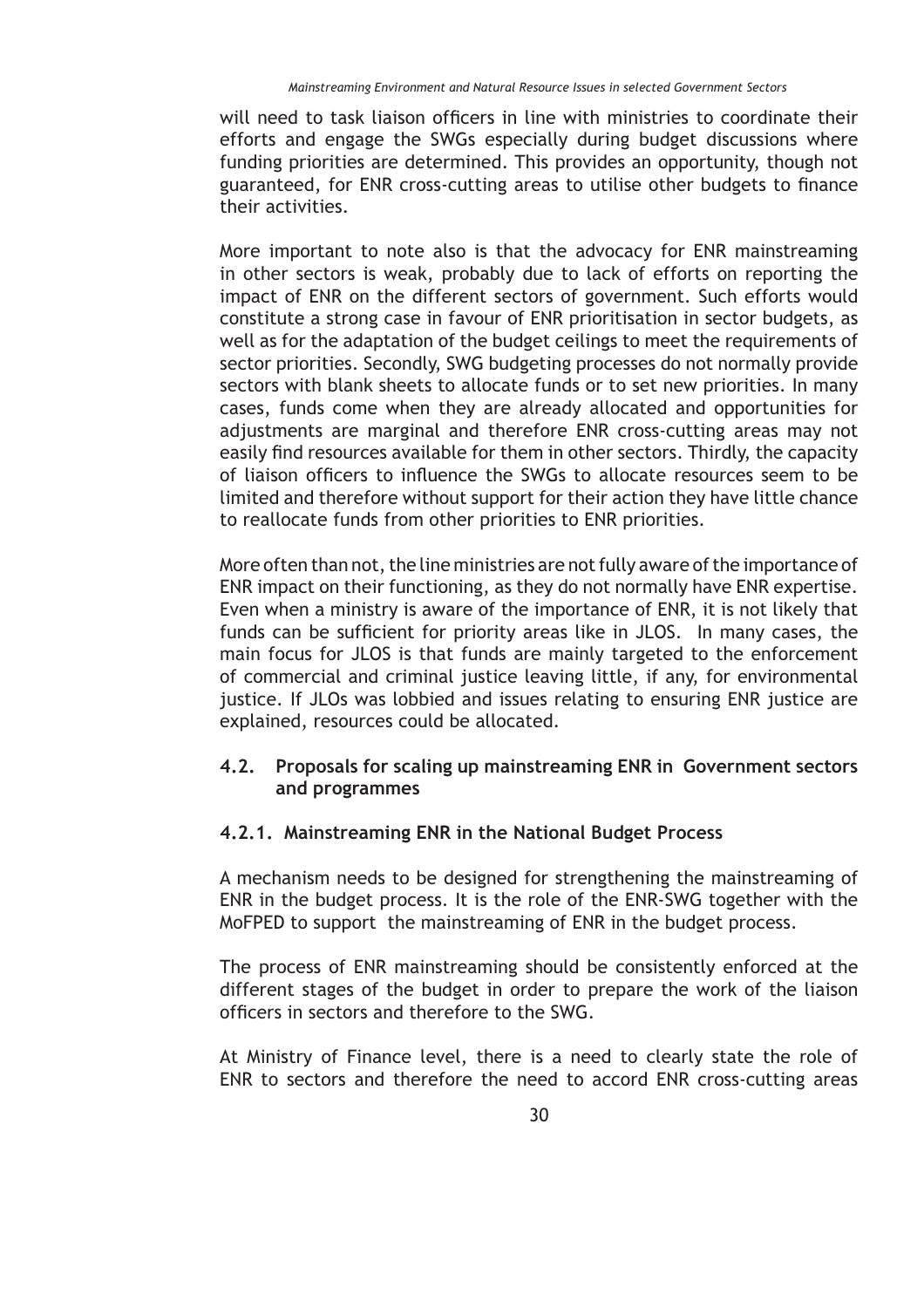support from other sectors. An advocacy strategy needs to be put in place by the ENR-SWG, the ENR stakeholders and the donor community in order to demonstrate the extent of the impact of ENR on the national economy and on each sector. This would justify the adjustment of the ceilings in order to accommodate the ENR priorities in most critical sectors.

Each sector needs to prepare a fact sheet on the importance of ENR and its cross-cutting nature.This would help the technocrats in the ministries to appreciate the relevance of ENR in achieving the mandates of such ministries. At coordination level, the ENR-SWGs, through the Ministry of Finance, need to ensure that mainstreaming guidelines are made known to all sectors. A retreat could be organized to develop the Guidelines for ENR budgeting in order to highlight evidence of the impact of, and key, ENR issues in all sectors and share international experience in mainstreaming ENR in budgeting.

ENR-SWG, should ensure that, during the budget process, MoFPED guidelines for budgeting should contain clauses that compel sectors to budget for ENR cross-cutting areas. The MoFPED has previously provided such guidlines in respect of other cross cutting issues like gender and HIV/AIDS with impressive results.

### **4.2.2. Training of sector Liaison officers**

The ENR-SWG should provide an opportunity for the liaison officers, through training to engage their respective sectors in understanding the importance of ENR and therefore budget for them. This training is crucial for bridging the knowledge gap on the link between poverty and environment. The ENR-SWG could collaborate with National Environment Management Authority to organise specialised sessions on the cross cutting nature of the ENR and the link between poverty and environment. National Environment Management Authority in partnership with specialised NGOS like Advocates Coalition for Development and Environment have previously held similar trainings with local governments. It has been acknowledged that these trainings have been helpful in the process of mainstreaming ENR in local governments.

### **4.2.3. Reviewing the existing guidelines and Development of sector**  specific guidelines for mainstreaming ENR

It has been noted that the existing guidelines for mainstreaming ENR in government sectors are of a generic nature. The indicators stipulated in the guidelines are also too general and need to be made more specific and measurable to be useful to the target sectors.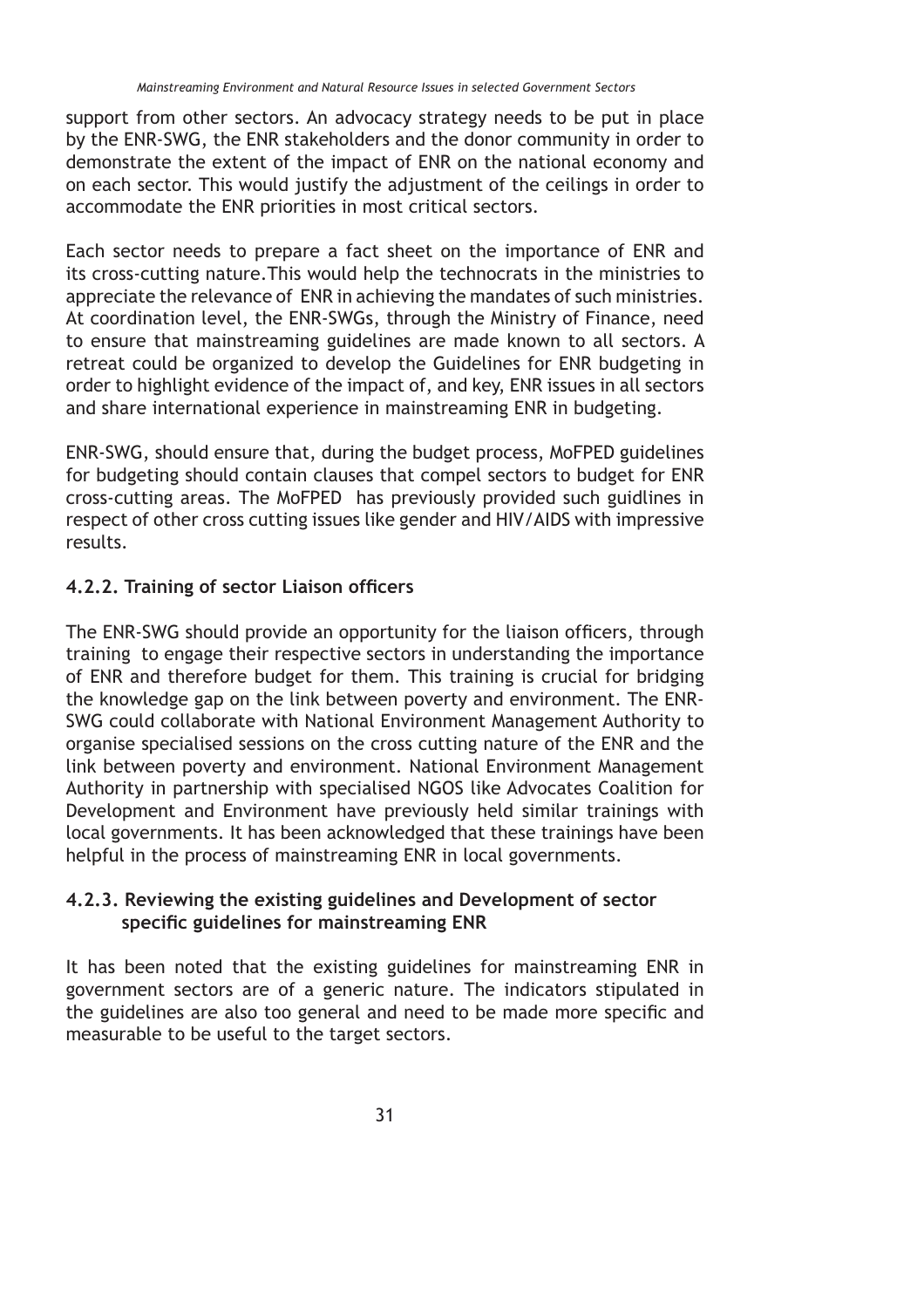Whereas these general guidelines are still important and provide a good starting point for mainstreaming ENR in government sectors, development of sector specific guidelines would be more helpful.

### **4.2.4. Development of Environment Health Plan by the Ministry of Health**

It has been noted that the Ministry of Health, has developed the National Environmental Health Policy. The policy puts forward government health priorities. However, the policy can only be operationalised by putting in place the National Environmental Health Plan that translates the health provisions into costed and phased priorities for medium and longterm. There is need therefore, for the Ministry of Health to prioritise the formulation of the National Environment National Plan.

### **5. CONCLUSION**

Environment and Natural Resources (ENR) play a key role in the growth of Uganda's economy and in providing livelihood security and other environmental goods and services. Indeed, the success and continuing vitality of key sectors of the Ugandan economy such as agriculture, industry, energy and water security all depend on our ability to exercise ecological responsibility and good stewardship of the environment. With increasing and persistent poverty, issues of property rights and environmental rights are also cropping up as critical ENR issues that have to be addressed in non-traditional sectors such as the Justice, Law and Order Sector.

The multi-sectoral nature of the environmental crisis in Uganda clearly shows that the challenge for effective ENR management lies not only in the performance of the ENR sector but also in the extent to which all other sectors are able to fully integrate relevant ENR concerns in their sectoral policies, plans and activities. Indeed, good environmental conditions are intrinsic to the successful performance of sectors such as agriculture, industry energy or justice, law and order. A combined "assault" by these sectors working together with the ENR sector is what will be required to avert the current environmental crisis in the country, guarantee the short and medium-term productivity and growth of the economy while securing our long term national prosperity.

It has been argued in this paper that there is need for all government sectors to appreciate the role of ENR in realisation of the ultimate goal of PEAP and work together to integrate environment issues in all the sectors.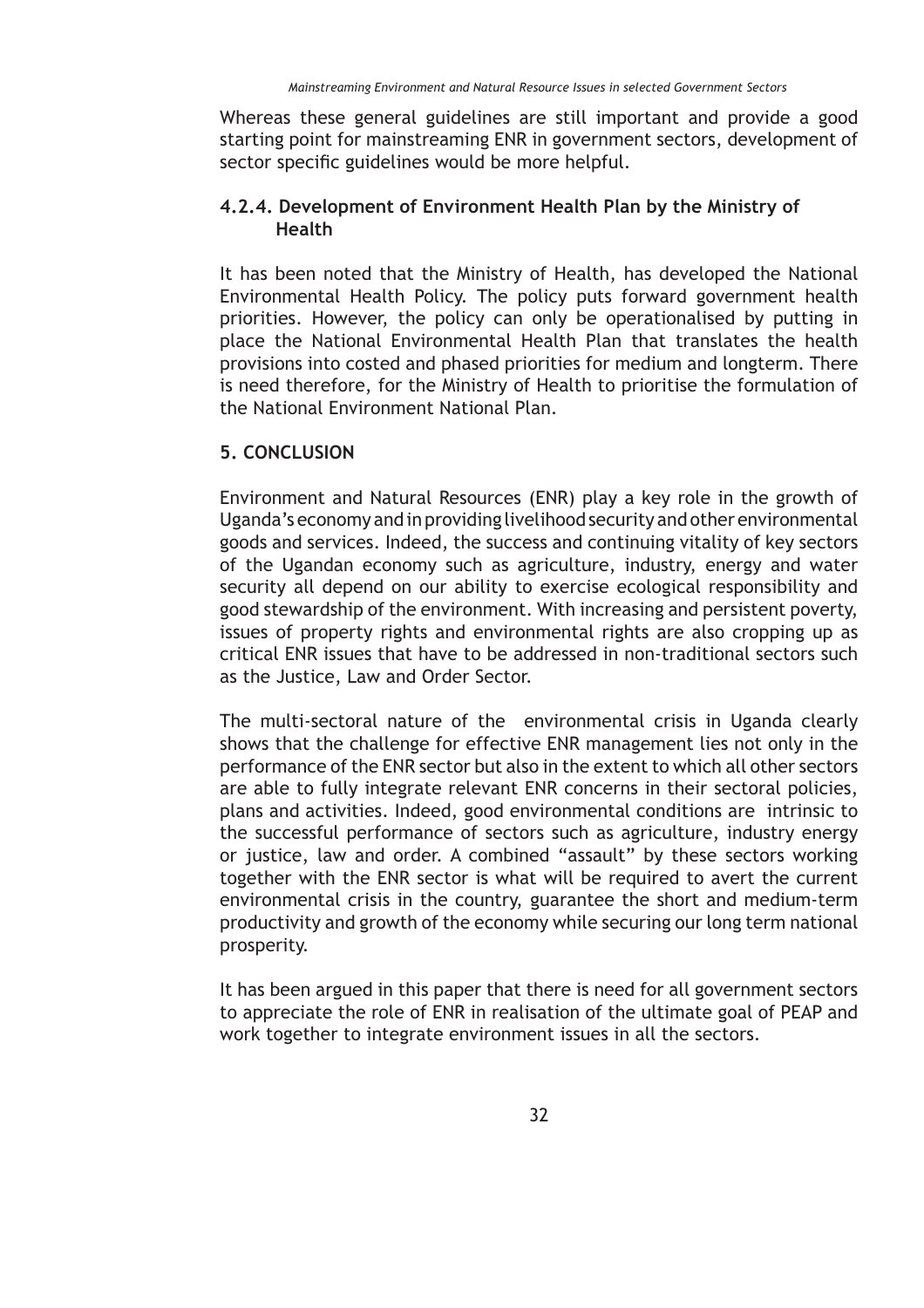#### **REFERENCES**

Republic of Uganda (1999), National Water Policy, Ministry of Water Lands and Environment.

Republic of Uganda (2000), Health Sector Strategic Plan-I 2000/01-2004/05. Ministry of Health.

Ministry of Works, Housing and Communication, District Administrative and Operational Guidelines (2003), Manual B, Environmental Guidelines, Volume 5.

Justice Law and Order Sector - Budget Framework Paper FY 2005/2006 – 2007/2008 Volume 1 of 2.

Republic of Uganda, Health Sector Strategic Plan II 2005/06-2009/10, Volume 1, Ministry of Health.

 Ministry of Water Lands and Environment, Rural Water and Sanitation Strategic Investment Plan 2000-2015. Directorate of Water Development.

Kabanda B. K., (2003), Eradicating Poverty in Uganda Using Natural Resources. Paper Presented at a Joint Workshop on Integrating Environment and Natural Resources in PEAP Revision. (Unpublished)

Kazoora C. and Anywar J., (2004), Mainstreaming Environment and Natural Resources in Justice Law and Order Sector. Sustainable Development Centre Kampala.

DWD and MAAIF, (2005), Water for Production Strategy and Investment Plan 2005-2015. page vi, Final Draft April 2005. Water and Sanitation Sector, Directorate of Water Development, Ministry of Water Lands and Environment.

Ministry of Local Government (2004), Draft Strategic Plan for Mainstreaming Environment into Local Government Planning and Budgeting. Volume 1 Main Report 20th September 2004.

National Agricultural Advisory Services (2003), NAADS Natural Resources Strategy. February 2003.

Ministry of Health, National Environmental Health Policy, July 2005.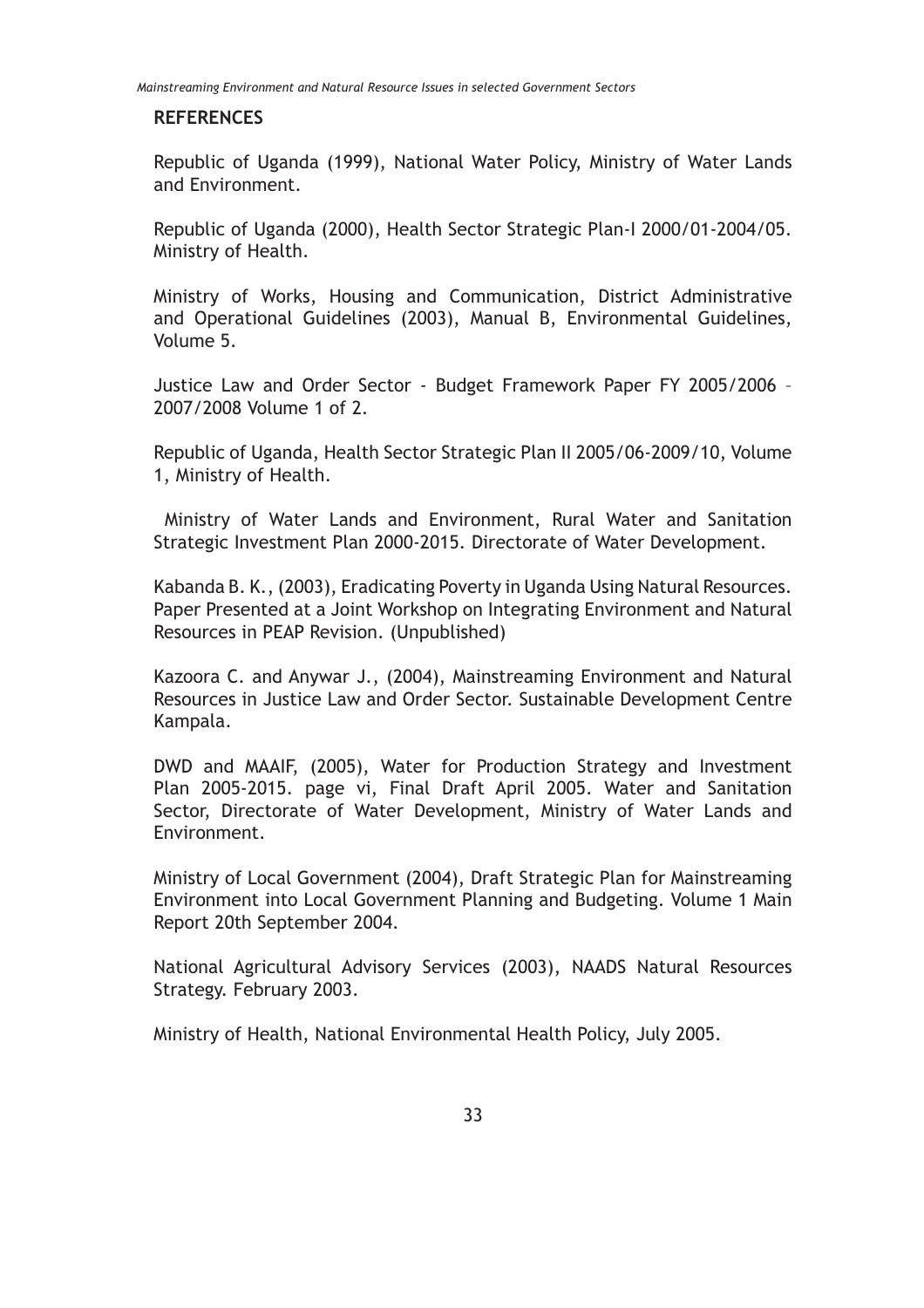PMA (2005), PMA Joint Annual Review. Aide Memoire and Workshop Proceedings, November 2005.

PMA and MFPED (2003), Guidelines for Project/Programme Submission for PMA Compliance and Clearance for Funding. PMA Steering Committee and MFPED Development Committee July 2003.

Oxford Policy Management, (2005), A Joint Evaluation Uganda's Plan for Modernization of Agriculture: Danish Ministry of Foreign Affairs, Copenhagen.

Tumushabe G. and Turyatunga F., (2003), Integrating Environment and Natural in the NAADS Implementation Process: Trends, Experiences and Proposals for Action, NAADS Environmental and Natural Resources Task Force ACODE/ VEDCO/EA PMA Project Final Report, August 2003.

Government of Uganda,(2005), Mid-Term Evaluation of Uganda's National Agricultural Advisory Services (NAADS) Programme. Draft Report, Scanagri Denmark A/S March 2005.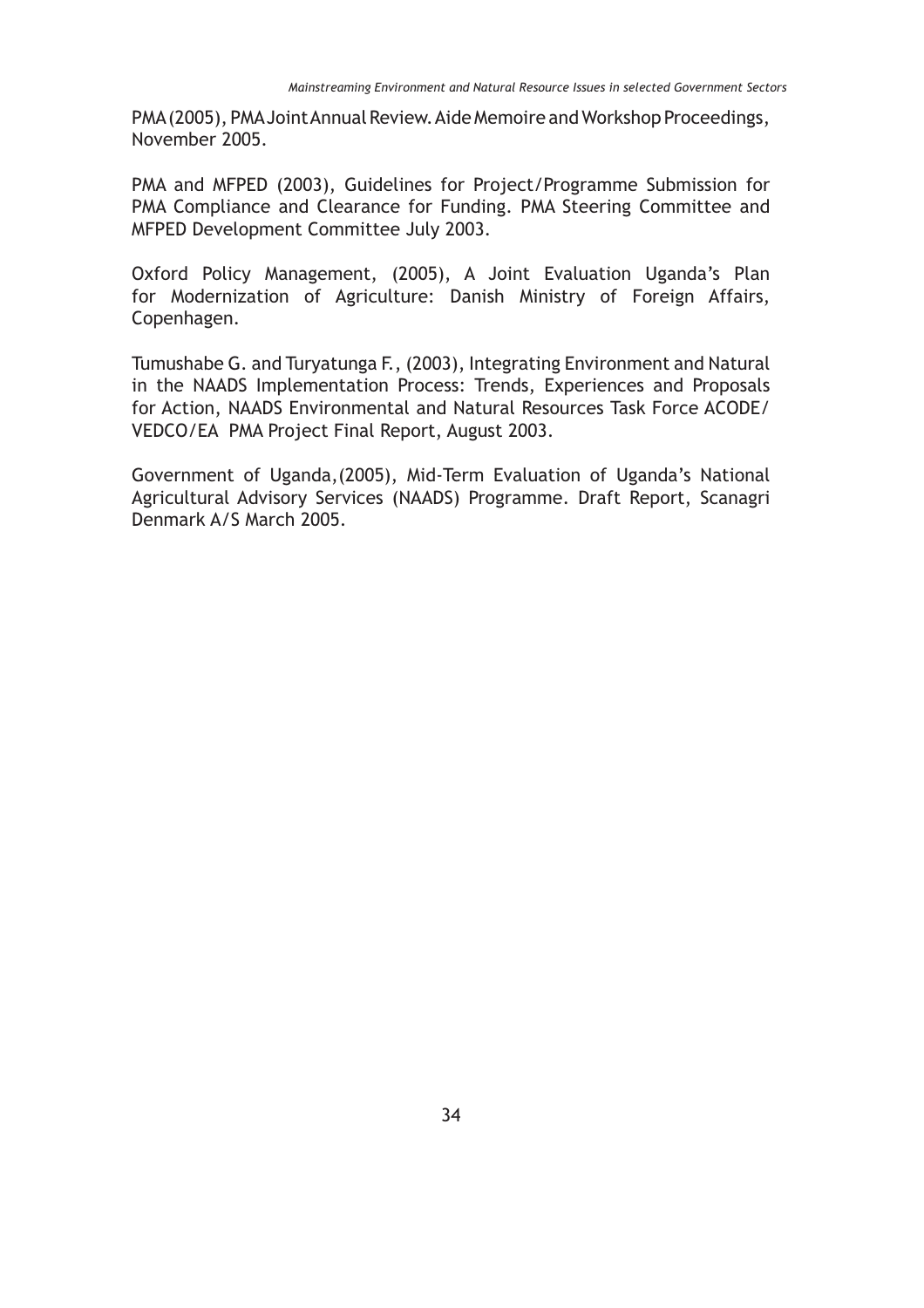#### **PUBLICATIONS IN THIS SERIES**

**Tumushabe, G.W., Bainomugisha, A., and Muhwezi, W., (2000),** Towards Strategic Engagement: Government NGO Relations and the Quest for NGO Law Reform in Uganda. *ACODE Policy Research Series, No. 1, 2000.*

**Kameri-Mbote, P., (2000),** The Operation Environment Constraints for NGOs in Kenya: Strategies for Good Policy and Practice. *ACODE Policy Research Series, No. 2, 2000.*

**Tumushabe, G.W., (2001),** The Precautionary Principle, Biotechnology and Environmental Litigation: Complexities in Litigating New and Emerging Environmental problems. *ACODE Policy Research Series, No.3, 2001.*

**Tumushabe, G.W., Mwebaza, R., and Naluwairo, R., (2001),** Sustainably Utilizing our National Heritage: Legal Implications of the proposed Degazzettement of Butamira Forest Reserve*. ACODE Policy Research Series, No.4, 2001.*

**Tumushabe,G.W., Bainomugisha, A., et al: (2003),** Sustainable Development Beyond Rio + 10-Consolidating Environmental Democracy in Uganda Through Access to Justice, Information and Participation. *ACODE Policy Research Series, No. 5, 2003.*

**Mugyenyi, O., Naluwairo, R., (2003),** Uganda's Access to the European Union Agricultural Market: Challenges and Opportunities. *ACODE Policy Research Series, No. 6, 2003.*

**Mugyenyi, O., Nuwamanya, D., (2003),** Democratizing EPA Negotiations: Challenges for Enhancing the Role of Non State Actors. *ACODE Policy Research Series, No.7, 2003.*

**Kameri-Mbote P., (2004),** Towards a Liability and Redress System under the Cartagena Protocol on Biosafety: A Review of the Kenya National Legal System. *ACODE Policy Research Series, No. 8, 2004.*

**Kabudi, P.J., (2004),** Liability and Redress for Damage Caused by the Transboundary Movement of Living Modified Organisms (LMOs) under the Cartagena Protocol on Biosafety: A Review of Tanzania Legal System. *ACODE Policy Research Series, No. 9, 2004.*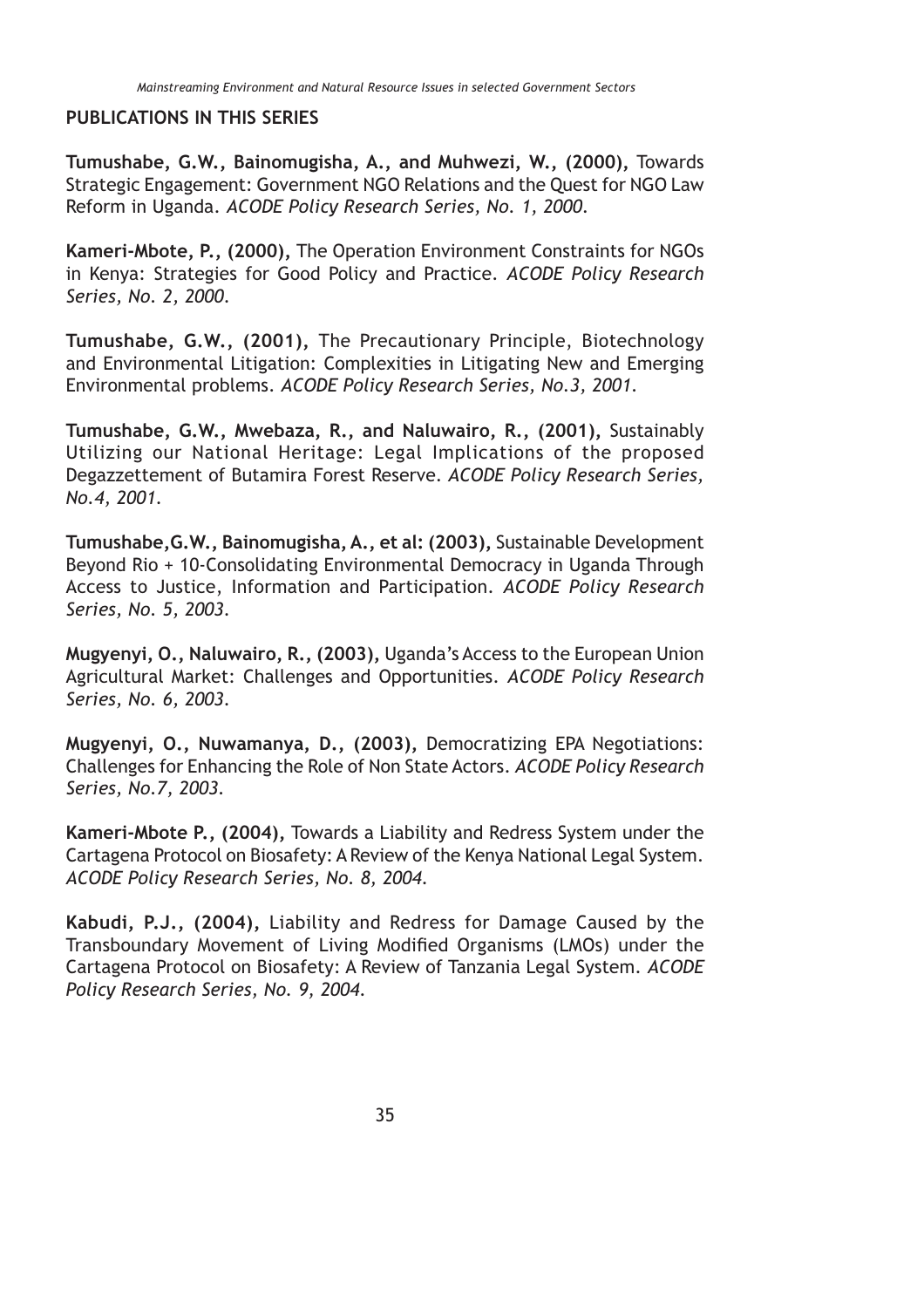**Tumushabe, G,W., Bainomugisha, A., (2004),** Constitutional Reforms and Environmental Legislative Representation in Uganda: A Case Study of ButamiraForest Reserves in Uganda. *ACODE Policy Research Series, No. 10, 2004.*

**Musiime, E., Kaizire, B., Muwanga, M., (2005),** Organic Agriculture in Uganda: The Need for A Coherent Policy Framework. *ACODE Policy Research Series, No.11, 2005.*

**Tumushabe, G.W., (2005),** The Theoretical Legal Foundations of Community-Based Property Rights in East Africa. *ACODE Policy Research Series, No. 12, 2005.*

**Bainomugisha, A., Mushemeza, D., (2006),** Deepening Democracy and Enhancing Sustainable Livelihoods in Uganda: An Independent Review of the Performance of Special Interest Groups in Parliament. *ACODE Policy Research Series, No. 13, 2006.*

**Mugyenyi, O., Zeija, F., (2006),** The East African Customs Union Protocol: An Audit of the Stakeholders' Participation in the Negotiation Process. *ACODE Policy Research Series, No.14, 2006.*

**Naluwairo, R., (2006),** From Concept to Action: The Protection and Promotion of Farmers' Rights in East Africa. *ACODE Policy Research Series No.15, 2006.*

**Banomugisha, A., (2006),** Political Change and Environmental Governance in Uganda: A Review of Political Parties Manifestos. *ACODE Policy Research Series, No.16, 2006.*

**Tumushabe,G., Musiime, E., (2006),** Living on the Margins of Life: The Plight of the Batwa Communities of South Western Uganda. *ACODE Policy Research Series, No.17, 2006.* 

**Naluwairo, R., Tabaro, E., (2006),** Promoting Food Security and Sustainable Agriculture through Facilitated Access to Plant Genetic Resources for Food and Agriculture: Understanding the Multilateral System of Access and Benefit Sharing. *ACODE Policy Research Series, No.18, 2006.* 

**Bainomugisha, A., Mushemeza, E. D., (2006),** Monitoring Legislative Representation: Environmental Issues in the 7th Parliament of Uganda. *ACODE Policy Research Series, No. 19, 2006.*